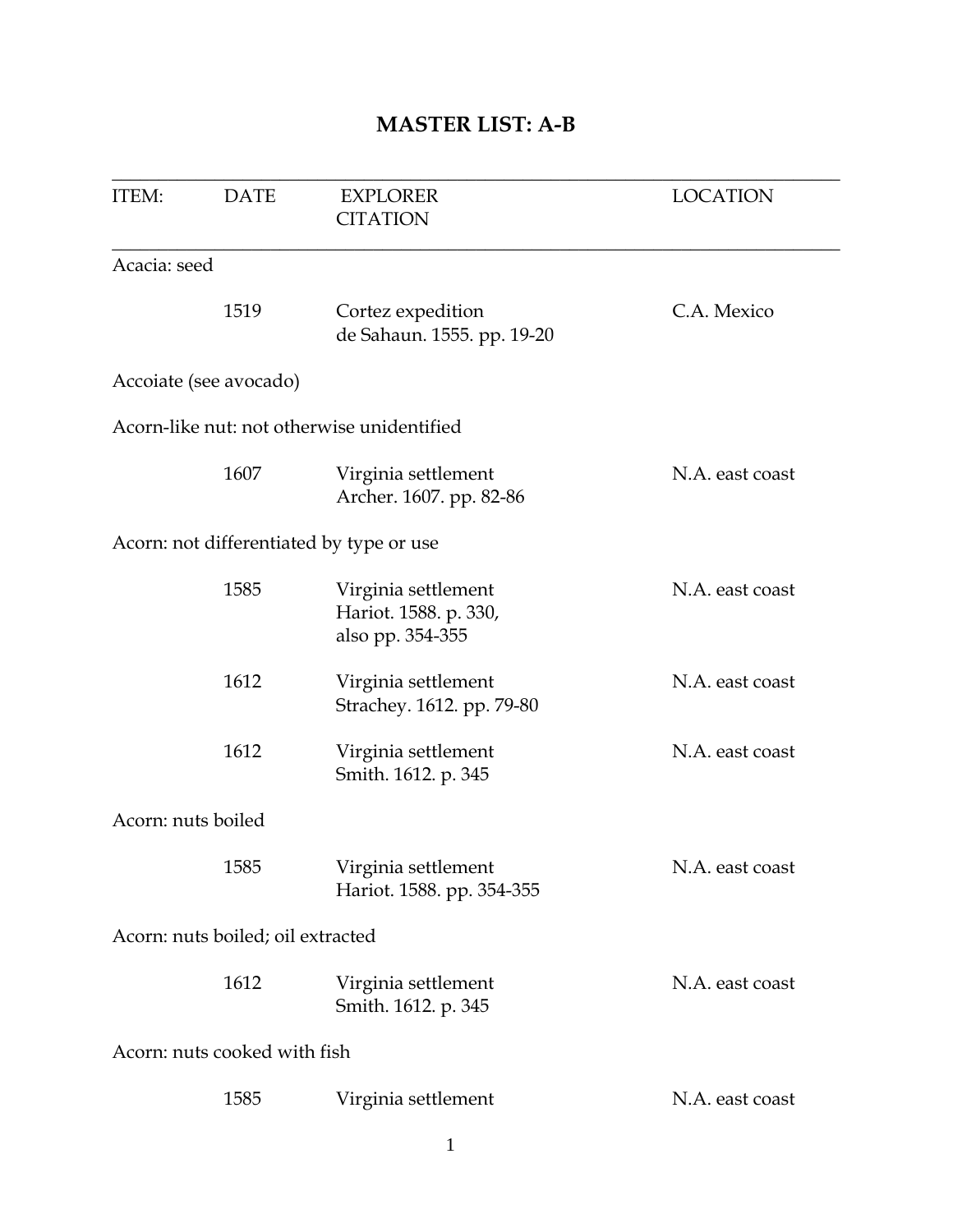| Acorn: nuts cooked with meat      |                                             | Hariot. 1588. pp. 354-355 |                 |
|-----------------------------------|---------------------------------------------|---------------------------|-----------------|
| 1585                              | Virginia settlement                         | Hariot. 1588. pp. 354-355 | N.A. east coast |
| Acorn: nuts dried                 |                                             |                           |                 |
| 1585                              | Virginia settlement                         | Hariot. 1588. pp. 354-355 | N.A. east coast |
| Acorn: nuts parched               |                                             |                           |                 |
| 1585                              | Virginia settlement                         | Hariot. 1588. pp. 354-355 | N.A. east coast |
| Acorn: oil                        |                                             |                           |                 |
| 1539-42                           | De Soto expedition<br>Vol. 2, pp. 107-108   | de Oviedo y Valdés. 1546. | N.A. southeast  |
| 1585                              | Virginia settlement<br>Hariot. 1588. p. 330 |                           | N.A. east coast |
| 1612                              | Virginia settlement<br>Smith. 1612. p. 345  |                           | N.A. east coast |
| Acorn: sweet                      |                                             |                           |                 |
| 1540-42                           | de Castañada. 1596.<br>Part 2, pp. 51-52    | Coronado expedition       | N.A. southwest  |
| Adobe brick: eaten as famine food |                                             |                           |                 |
| 1519                              | Cortez expedition                           | de Sahaun. 1555. p. 79    | C.A. Mexico     |
| Age (see yam)                     |                                             |                           |                 |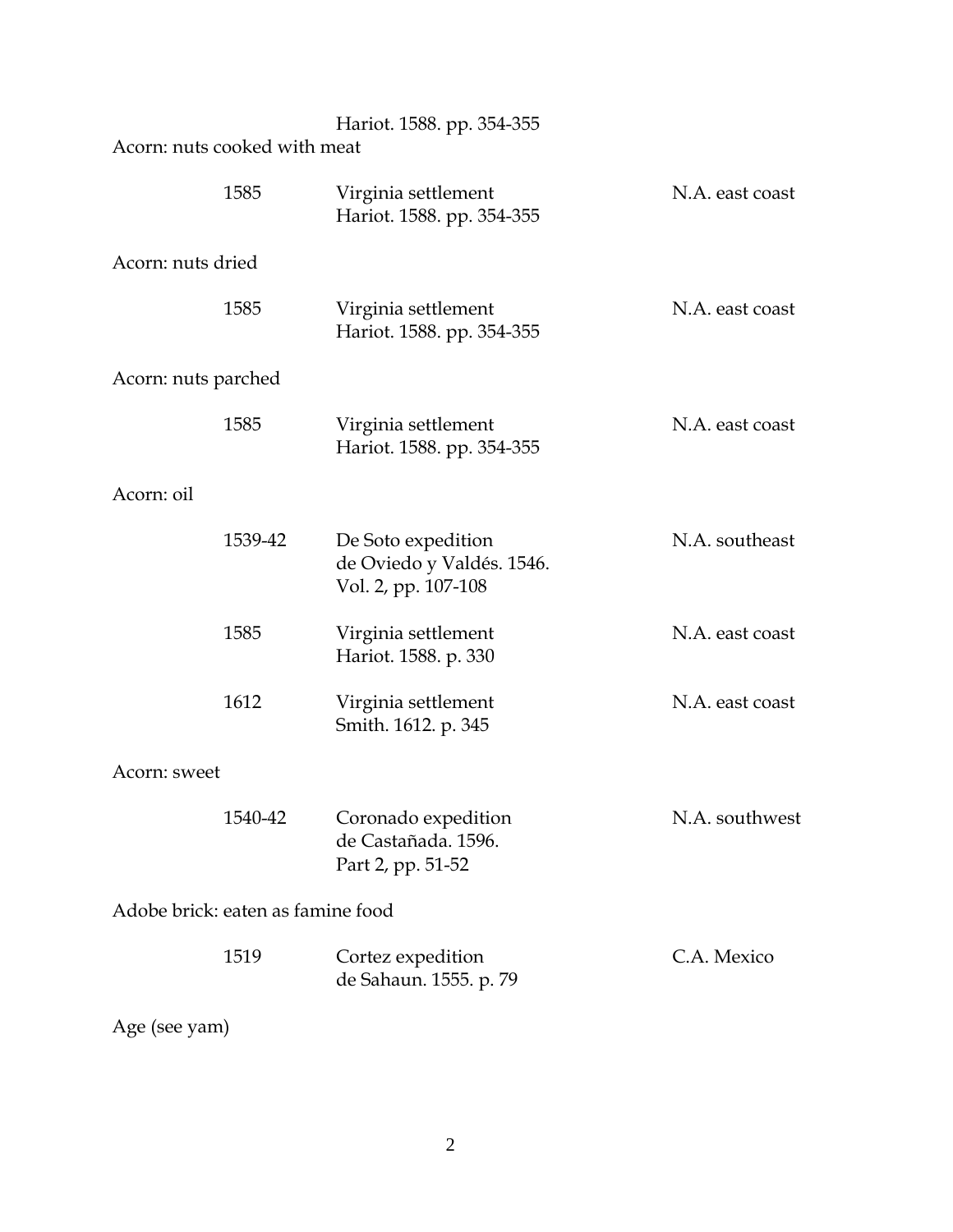Aguti

|                            | 1493-94                     | Columbus: 2nd voyage<br>Columbus. 16th century<br>Vol. 1, pp. 40-44  | Caribbean       |
|----------------------------|-----------------------------|----------------------------------------------------------------------|-----------------|
| Aji (see pepper: pimiento) |                             |                                                                      |                 |
| Ale: prepared from maize   |                             |                                                                      |                 |
|                            | 1585                        | Virginia settlement<br>Hariot. 1588. p. 337-339                      | N.A. east coast |
| Alexander                  |                             |                                                                      |                 |
|                            | 1602                        | Gosnold Expedition<br>Archer. 1602. pp. 126-128                      | N.A. northeast  |
| Alexander: soup            |                             |                                                                      |                 |
|                            | 1602                        | Gosnold Expedition<br>Archer. 1602. pp. 136-138                      | N.A. northeast  |
|                            | Alexander (see also lovage) |                                                                      |                 |
| Algae cake                 |                             |                                                                      |                 |
|                            | 1519                        | Cortez expedition<br>Bernal Diaz. 1576. pp. 216-217                  | C.A. Mexico     |
| Algarobe: seed             |                             |                                                                      |                 |
|                            | 1599-1602                   | Champlain voyage.<br>Champlain. 1603. p. 29                          | C.A. Mexico     |
| Alligator                  |                             |                                                                      |                 |
|                            | 1493-94                     | Columbus: 2nd voyage<br>Columbus. 16th century?<br>Vol. 1. pp. 40-44 | Caribbean       |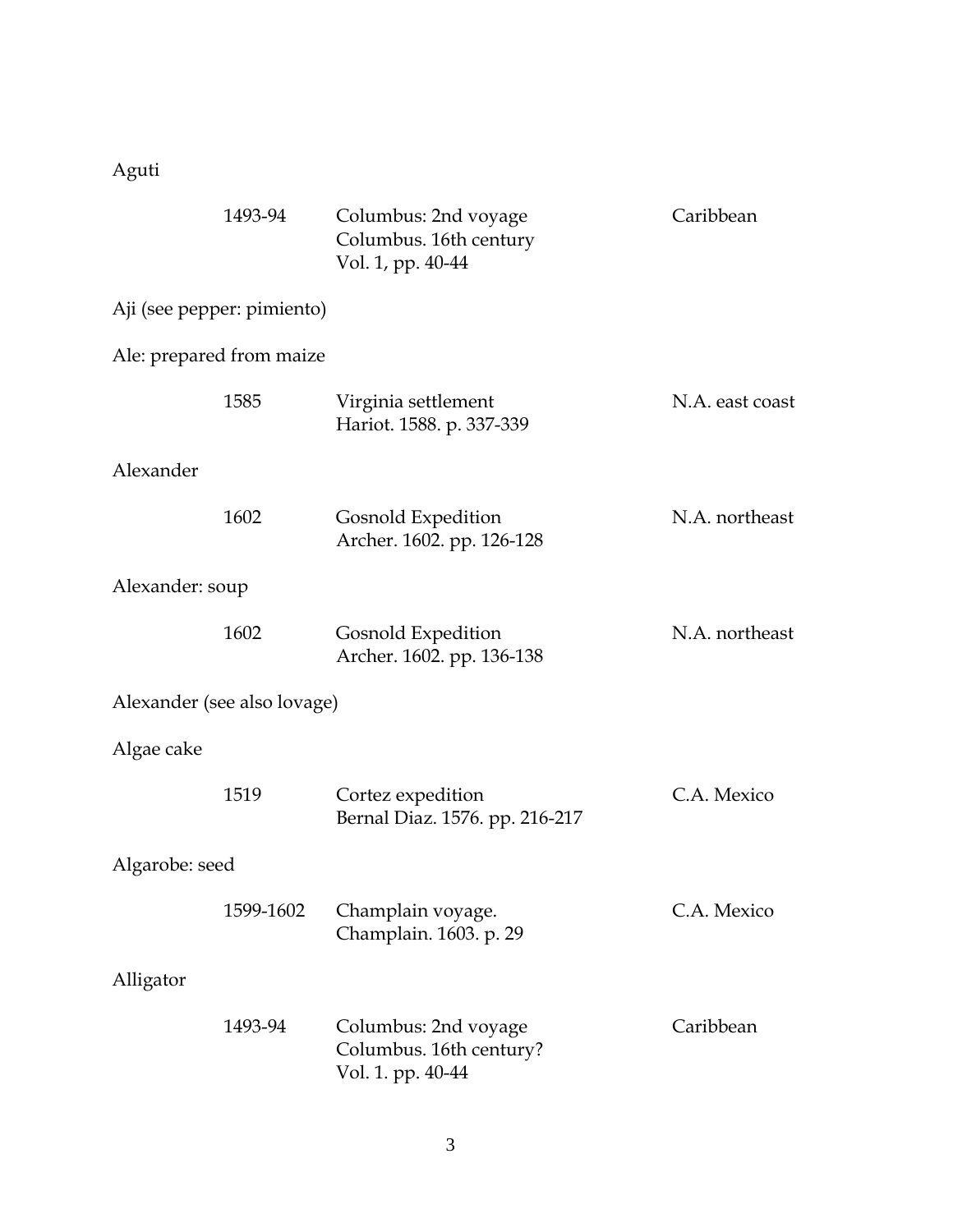|                | 1585-86                       | Drake expedition<br>Boazio map. 1585. p. 68                              | Caribbean       |
|----------------|-------------------------------|--------------------------------------------------------------------------|-----------------|
|                | 1595                          | Raleigh expedition<br>Raleigh. 1596. pp. 54-58                           | S.A. north-east |
|                |                               | Almond-like nut: nut misidentified by British as almond                  |                 |
|                | 1609                          | Virginia settlement<br>Mangnel [Irish spy account].<br>1610. pp. 151-153 | N.A. northeast  |
|                | Almond: European introduction |                                                                          |                 |
|                | 1495                          | Columbus expedition<br>Columbus memorandum. 1495.<br>Vol. 1. pp. 84-86   | Caribbean       |
|                | mid 16th c.                   | Early Spanish period<br>de la Vega. 1609-12.<br>9:28 pp. 600-601         | S.A. Peru       |
|                | 1582                          | American summary document<br>Hakluyt. 1582. pp. 139-141                  | N.A. east coast |
| Amaranth: seed |                               |                                                                          |                 |
|                | 1519                          | Cortez expedition<br>de Sahaun. 1555. pp. 38-45                          | C.A. Mexico     |
|                |                               | Amaranth: seed prepared as dough; baked as bread                         |                 |
|                | 1519                          | Cortez expedition<br>de Sahaun. 1555. pp. 38-45                          | C.A. Mexico     |
|                | American panther (see cougar) |                                                                          |                 |
|                |                               | Amexia: general descriptions; not differentiated by type or use          |                 |
|                | 1539-42                       | DeSoto expedition<br>Fidalgo de Elvas. 1557.<br>Vol. 1, pp. 69-74        | N.A. southeast  |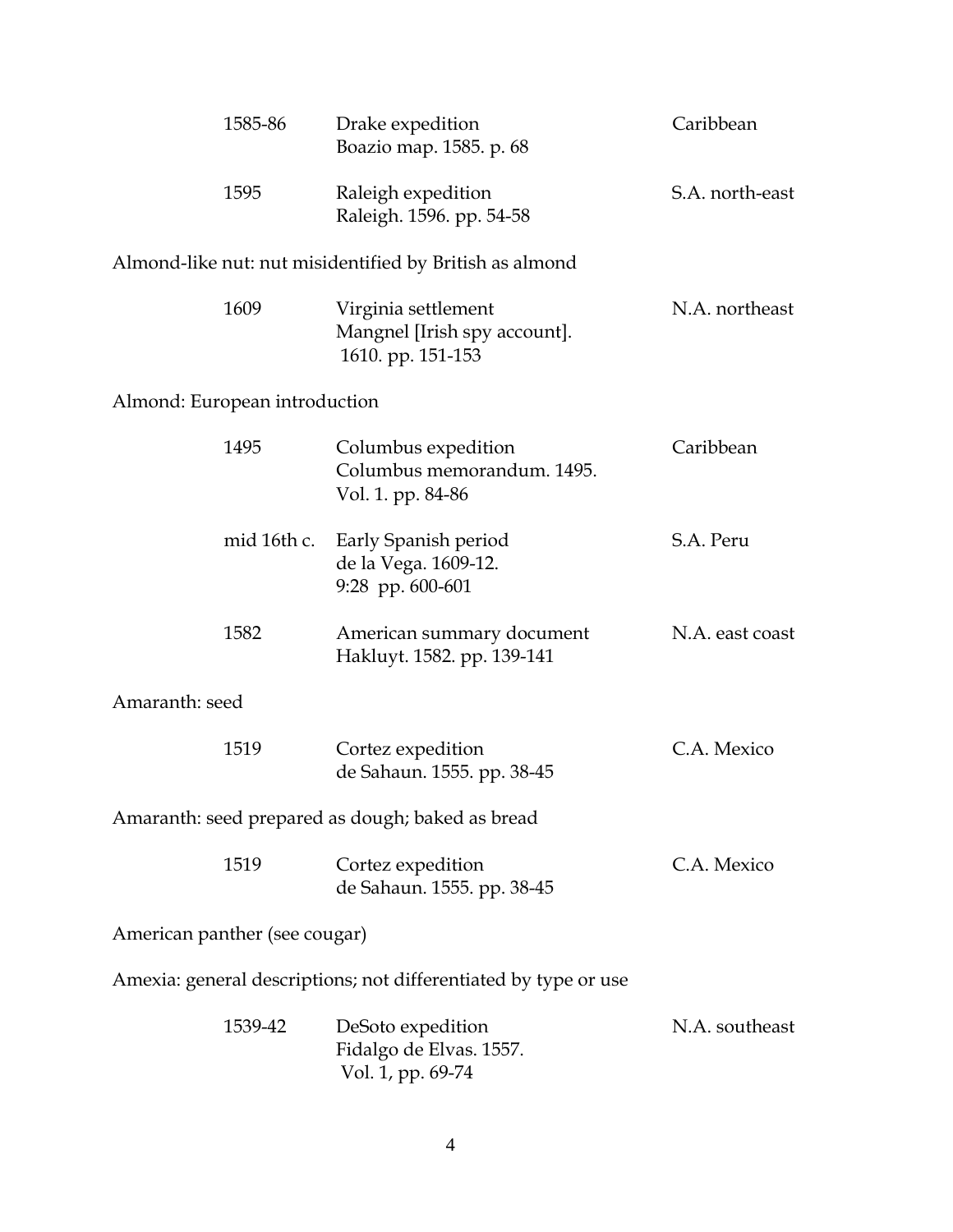### Amexia: dried

|                                                                    | 1539-42 | DeSoto expedition<br>Fidalgo de Elvas. 1557.<br>Vol. 1, pp. 145-146 | N.A. southeast |  |
|--------------------------------------------------------------------|---------|---------------------------------------------------------------------|----------------|--|
| Amexia: grey                                                       |         |                                                                     |                |  |
|                                                                    | 1539-42 | DeSoto expedition<br>Fidalgo de Elvas. 1557.<br>Vol. 1, pp.116-118  | N.A. southeast |  |
| Amexia: vermilion                                                  |         |                                                                     |                |  |
|                                                                    | 1539-42 | DeSoto expedition<br>Fidalgo de Elvas. 1557.<br>Vol. 1, pp. 116-118 | N.A. southeast |  |
| Amexia (see also plum)                                             |         |                                                                     |                |  |
| Anchovie                                                           |         |                                                                     |                |  |
|                                                                    | 1592-93 | New England Settlement<br>Hayes. 1592-93. pp. 170-172.              | N.A. northeast |  |
| Angelica                                                           |         |                                                                     |                |  |
|                                                                    | 1605    | Waymouth Expedition<br>Rosier. 1605. pp. 264-266                    | N.A. northeast |  |
| Animal: undifferentiated edible varieties; not otherwise described |         |                                                                     |                |  |
|                                                                    | 1497    | Vespucci: 1st voyage<br>Vespucci. 1504. pp. 12-15                   | Caribbean      |  |
|                                                                    | 1502    | Columbus: 4th voyage<br>Columbus: 1503. p. 100                      | Caribbean      |  |

Animal (see general categories: fish; fowl; meat, and under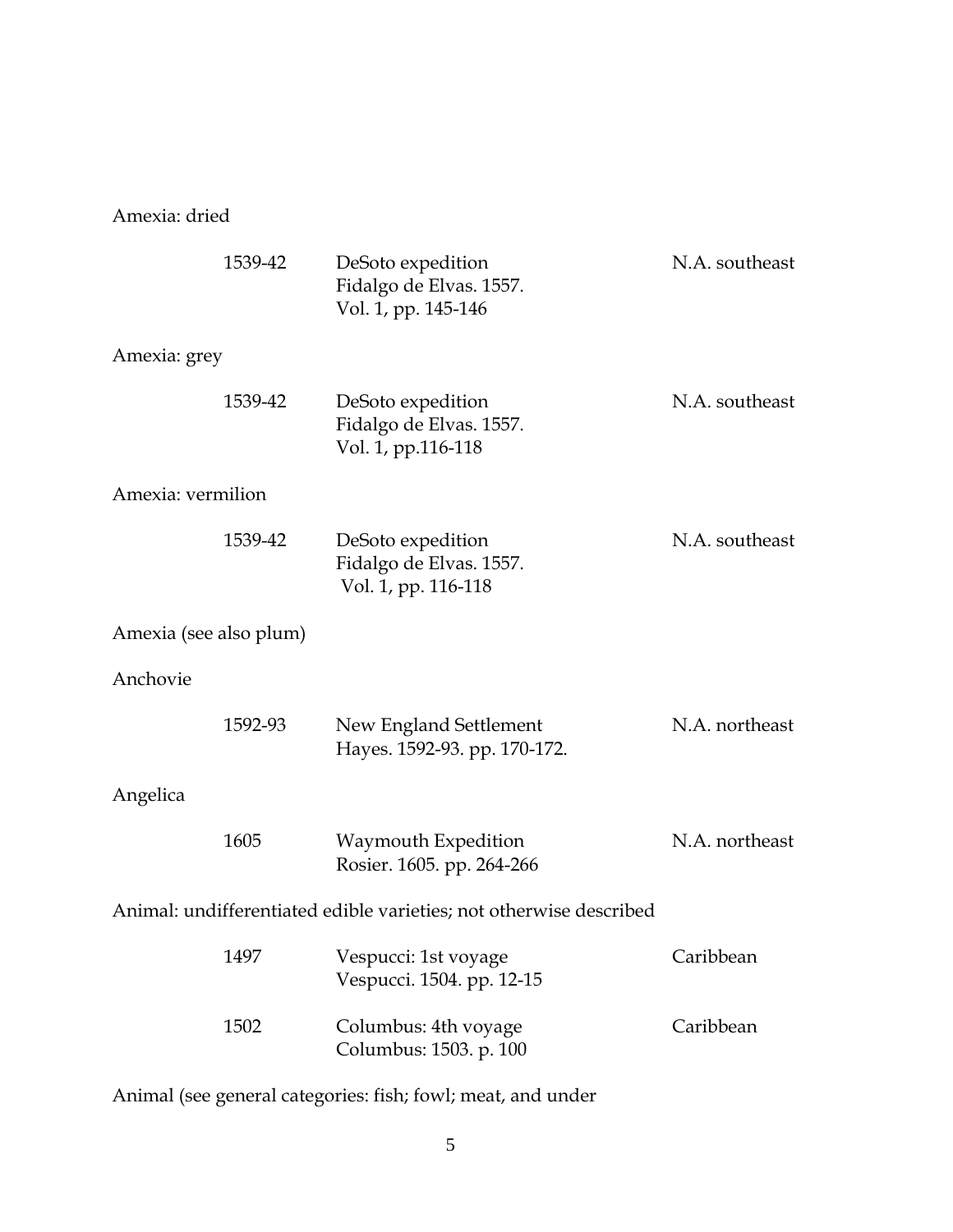specific names)

# Animal product: blood; buffalo; undifferentiated

| 1540-42                                    | Coronado expedition<br>de Castañada. 1596.<br>Part 2, pp. 59-60              | N.A. southwest |
|--------------------------------------------|------------------------------------------------------------------------------|----------------|
| 1540-42                                    | Coronado expedition<br>Translado de las Nuevas.<br>16th century? pp. 103-104 | N.A. southwest |
| 1540-42                                    | Coronado expedition<br>Relacion del Suceso.<br>16th century? pp. 112-113     | N.A. southwest |
| 1541                                       | Coronado expedition<br>Coronado. 1541. pp. 114-115                           | N.A. southwest |
|                                            | Animal product: blood; buffalo; eaten cold (coagulated)                      |                |
| 1540-42                                    | Coronado expedition<br>Translado de las Nuevas.<br>16th century? pp. 103-104 | N.A. southwest |
| Animal product: blood; buffalo; eaten warm |                                                                              |                |
| 1540-42                                    | Coronado expedition<br>Translado de las Nuevas.<br>16th century? pp. 103-104 | N.A. southwest |
| soaked in human blood                      | Animal product: blood; human; undifferentiated types of food                 |                |
| 1519                                       | Cortez expedition<br>de Sahaun. 1555. pp. 19-20                              | C.A. Mexico    |
|                                            | Animal product: buffalo undigested stomach contents                          |                |
| 1540-42                                    | Coronado expedition                                                          | N.A. southwest |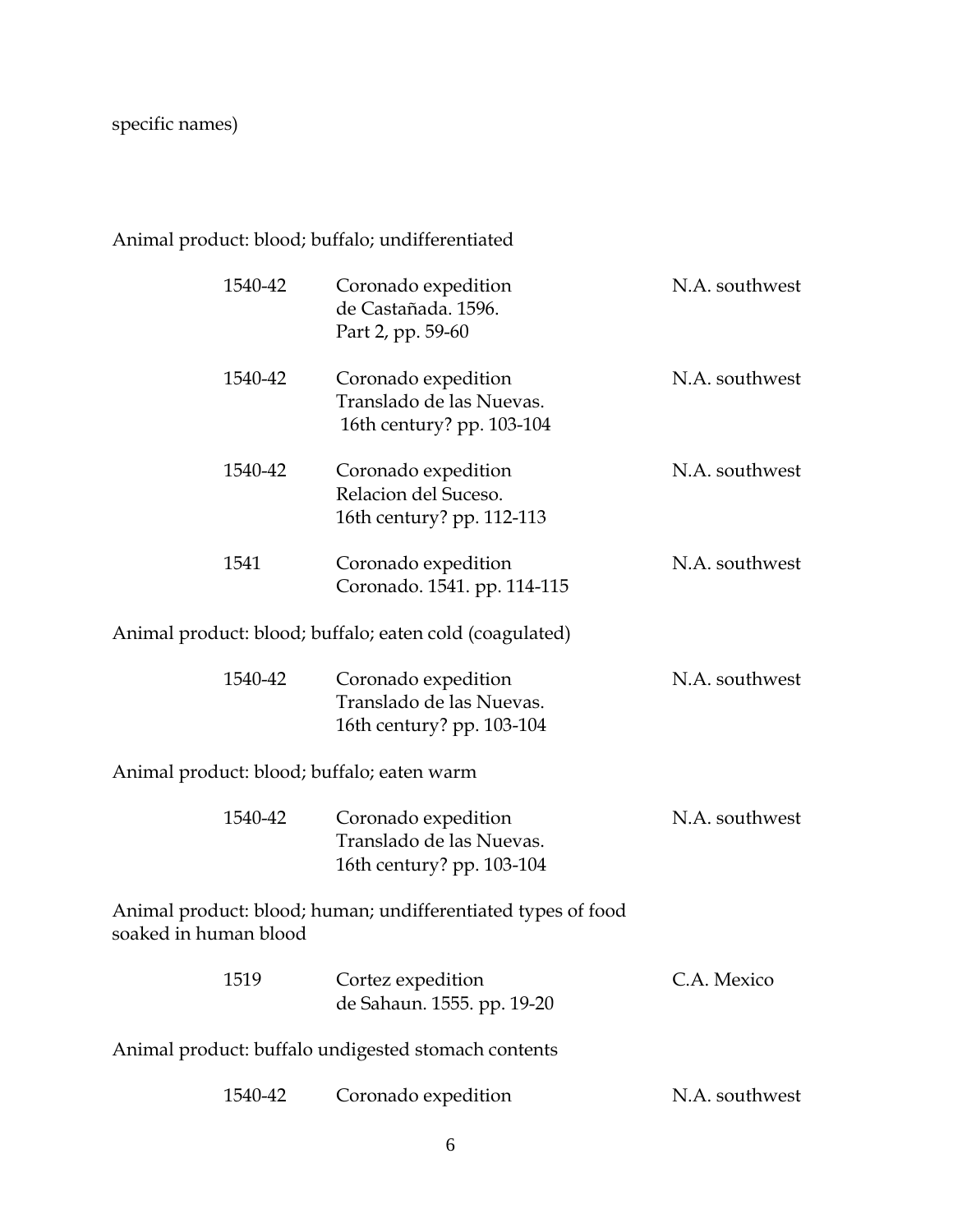de Castañada. 1596. Part 2, pp. 59-60

Animal product: butter; American; prepared by Native Americans from fallow deer milk

| 1605               | Waymouth Expedition<br>Rosier. 1605. pp. 301-304                                                                                | N.A. northeast  |
|--------------------|---------------------------------------------------------------------------------------------------------------------------------|-----------------|
| from reindeer milk | Animal product: butter; American; prepared by Native Americans                                                                  |                 |
| 1605               | Waymouth Expedition<br>Rosier. 1605. pp. 301-304                                                                                | N.A. northeast  |
| cow's? milk        | Animal product: butter; American; prepared by Spanish from                                                                      |                 |
| 1550               | Early Spanish period<br>de la Vega. 1609-12.<br>9:17 pp. 582-584                                                                | S.A. Peru       |
|                    | Animal product: butter; European; imported                                                                                      |                 |
| 1612               | Virginia settlement<br>Smith. 1612. p. 393                                                                                      | N.A. east coast |
|                    | Animal product: caviar; fish source unidentified; mixed with sorrel<br>and unidentified herbs; eaten by Europeans during famine |                 |
| 1612               | Virginia settlement<br>Smith. 1612. pp. 445-447                                                                                 | N.A. east coast |
| during famine      | Animal product: caviar; fish source sturgeon; eaten by Europeans                                                                |                 |
| 1612               | Virginia settlement<br>Smith. 1612. pp. 445-447                                                                                 | N.A. east coast |
|                    | Animal product: cheese; milk source unidentified; imported                                                                      |                 |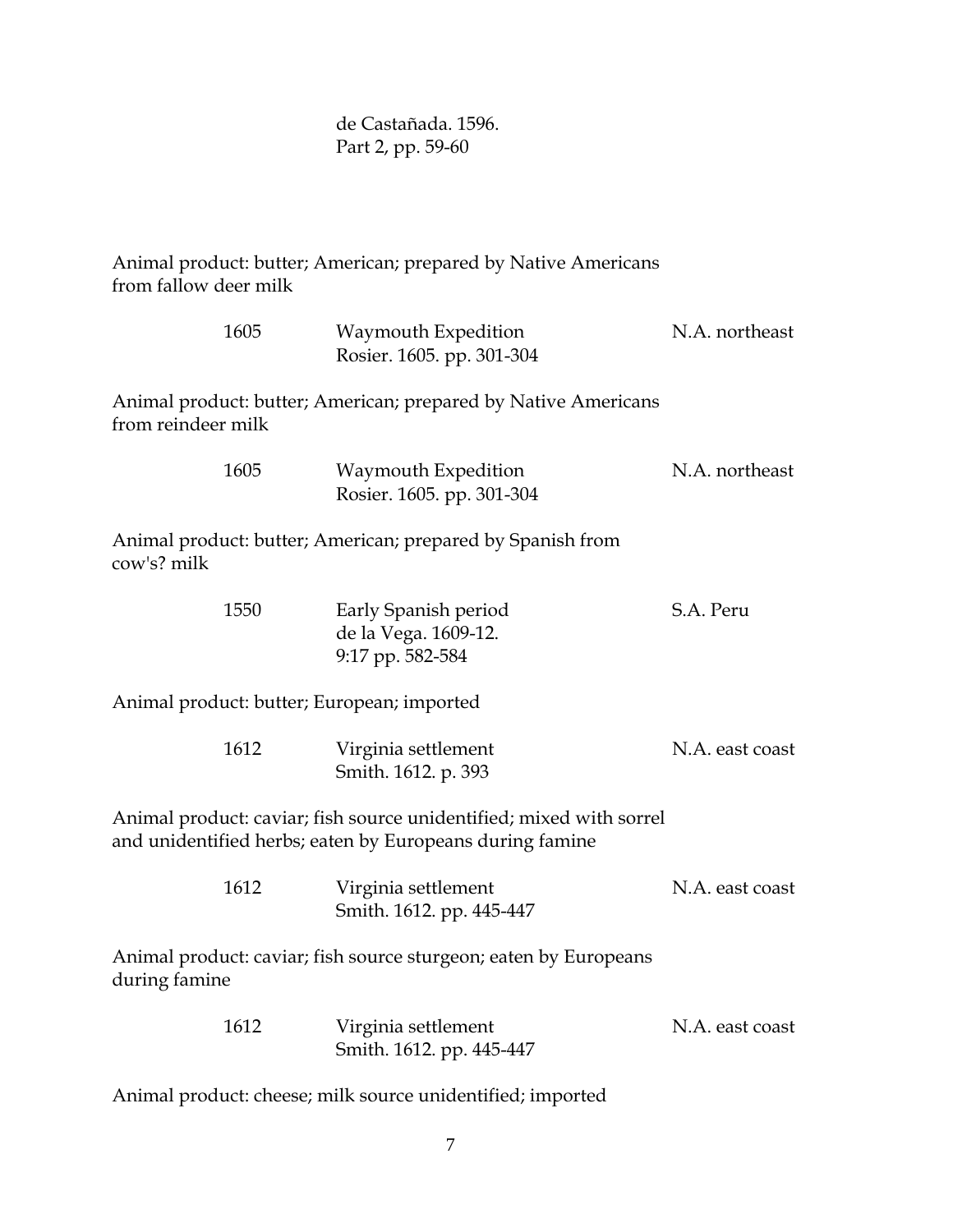to America from Europe

| 1608                    | Virginia settlement<br>Smith. 1608. p. 203                       | N.A. east coast |
|-------------------------|------------------------------------------------------------------|-----------------|
| 1612                    | Virginia settlement<br>Smith. 1612. p. 393                       | N.A. east coast |
| Peru from Spain         | Animal product: cheese; milk source unidentified; imported to    |                 |
| mid 16th c.             | Early Spanish period<br>de la Vega. 1609-12.<br>8:16 p. 516      | S.A. Peru       |
| Europeans in New World  | Animal product: cheese; milk source unidentified; prepared by    |                 |
| c. 1550                 | Early Spanish period<br>de la Vega. 1609-12.<br>9:17 pp. 582-584 | S.A. Peru       |
| <b>Native Americans</b> | Animal product: cheese; milk source fallow deer; prepared by     |                 |
| 1605                    | Waymouth Expedition<br>Rosier. 1605. pp. 301-304                 | N.A. northeast  |
| <b>Native Americans</b> | Animal product: cheese; milk source reindeer; prepared by        |                 |
| 1605                    | Waymouth Expedition<br>Rosier. 1605. pp. 301-304                 | N.A. northeast  |
|                         | Animal product: egg; unidentified varieties; cooked as omelet    |                 |
| 1520                    | Cortez expedition<br>Cortés: 2nd letter. 1520, pp. 86-89         | C.A. Mexico     |
| not specified           | Animal product: egg; fowl; unidentified varieties; type or use   |                 |
| 1519                    | Cortez expedition<br>Bernal Diaz. 1576. p. 211                   | C.A. Mexico     |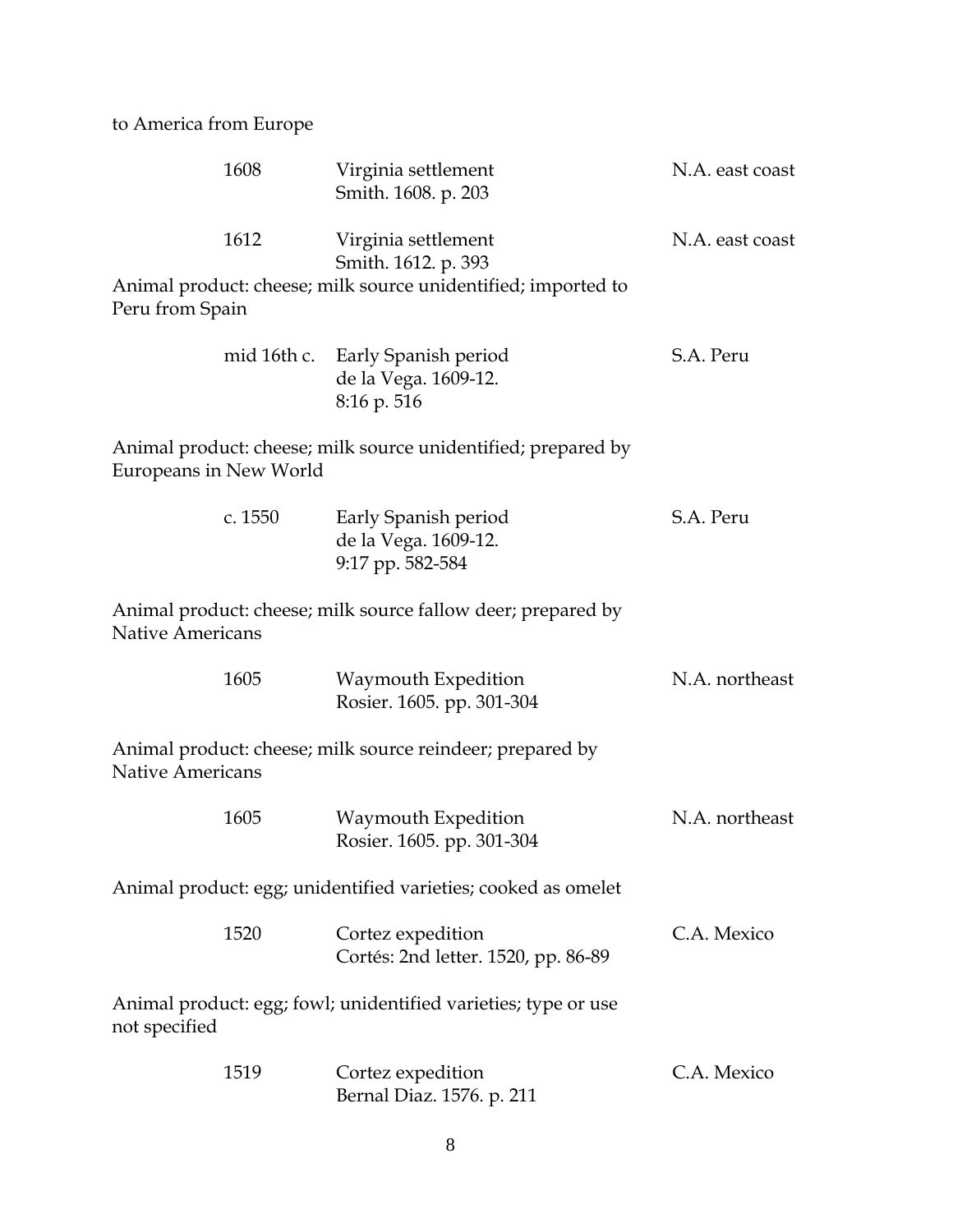| 1519                                 |  | Cortez expedition<br>de Sahaun. 1555. pp. 19-20             | C.A. Mexico     |  |
|--------------------------------------|--|-------------------------------------------------------------|-----------------|--|
| 1520                                 |  | Cortez expedition<br>Cortés: 2nd letter. 1520, pp. 86-89    | C.A. Mexico     |  |
|                                      |  | Animal product: egg; fowl; unidentified wild bird           |                 |  |
| 1606                                 |  | Archer Expedition<br>Percy. 1608a. p. 133                   | Caribbean       |  |
| Animal product: egg; fowl; chicken?  |  |                                                             |                 |  |
| 1612                                 |  | Virginia settlement<br>Smith. 1612. pp. 384-385             | N.A. east coast |  |
| Animal product: egg; fowl; goose     |  |                                                             |                 |  |
| 1520                                 |  | Cortez expedition<br>Cortés: 2nd letter. 1520, pp. 86-89    | C.A. Mexico     |  |
| Animal product: egg; fowl; great auk |  |                                                             |                 |  |
| 1605                                 |  | Waymouth Expedition<br>Rosier. 1605. pp. 262-264            | N.A. northeast  |  |
| Animal product: egg; fowl; turkey    |  |                                                             |                 |  |
| 1606                                 |  | <b>Archer Expedition</b><br>Percy. 1608. pp. 137-138        | N.A. east coast |  |
| 1612                                 |  | Virginia settlement<br>Strachey. 1612. pp. 82-83            | N.A. east coast |  |
|                                      |  | Animal product: egg; reptile; turtle; habitat not specified |                 |  |
| 1585                                 |  | Virginia settlement<br>Hariot. 1588. p. 362                 | N.A. east coast |  |
|                                      |  |                                                             |                 |  |

Animal product: egg; reptile; turtle; freshwater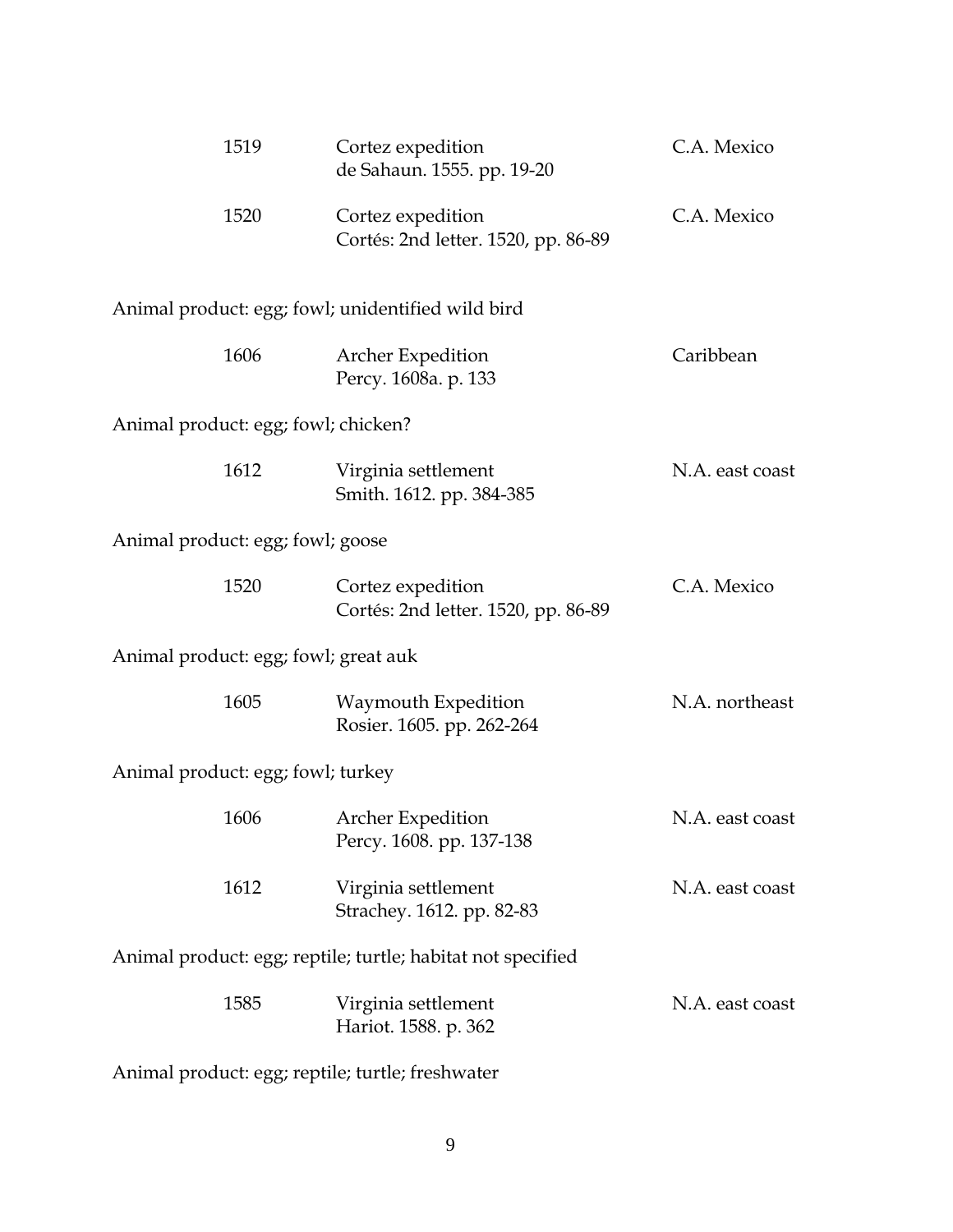| 1595                      | Raleigh expedition<br>Raleigh. 1596. pp. 61-65                    | S.A. north-east |
|---------------------------|-------------------------------------------------------------------|-----------------|
|                           | Animal product: fat; general descriptions; undifferentiated types |                 |
| 1586                      | Florida settlement<br>de Laudonnière. 1586. p. 196                | N.A. southeast  |
| 1608                      | Virginia settlement<br>Wingfield. 1608. pp. 214-217               | N.A. east coast |
| 1612                      | Virginia settlement<br>Smith. 1612. pp. 384-385                   | N.A. east coast |
|                           | Animal product: fat; unidentified type; described as "sweet"      |                 |
| 1585-86                   | Drake expedition<br>Bigges. 1589. pp. 246-247                     | Caribbean       |
|                           | Animal product: fat; unidentified type; imported from Europe      |                 |
| 1612                      | Virginia settlement<br>Smith. 1612. p. 393                        | N.A. east coast |
| given to Native Americans | Animal product: fat; unidentified type; imported from Europe;     |                 |
| 1612                      | Virginia settlement<br>Smith. 1612. p. 393                        | N.A. east coast |
| Animal product: fat; bear |                                                                   |                 |
| 1539-42                   | DeSoto expedition<br>Fidalgo de Elvas. 1557.<br>Vol. 1, pp. 69-74 | N.A. southeast  |
| 1585                      | Virginia settlement<br>Hariot. 1588. p. 330                       | N.A. east coast |
|                           | Animal product: fat; buffalo; described as "eaten raw"            |                 |
| 1540-42                   | Coronado expedition                                               | N.A. southwest  |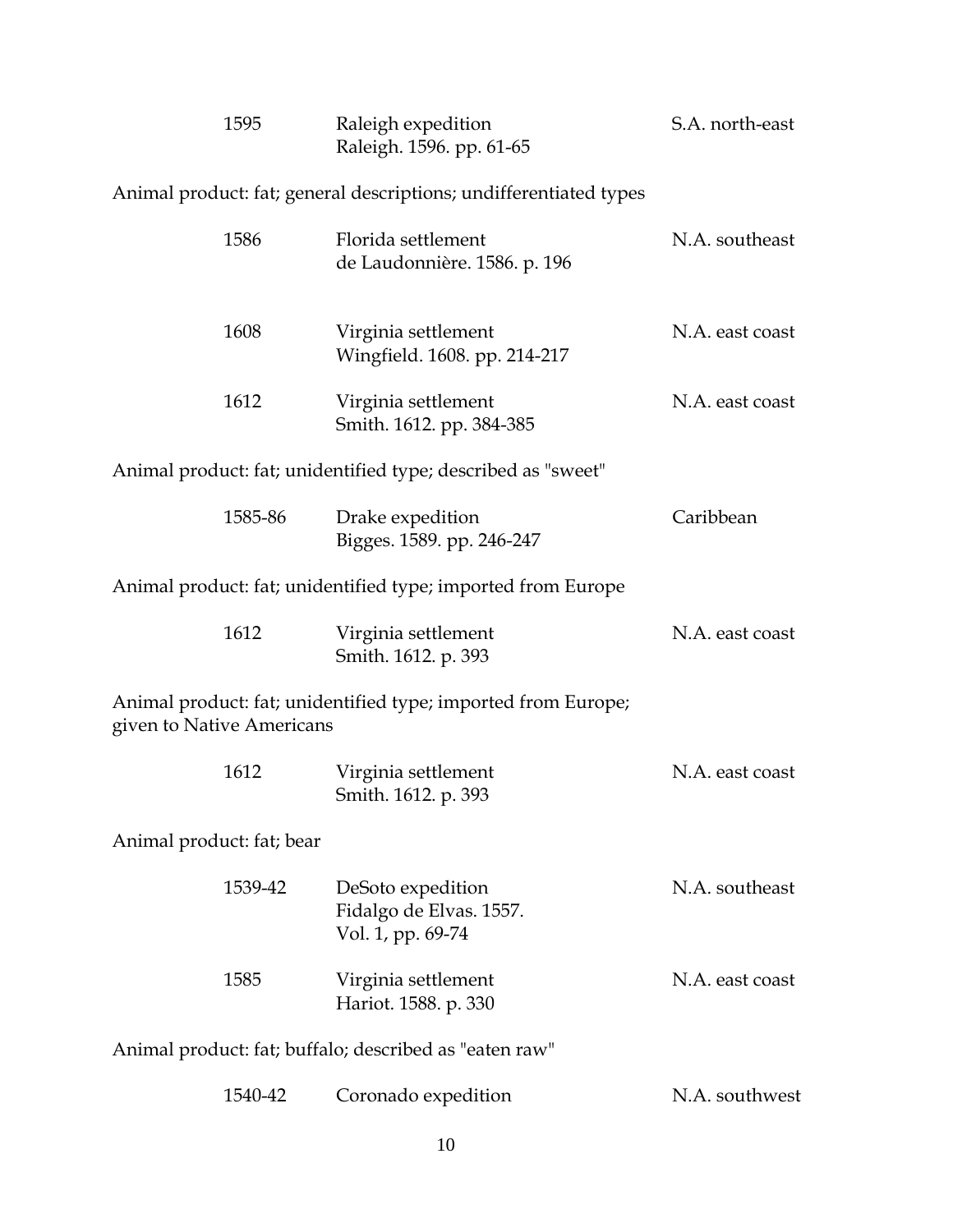| 1540-42                                      | de Castañada. 1596.<br>Part 2, pp. 59-60<br>Coronado expedition<br>Translado de las Nuevas.<br>16th century? pp. 103-104 | N.A. southwest |  |  |
|----------------------------------------------|--------------------------------------------------------------------------------------------------------------------------|----------------|--|--|
| Animal product: fat; fish; type unidentified |                                                                                                                          |                |  |  |
| mid 16th c.                                  | Early Spanish period<br>de la Vega. 1609-12.<br>8:22 pp. 529-530                                                         | S.A. Peru      |  |  |
| Animal product: fat; seal                    |                                                                                                                          |                |  |  |
| 1592-93                                      | New England Settlements.<br>Hayes. 1592-93. pp. 170-172.                                                                 | N.A. northeast |  |  |
| Animal product: fat; whale; undifferentiated |                                                                                                                          |                |  |  |
| 1592-93                                      | New England Settlements.<br>Hayes. 1592-93. pp. 170-172.                                                                 | N.A. northeast |  |  |
|                                              | Animal product: fat; whale; cooked with maize meal                                                                       |                |  |  |
| 1605                                         | Waymouth Expedition<br>Rosier. 1605. pp. 301-304                                                                         | N.A. northeast |  |  |
| Animal product: fat; whale; cooked with peas |                                                                                                                          |                |  |  |
| 1605                                         | Waymouth Expedition<br>Rosier. 1605. pp. 301-304                                                                         | N.A. northeast |  |  |
| Animal product: honey; native, wild bees     |                                                                                                                          |                |  |  |
| 1492                                         | Columbus: 1st voyage<br>Columbus. 1493. Vol. 1, pp. 6-10                                                                 | Caribbean      |  |  |
| 1519                                         | Cortez expedition<br>Cortés: 1st letter. 1519. p. 8                                                                      | C.A. Mexico    |  |  |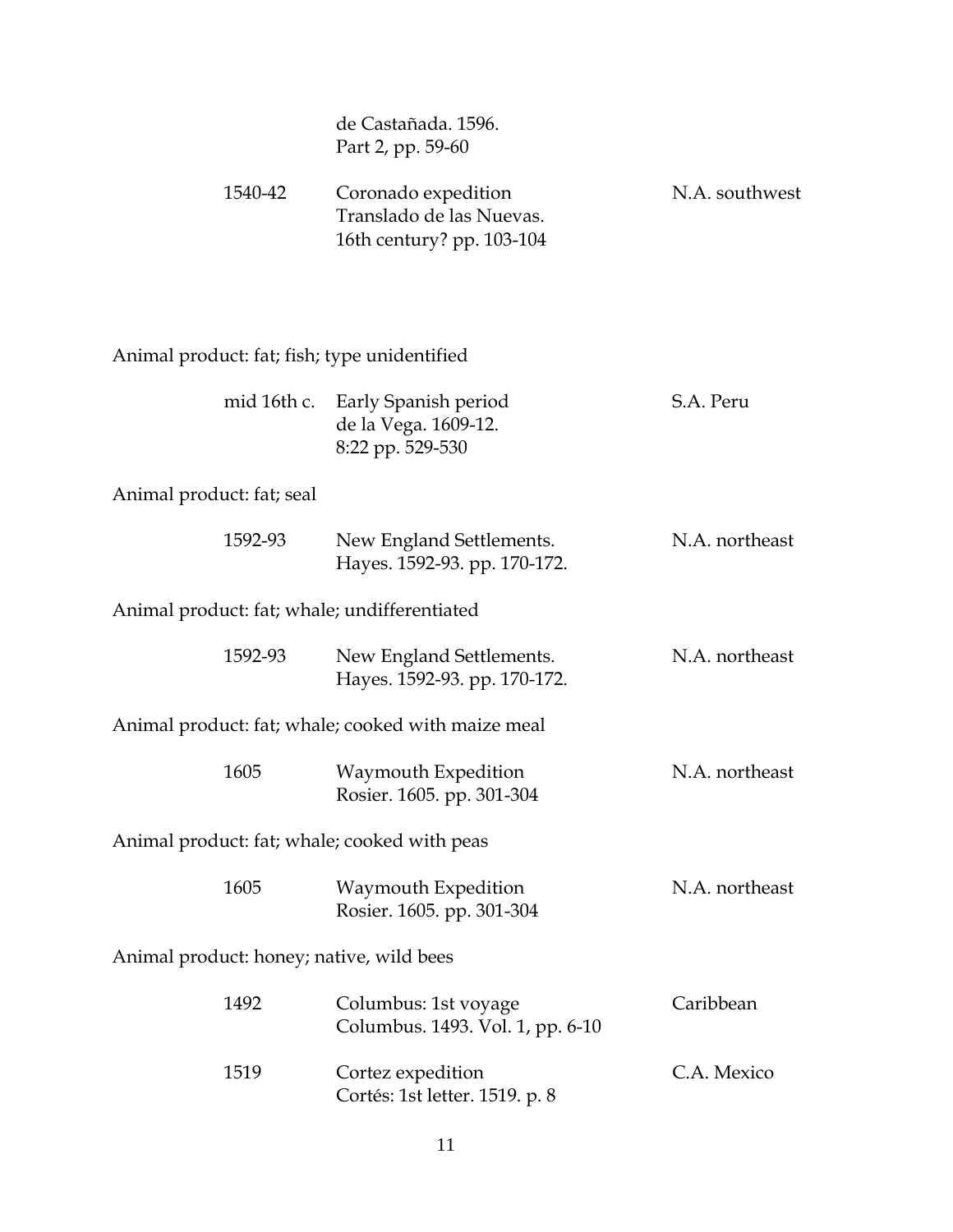|                            | 1519        | Cortez expedition<br>Bernal Diaz. 1576. pp. 216-217                    | C.A. Mexico     |
|----------------------------|-------------|------------------------------------------------------------------------|-----------------|
|                            | 1520        | Cortez expedition<br>Cortés: 2nd letter. 1520, pp. 86-89               | C.A. Mexico     |
|                            | 1526        | Cortez expedition<br>Cortés: 5th letter. 1526, p. 307                  | C.A. Mexico     |
|                            | 1539-42     | De Soto expedition<br>de Oviedo y Valdés. 1546.<br>Vol. 2, pp. 110-111 | N.A. southeast  |
|                            | mid 16th c. | Early Spanish period<br>de la Vega. 1609-12.<br>8:20 pp. 523-525       | S.A. Peru       |
|                            | 1562        | Florida settlement<br>Ribault. 1582. pp. 101-108                       | N.A. southeast  |
|                            | 1599-1602   | Champlain voyage.<br>Champlain. 1603. pp. 7-12                         | Caribbean       |
|                            |             | Animal product: honey; domesticated bees; European introduction        |                 |
|                            | 1495        | Columbus expedition<br>Columbus memorandum.<br>1495. Vol. 1. pp. 84-86 | Caribbean       |
| Animal product: lard; bear |             |                                                                        |                 |
|                            | 1539-42     | DeSoto expedition<br>Fidalgo de Elvas. 1557.<br>Vol. 1, pp. 69-74      | N.A. southeast  |
|                            | 1585        | Virginia settlement<br>Hariot. 1588. p. 330                            | N.A. east coast |
| Animal product: lard; pig  |             |                                                                        |                 |
|                            | mid 16th c. | Early Spanish period<br>de la Vega. 1609-12.                           | S.A. Peru       |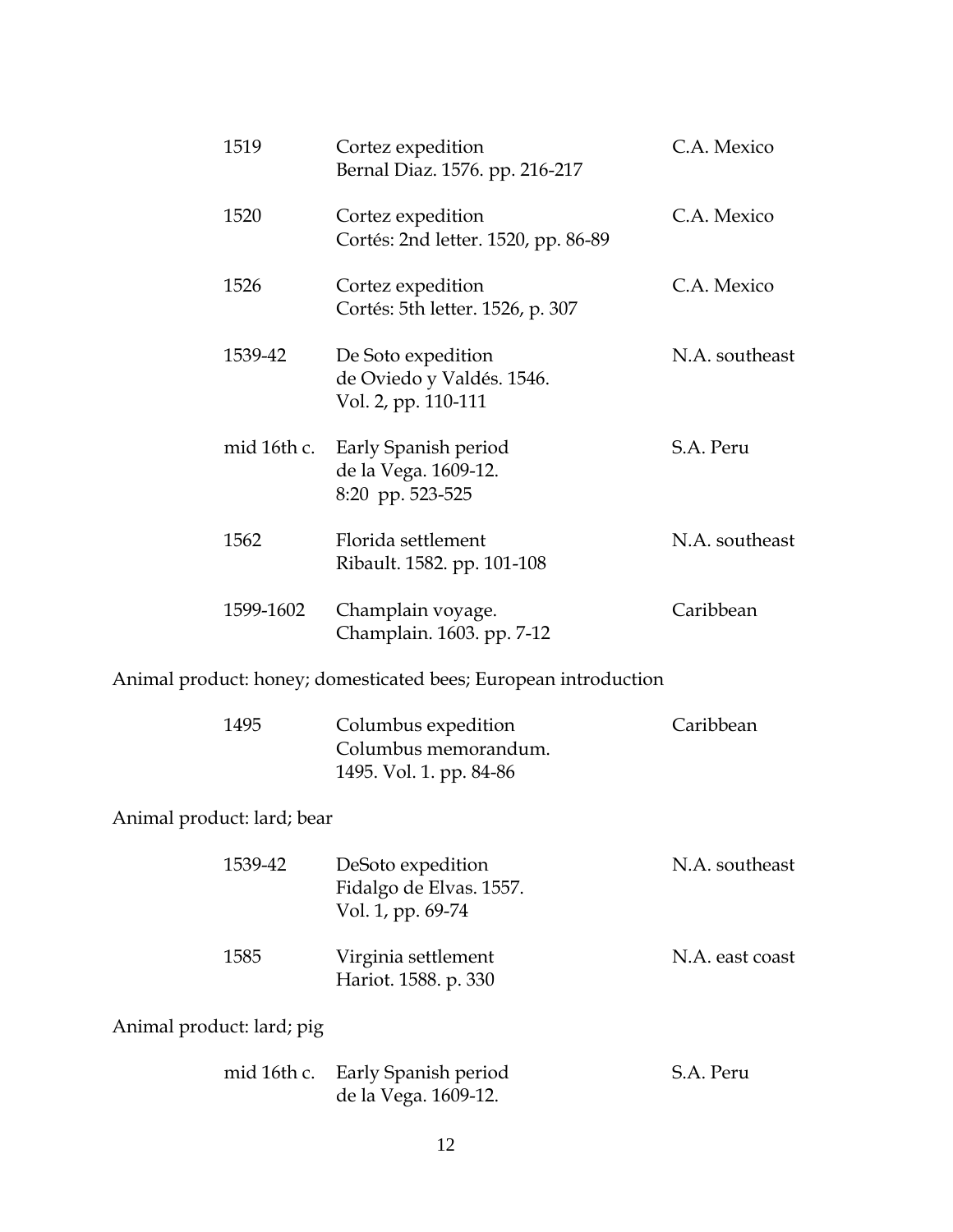#### 8:10, p. 501

Animal product: lard; pig; substituted by Spanish Christians for olive oil on Friday and during Lent

| mid 16th c. Early Spanish period | S.A. Peru |
|----------------------------------|-----------|
| de la Vega. 1609-12.             |           |
| $9:19$ pp. 585-586               |           |

#### Animal product: milk; unidentified source; drunk by Spanish

| c. $1550$ | Early Spanish period | S.A. Peru |
|-----------|----------------------|-----------|
|           | de la Vega. 1609-12. |           |
|           | 9:17 pp. $582-584$   |           |

Animal product: milk; fallow deer; kidnapped Native American report

| 1605 | Waymouth Expedition       | N.A. northeast |
|------|---------------------------|----------------|
|      | Rosier. 1605. pp. 301-304 |                |

Animal product: milk; reindeer; kidnapped Native American report

| 1605 | Waymouth Expedition       | N.A. northeast |
|------|---------------------------|----------------|
|      | Rosier. 1605. pp. 301-304 |                |

Animal product: oil; general descriptions; undifferentiated types

| 1586 | Florida settlement<br>de Laudonnière. 1586. p. 196  | N.A. southeast  |
|------|-----------------------------------------------------|-----------------|
| 1608 | Virginia settlement<br>Wingfield. 1608. pp. 214-217 | N.A. east coast |
| 1612 | Virginia settlement<br>Smith. 1612. pp. 384-385     | N.A. east coast |

Animal product: oil; unidentified type; described as "sweet"

| 1585-86 | Drake expedition | Caribbean |
|---------|------------------|-----------|
|---------|------------------|-----------|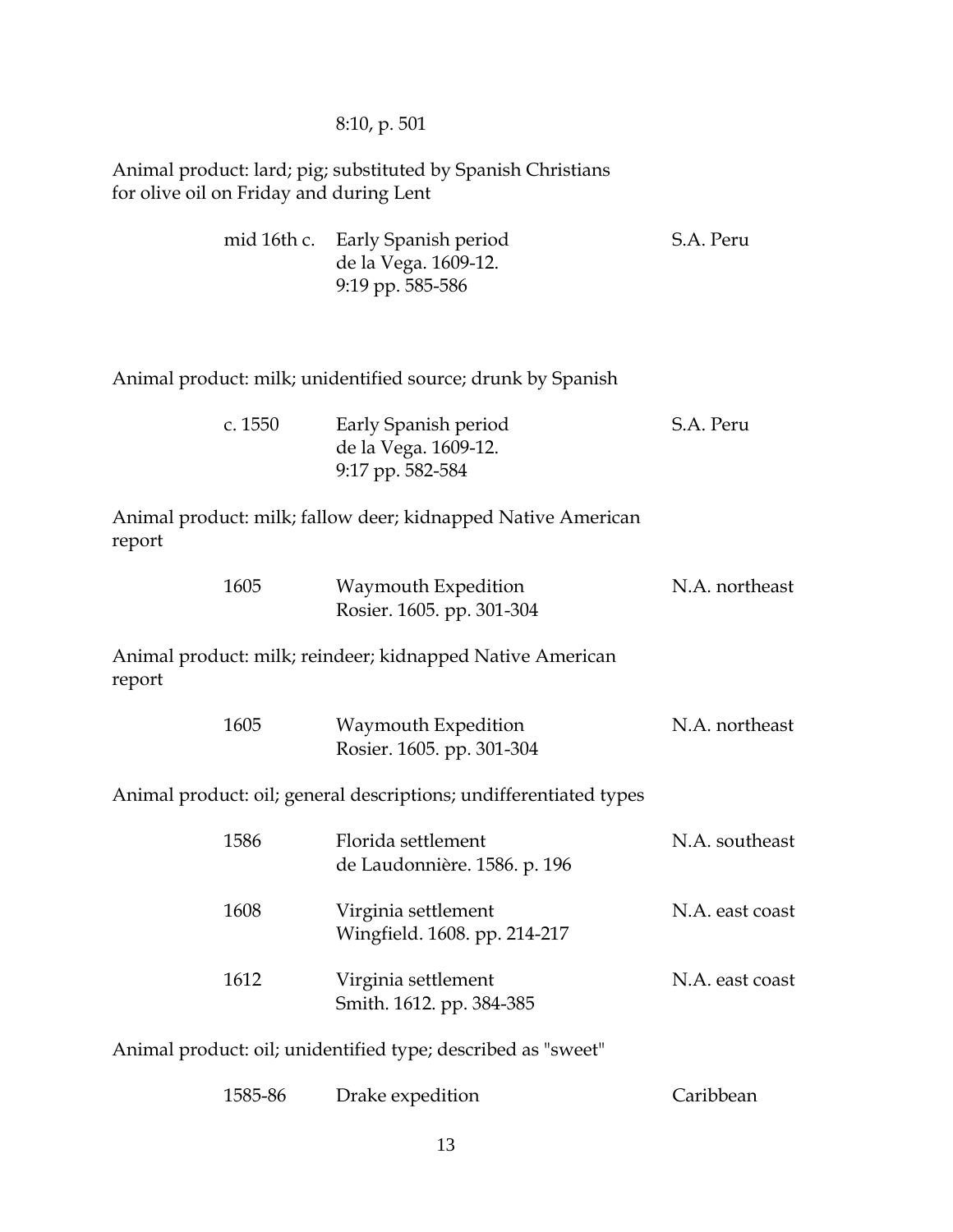|                                              | Bigges. 1589. pp. 246-247                                                    |                 |
|----------------------------------------------|------------------------------------------------------------------------------|-----------------|
|                                              | Animal product: oil; unidentified type; imported from Europe                 |                 |
| 1612                                         | Virginia settlement<br>Smith. 1612. p. 393                                   | N.A. east coast |
| given to Native Americans                    | Animal product: oil; unidentified type; imported from Europe;                |                 |
| 1612                                         | Virginia settlement<br>Smith. 1612. p. 393                                   | N.A. east coast |
| Animal product: oil: bear                    |                                                                              |                 |
| 1539-42                                      | DeSoto expedition<br>Fidalgo de Elvas. 1557.<br>Vol. 1, pp. 69-74            | N.A. southeast  |
| 1585                                         | Virginia settlement<br>Hariot. 1588. p. 330                                  | N.A. east coast |
|                                              | Animal product: oil; buffalo; described as "eaten raw"                       |                 |
| 1540-42                                      | Coronado expedition<br>de Castañada. 1596.<br>Part 2, pp. 59-60              | N.A. southwest  |
| 1540-42                                      | Coronado expedition<br>Translado de las Nuevas.<br>16th century? pp. 103-104 | N.A. southwest  |
| Animal product: oil; codfish                 |                                                                              |                 |
| 1592-93                                      | New England Settlements.<br>Hayes. 1592-93. pp. 170-172.                     | N.A. northeast  |
| Animal product: oil; fish; type unidentified |                                                                              |                 |
| mid 16th c.                                  | Early Spanish period<br>de la Vega. 1609-12.<br>8:22 pp. 529-530             | S.A. Peru       |
| Animal product: oil; seal                    |                                                                              |                 |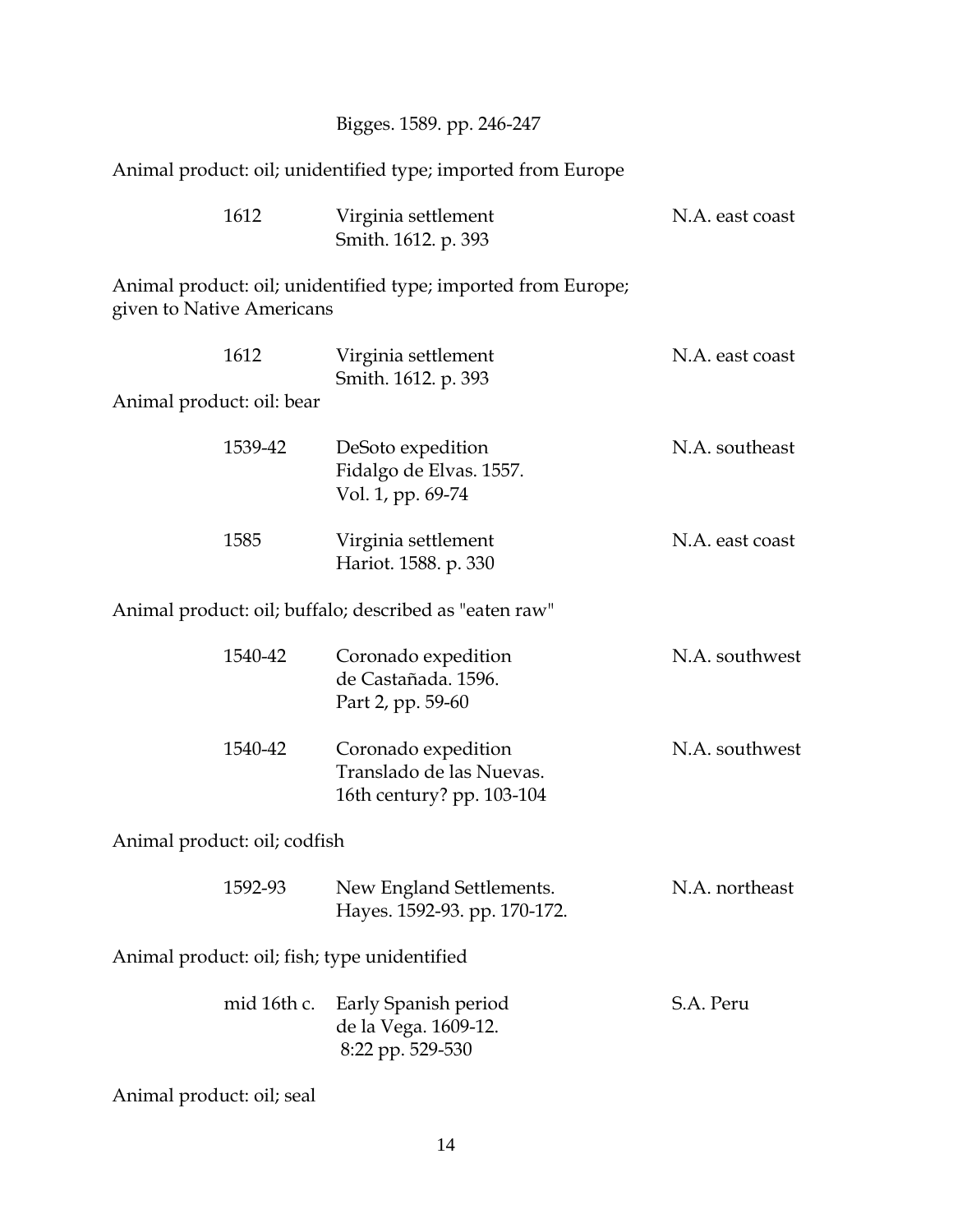| 1592-93                                      | New England Settlements.<br>Hayes. 1592-93. pp. 170-172.         | N.A. northeast  |  |
|----------------------------------------------|------------------------------------------------------------------|-----------------|--|
| Animal product: oil; whale; undifferentiated |                                                                  |                 |  |
| 1592-93                                      | New England Settlements.<br>Hayes. 1592-93. pp. 170-172.         | N.A. northeast  |  |
|                                              | Animal product: oil; whale; cooked with maize meal               |                 |  |
| 1605                                         | Waymouth Expedition<br>Rosier. 1605. pp. 301-304                 | N.A. northeast  |  |
| Animal product: oil; whale; cooked with peas |                                                                  |                 |  |
| 1605                                         | Waymouth Expedition<br>Rosier. 1605. pp. 301-304                 | N.A. northeast  |  |
| Animal product: suet; fallow deer            |                                                                  |                 |  |
| 1608                                         | Virginia settlement<br>Smith. 1608. p. 188                       | N.A. east coast |  |
| 1612                                         | Virginia settlement<br>Strachey. 1612. p. 115                    | N.A. east coast |  |
| 1612                                         | Virginia settlement<br>Smith. 1612. pp. 346-347                  | N.A. east coast |  |
| Animal product: tallow; source unidentified  |                                                                  |                 |  |
| mid 16th c.                                  | Early Spanish period<br>de la Vega. 1609-12.<br>1:11 pp. 34-35   | S.A. Peru       |  |
| Anise: European introduction                 |                                                                  |                 |  |
| mid 16th c.                                  | Early Spanish period<br>de la Vega. 1609-12.<br>9:29 pp. 601-602 | S.A. Peru       |  |

Anise: European introduction; flour source; mixed with wheat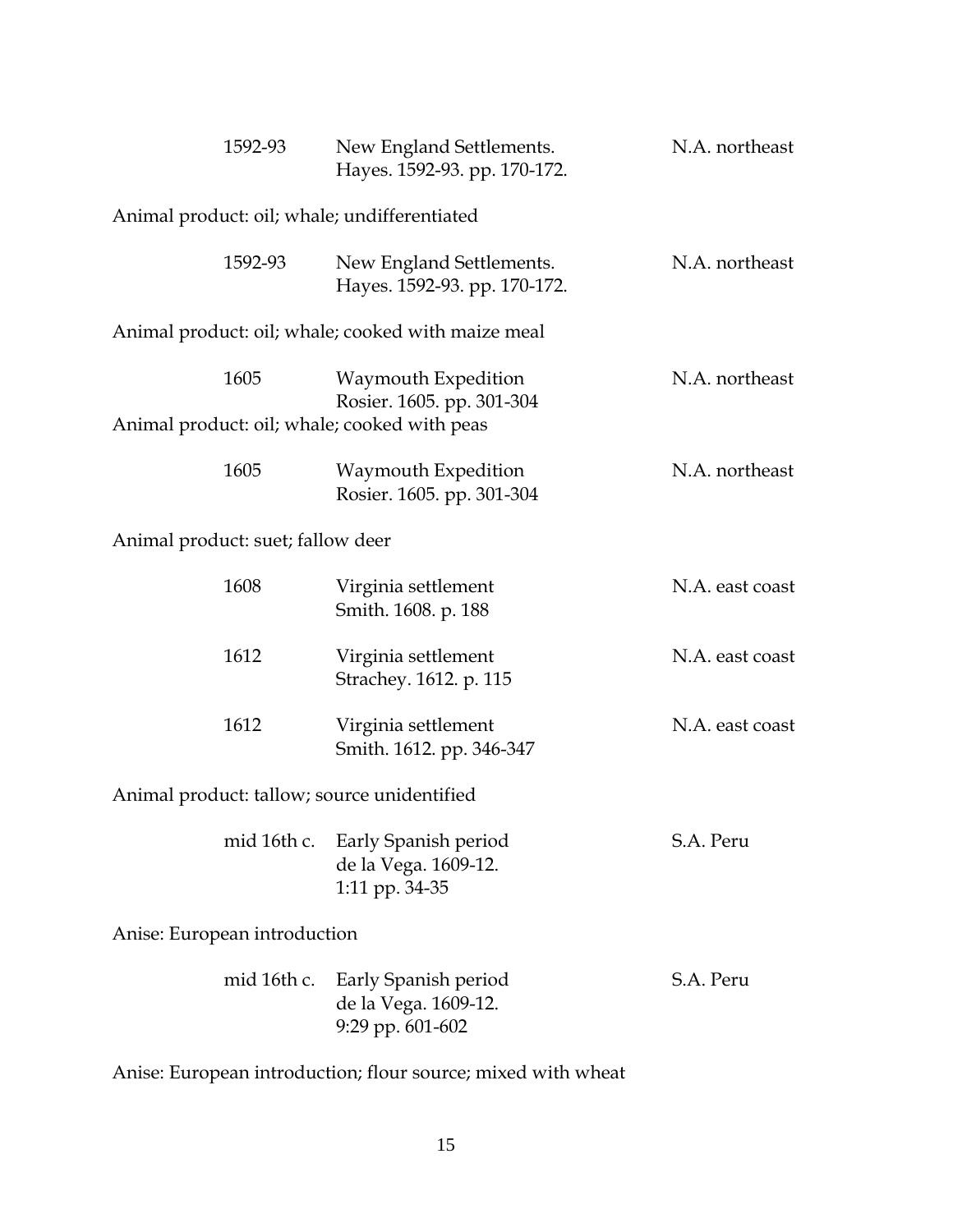| mid 16th c.                                    | Early Spanish period<br>de la Vega. 1609-12.<br>9:30 p. 606       | S.A. Peru       |
|------------------------------------------------|-------------------------------------------------------------------|-----------------|
| Añus (see root: añus)                          |                                                                   |                 |
| Api (see maize: porridge)                      |                                                                   |                 |
| Apichu (see sweet potato)                      |                                                                   |                 |
| Apone (see bread: maize cake)                  |                                                                   |                 |
| Apooke (see tobacco)                           |                                                                   |                 |
|                                                | Apple: native, wild; undifferentiated by type or use              |                 |
| 1539-42                                        | De Soto expedition<br>de Oviedo y Valdés. 1546.<br>Vol. 2, p. 112 | N.A. southeast  |
| 1582                                           | American summary document<br>Hakluyt. 1582. pp. 139-141           | N.A. east coast |
| 1588                                           | Virginia settlement<br>Gonzalez. 1588. p. 824                     | N.A. east coast |
| 1599-1602                                      | Champlain voyage.<br>Champlain. 1603. p. 33                       | C.A. Mexico     |
| Apple: native, wild; crab apple                |                                                                   |                 |
| 1612                                           | Virginia settlement<br>Smith. 1612. pp. 346-347                   | N.A. east coast |
| Apple: domesticated; European introduction     |                                                                   |                 |
| mid 16th c.                                    | Early Spanish period<br>de la Vega. 1609-12.<br>9:28 pp. 599-600  | S.A. Peru       |
| Applecrab (see apple: native, also crab apple) |                                                                   |                 |
| Appon (see bread: maize cake)                  |                                                                   |                 |
|                                                |                                                                   |                 |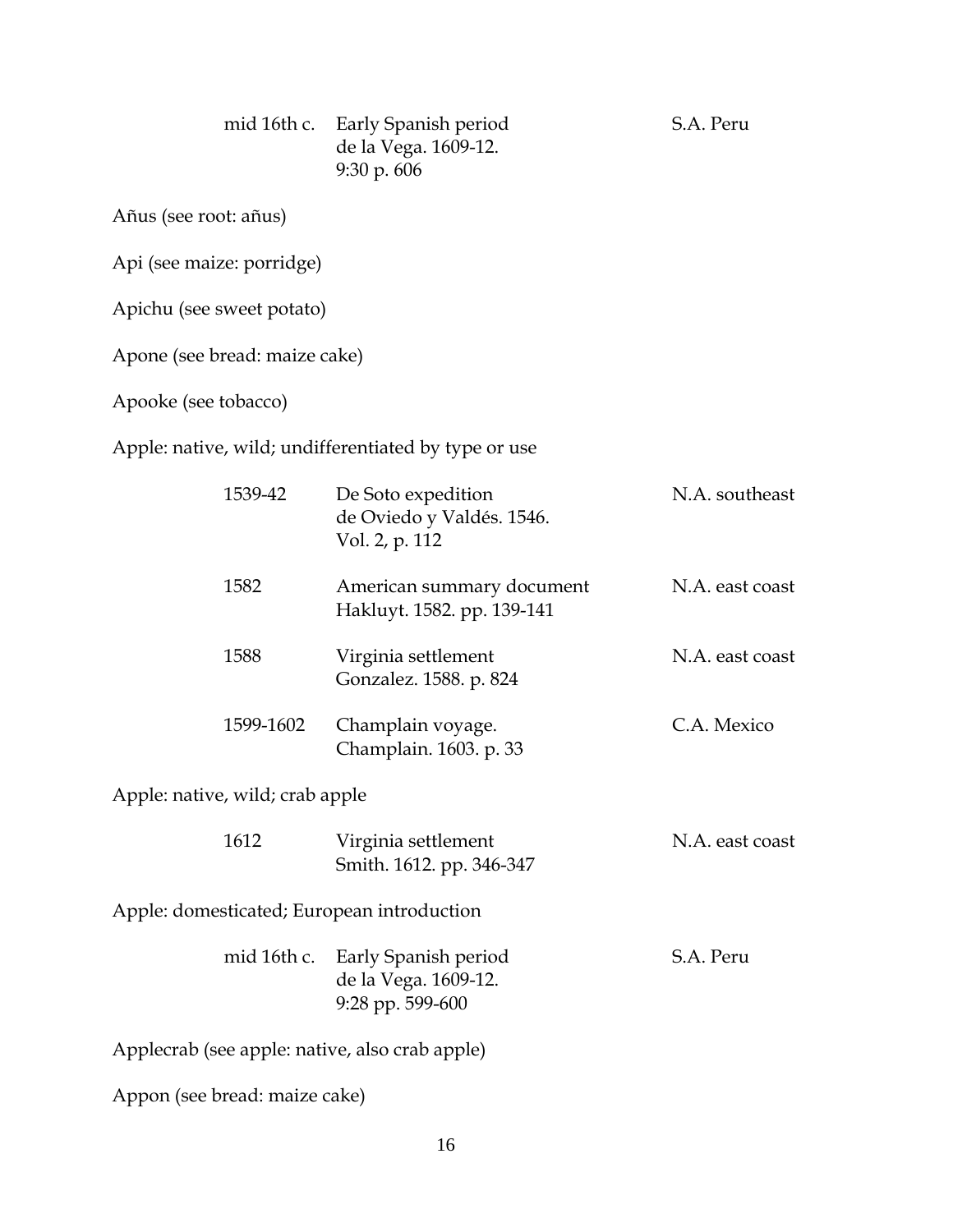Apricot: European introduction

|                                 | mid 16th c. Early Spanish period<br>de la Vega. 1609-12.<br>9:28 pp. 599-600 | S.A. Peru   |
|---------------------------------|------------------------------------------------------------------------------|-------------|
| Aqua vitae (see brandy)         |                                                                              |             |
| Arough coune (see badger?)      |                                                                              |             |
| Aroughcun (see badger?)         |                                                                              |             |
| Arrow-arum (see golden club)    |                                                                              |             |
| Arrowhead (see duck potato)     |                                                                              |             |
| Artichoke: native, wild         |                                                                              |             |
| 1520                            | Cortez expedition<br>Cortés: 2nd letter. 1520, pp. 86-89                     | C.A. Mexico |
| 1599-1602                       | Champlain voyage.<br>Champlain. 1603. pp. 32-33                              | C.A. Mexico |
|                                 | Artichoke: native, wild; introduced to Peru by Spanish from Mexico           |             |
|                                 | mid 16th c. Early Spanish period<br>de la Vega. 1609-12.<br>9:29 pp. 601-602 | S.A. Peru   |
| Asapanik (see squirrel: flying) |                                                                              |             |

Ash: edible

| 1585 | Virginia settlement       | N.A. east coast |
|------|---------------------------|-----------------|
|      | Hariot. 1588. pp. 340-341 |                 |

Asparagus: European introduction

| mid 16th c. Early Spanish period | S.A. Peru |
|----------------------------------|-----------|
| de la Vega. 1609-12.             |           |
| 9:29 pp. $601-602$ ,             |           |
| see also 9:30, pp. 605-606       |           |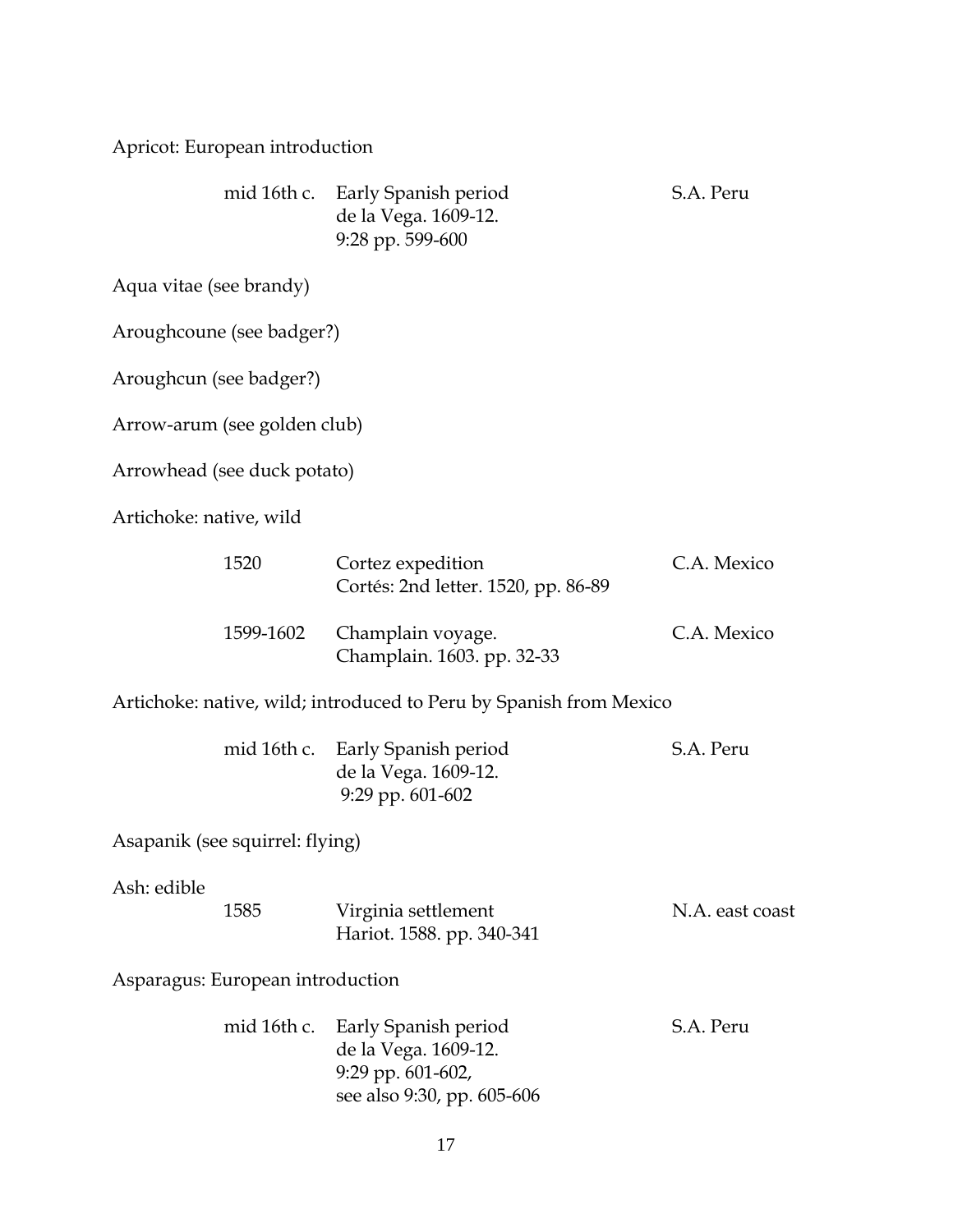| Assapanick (see squirrel: flying) |  |
|-----------------------------------|--|
|                                   |  |

Assentamen (see pea: grown by Native Americans)

Assentemmen (see pea: grown by Native Americans)

| Avocado               |                                    |                                                                         |                 |
|-----------------------|------------------------------------|-------------------------------------------------------------------------|-----------------|
|                       | 1519                               | Cortez expedition<br>de Sahaun. 1555. pp. 19-20                         | C.A. Mexico     |
|                       | 1599-1602                          | Champlain voyage.<br>Champlain. 1603. pp. 22-25                         | C.A. Mexico     |
|                       | Bacalao (see fish: cod, sun dried) |                                                                         |                 |
|                       | Bacon: European introduction       |                                                                         |                 |
|                       | 1495                               | Columbus expedition<br>Columbus memorandum. 1<br>495. Vol. 1. pp. 84-86 | Caribbean       |
| Bacon: (see also pig) |                                    |                                                                         |                 |
| Badger?               |                                    |                                                                         |                 |
|                       | 1612                               | Virginia settlement<br>Strachey. 1612. p. 124                           | N.A. east coast |
|                       | 1612                               | Virginia settlement<br>Smith. 1612. pp. 348-349                         | N.A. east coast |
| Bagre (fish)          |                                    |                                                                         |                 |
|                       | 1539-42                            | DeSoto expedition<br>Fidalgo de Elvas. 1557.<br>Vol. 1, pp. 123-124     | N.A. southeast  |
|                       |                                    | Banana: native, wild; undifferentiated by type or use                   |                 |
|                       | 1539-42                            | DeSoto expedition<br>de Elvas. 1557. Vol. 1 pp. 13-14                   | Caribbean       |
|                       | mid 16th c.                        | Early Spanish period                                                    | S.A. Peru       |

de la Vega. 1609-12.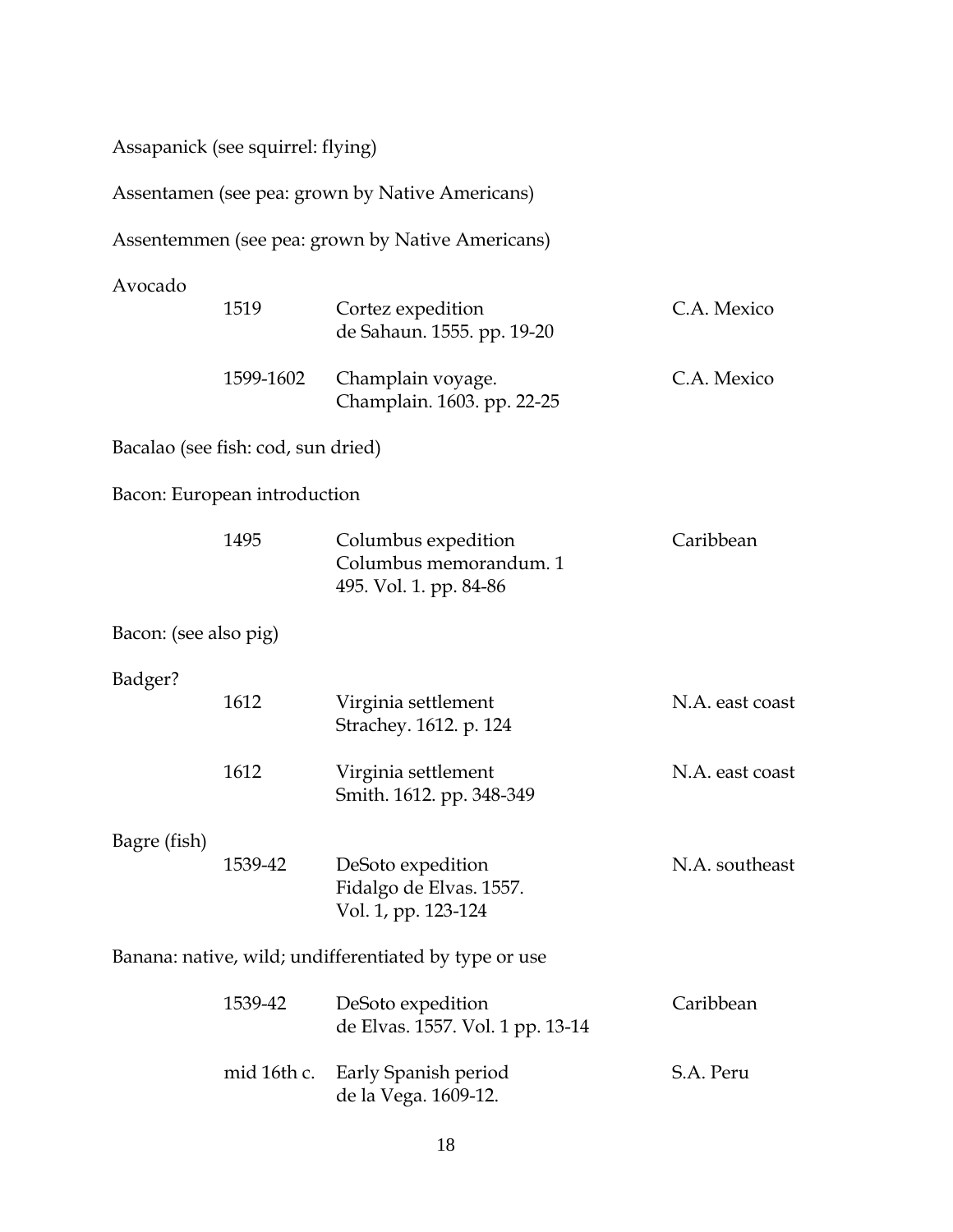| 8:14 pp. 507-508 |  |
|------------------|--|
|------------------|--|

| 1606                                       | Archer Expedition<br>Percy. 1608. pp. 129-131                     | Caribbean |
|--------------------------------------------|-------------------------------------------------------------------|-----------|
| 1607                                       | Newport Expedition<br>Perkins. 1608. pp. 159-161                  | Caribbean |
| Banana: native, wild; boiled               |                                                                   |           |
| mid 16th c.                                | Early Spanish period<br>de la Vega. 1609-12.\<br>8:14 pp. 507-508 | S.A. Peru |
|                                            |                                                                   |           |
| Banana: native, wild; cooked with honey    |                                                                   |           |
| mid 16th c.                                | Early Spanish period<br>de la Vega. 1609-12.<br>8:14 pp. 507-508  | S.A. Peru |
| Banana: native, wild; cooked with sugar    |                                                                   |           |
| mid 16th c.                                | Early Spanish period<br>de la Vega. 1609-12.<br>8:14 pp. 507-508  | S.A. Peru |
| Banana: native, wild; prepared as preserve |                                                                   |           |
| mid 16th c.                                | Early Spanish period<br>de la Vega. 1609-12.<br>8:14 pp. 507-508  | S.A. Peru |
| Banana: native, wild; raw                  |                                                                   |           |
| mid 16th c.                                | Early Spanish period<br>de la Vega. 1609-12.<br>8:14 pp. 507-508  | S.A. Peru |

Banana: native, wild; roasted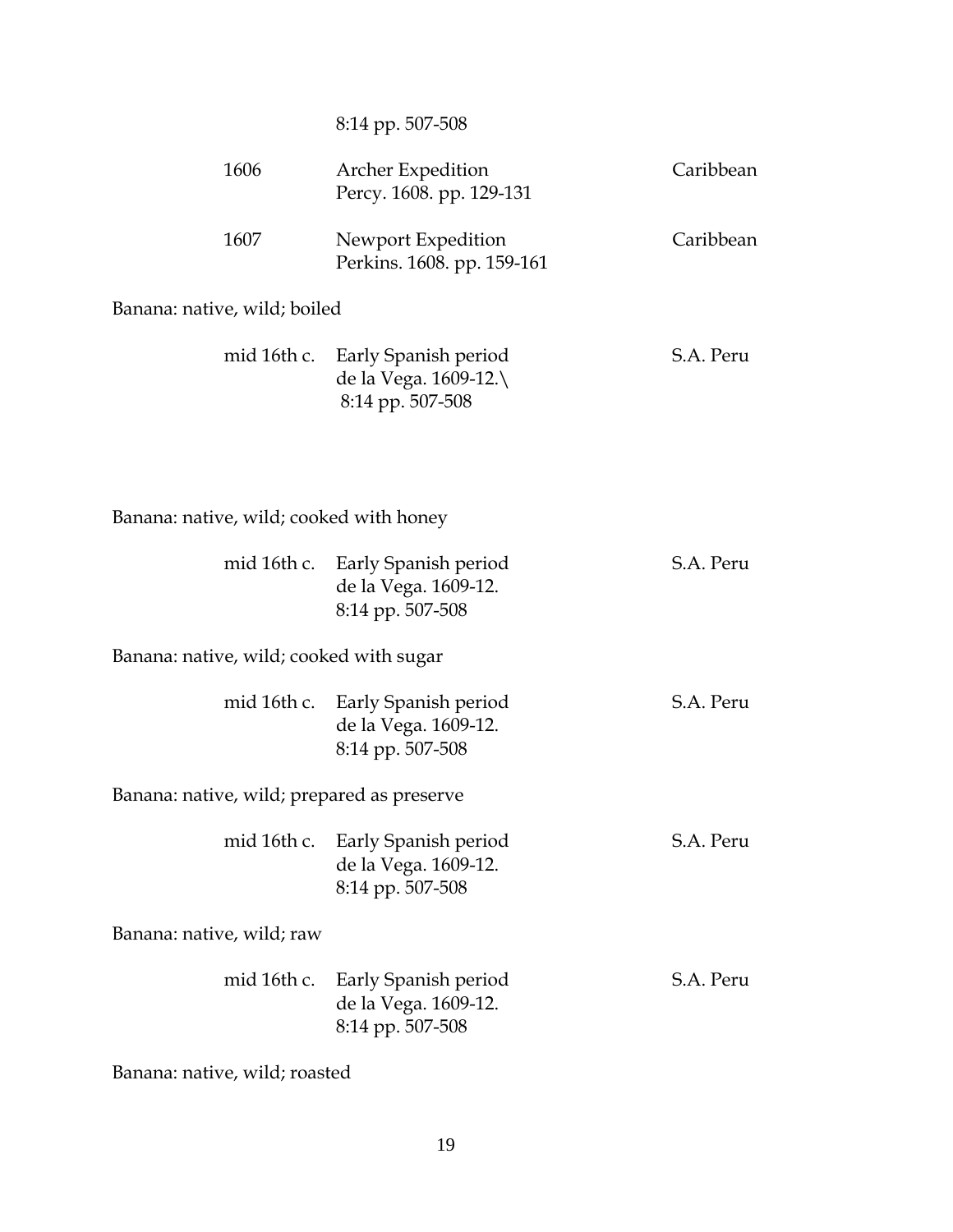|                               |             | mid 16th c. Early Spanish period<br>de la Vega. 1609-12.<br>8:14 pp. 507-508 | S.A. Peru       |
|-------------------------------|-------------|------------------------------------------------------------------------------|-----------------|
| Banana: native, wild; stewed  |             |                                                                              |                 |
|                               | mid 16th c. | Early Spanish period<br>de la Vega. 1609-12.<br>8:14 pp. 507-508             | S.A. Peru       |
| Banana (see also plantain)    |             |                                                                              |                 |
| Barbel-like fish              |             |                                                                              |                 |
|                               | 1539-42     | DeSoto expedition<br>Fidalgo de Elvas. 1557.<br>Vol. 1, pp. 123-124          | N.A. southeast  |
|                               | 1540-42     | Coronado expedition<br>de Castañada. 1596.<br>Part 2, pp. 51-52              | N.A. southwest  |
|                               |             | Bark: undifferentiated tree bark; identified as famine food                  |                 |
|                               | 1522        | Cortez expedition<br>Cortés: 3rd letter. 1522, p. 217                        | C.A. Mexico     |
| Barley: European introduction |             |                                                                              |                 |
|                               | mid 16th c. | Early Spanish period<br>de la Vega. 1609-12.<br>9:24 pp. 594-595             | S.A. Peru       |
|                               | 1585        | Virginia settlement<br>Hariot. 1588. p. 344                                  | N.A. east coast |
|                               | 1585-86     | Drake expedition<br>Primrose Journal. 1586. pp. 303-306                      | N.A. southeast  |
| Europeans                     |             | Barley: European introduction; boiled; eaten as famine food by               |                 |
|                               | 1606        | Archer Expedition                                                            | N.A. east coast |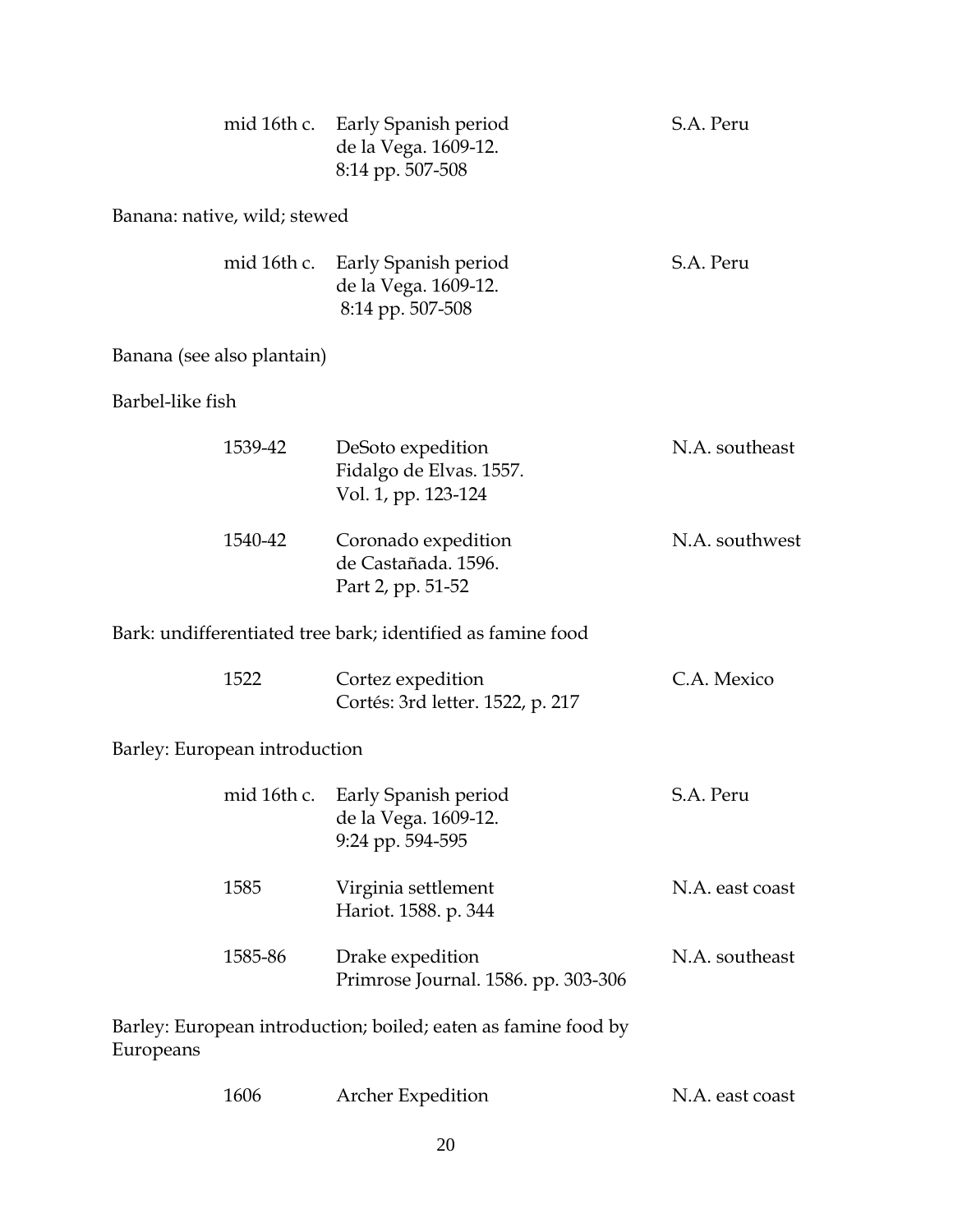|             |                           | Percy. 1608. pp. 143-145                                    |                 |
|-------------|---------------------------|-------------------------------------------------------------|-----------------|
|             | 1612                      | Virginia settlement<br>Smith. 1612. pp. 384-385             | N.A. east coast |
|             | famine food by Europeans  | Barley: European introduction; described as wormy; eaten as |                 |
|             | 1612                      | Virginia settlement<br>Smith. 1612. pp. 384-385             | N.A. east coast |
|             |                           | Barley: European introduction; test planting discussed      |                 |
|             | 1602                      | Gosnold Expedition<br>Brereton. 1602. pp. 150-152           | N.A. northeast  |
|             | 1603                      | Pringe Expedition<br>Pringe. 1603. p. 224                   | N.A. northeast  |
|             | 1605                      | Waymouth Expedition<br>Rosier. 1605. pp. 262-264            | N.A. northeast  |
|             |                           | Barn swallow: identified as famine food                     |                 |
|             | 1519                      | Cortez expedition<br>de Sahaun. 1555. p. 79                 | C.A. Mexico     |
| <b>Bass</b> |                           |                                                             |                 |
|             | 1602                      | Gosnold Expedition<br>Brereton. 1602. p. 161                | N.A. northeast  |
|             | 1605                      | Waymouth Expedition<br>Rosier. 1605. pp. 262-264            | N.A. northeast  |
|             | Batata (see sweet potato) |                                                             |                 |
|             |                           | Batata: probably cassava meant (see cassava)                |                 |
|             | Beach pea (see pea: wild) |                                                             |                 |

Bean: native varieties; wild or domesticated?; unspecified by type or use; general descriptions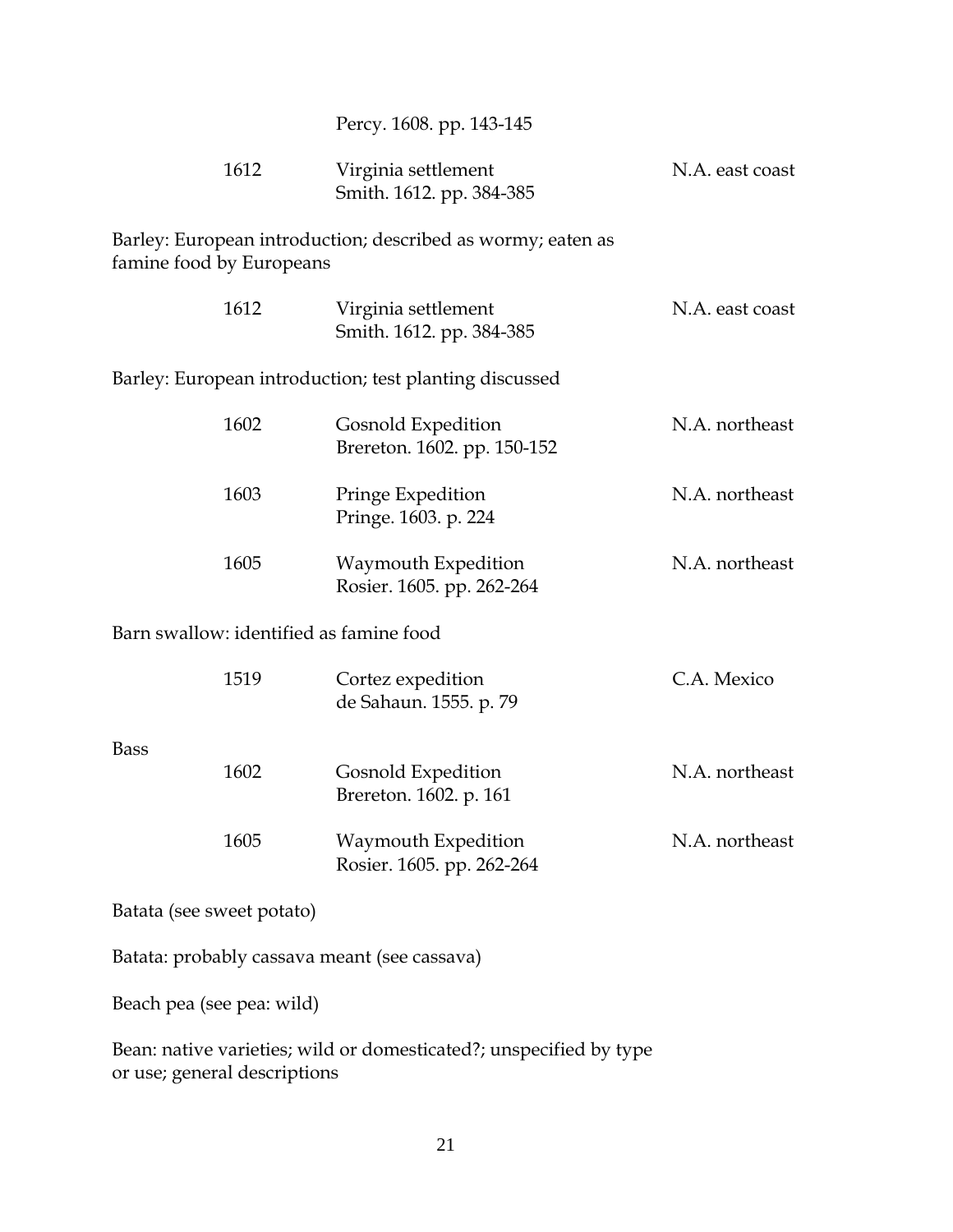| 1519    | Cortez expedition<br>Bernal Diaz. 1576. pp. 216-217                                        | C.A. Mexico    |
|---------|--------------------------------------------------------------------------------------------|----------------|
| 1520    | Cortez expedition<br>Cortés: 2nd letter. 1520, p. 79                                       | C.A. Mexico    |
| 1532-34 | F. Pizarro: 3rd expedition<br>P. Pizarro. 1571. Vol. 1. p. 155                             | S.A. Peru      |
| 1539-42 | DeSoto expedition<br>Fidalgo de Elvas. 1557. Vol. 1, p. 45                                 | N.A. southeast |
| 1539-42 | DeSoto expedition<br>de Biedma. 1544. Vol. 2, pp. 2-12                                     | N.A. southeast |
| 1540-42 | Coronado expedition<br>Translado de las Nuevas.<br>16th century? p. 102                    | N.A. southwest |
| 1540-42 | Coronado expedition<br>Relacion del Suceso.<br>16th century? p. 107                        | N.A. southwest |
| 1540-42 | Coronado expedition<br>Jaramillo. 16th century? pp. 119-120                                | N.A. southwest |
| 1540-42 | Coronado expedition<br>de Alvarado & de Padilla.<br>16th century? pp. 129-130, also p. 183 | N.A. southwest |
| 1540-42 | Coronado expedition<br>de Cardenasa? 16th century? p. 181                                  | N.A. southwest |
| 1540    | Coronado expedition<br>de Mendoza. 1540a. pp. 83-84                                        | N.A. southwest |
| 1540    | Coronado expedition<br>de Mendoza. 1540b. pp. 158-159                                      | N.A. southwest |
| 1540    | Coronado expedition<br>Coronado. 1540a. pp. 94-95                                          | N.A. southwest |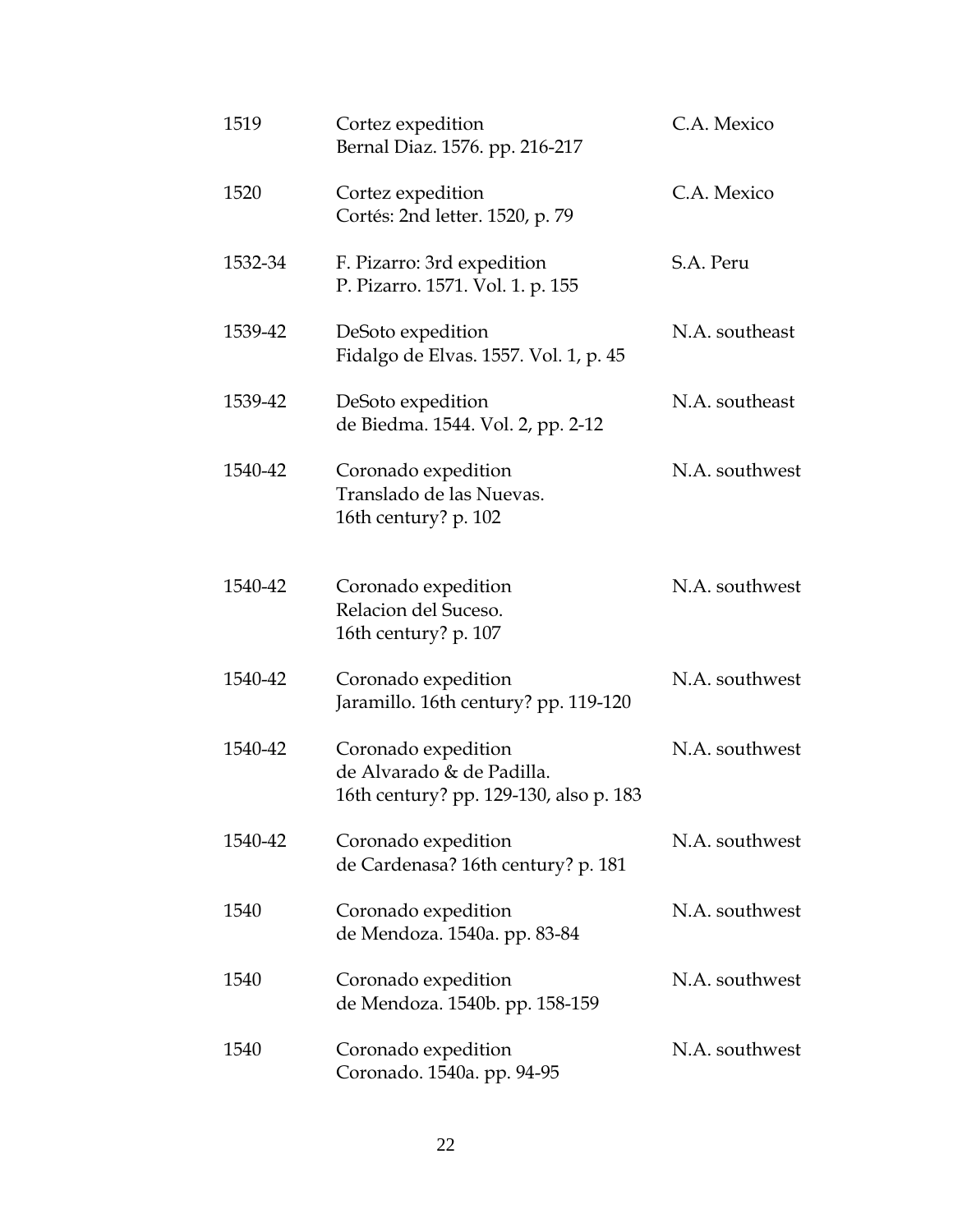| 1540                                    | Coronado expedition<br>Coronado. 1540b. pp. 171-173                                                                         | N.A. southwest  |
|-----------------------------------------|-----------------------------------------------------------------------------------------------------------------------------|-----------------|
| mid 16th c.                             | Early Spanish period<br>de la Vega. 1609-12. 8:9 p. 500                                                                     | S.A. Peru       |
| 1562                                    | Florida settlement<br>Ribault. 1582. pp. 101-108                                                                            | N.A. southeast  |
| 1584                                    | Barlow expedition<br>Barlow. 1584. pp. 105-106                                                                              | N.A. east coast |
| 1586                                    | Florida settlement<br>de Laudonnière. 1586. p. 196                                                                          | N.A. southeast  |
| 1586                                    | Florida settlement<br>Burgoigon. 1586. pp. 764-765                                                                          | N.A. southeast  |
| 1588                                    | Virginia settlement<br>Gonzalez. 1588. p. 824                                                                               | N.A. east coast |
| 1608                                    | Virginia settlement<br>Wingfield. 1608. p. 228                                                                              | N.A. east coast |
| 1609                                    | Virginia settlement<br>Mangnel [Irish spy account].<br>1610. pp. 151-153                                                    | N.A. northeast  |
| served to Europeans by Native Americans | Bean: native, unspecified type; unspecified cooking technique;                                                              |                 |
| 1603                                    | Pringe Expedition<br>Pringe. 1603. pp. 216-220                                                                              | N.A. northeast  |
| 1607                                    | Virginia settlement<br>Archer. 1607. pp. 82-86                                                                              | N.A. east coast |
|                                         | Bean: native, unspecified type; unspecified cooking technique;<br>served to Europeans by Native Americans to relieve famine |                 |
| 1608                                    | Virginia settlement<br>Smith. 1608. pp. 174-176                                                                             | N.A. east coast |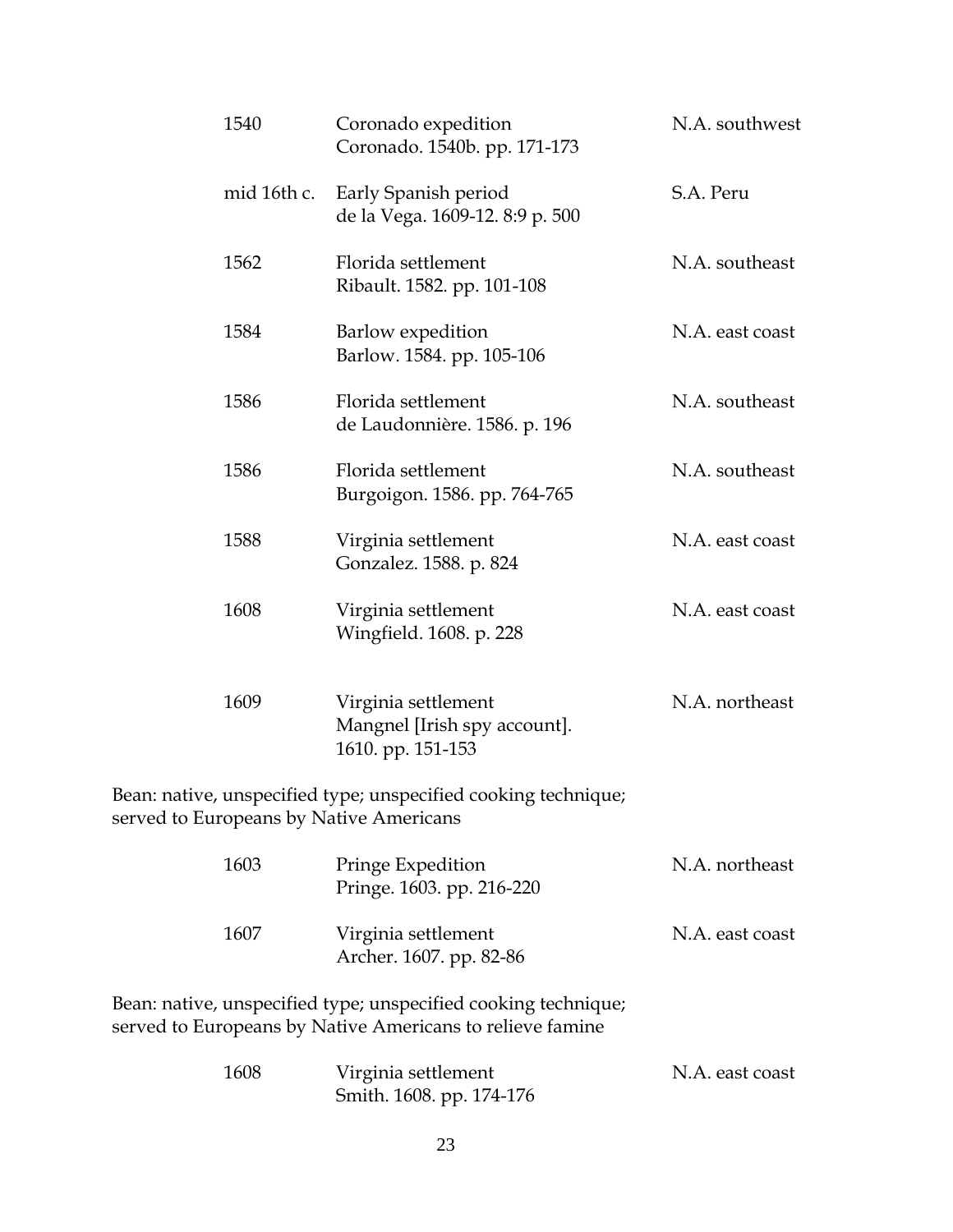| Bean: native, unspecified type; boiled; eaten by Native Americans |                              |                                                                  |                 |
|-------------------------------------------------------------------|------------------------------|------------------------------------------------------------------|-----------------|
|                                                                   | 1607                         | Virginia settlement<br>Archer. 1607. pp. 102-104                 | N.A. east coast |
| <b>Native Americans</b>                                           |                              | Bean: native, unspecified type; boiled; served to Europeans by   |                 |
|                                                                   | 1607                         | Virginia settlement<br>Archer. 1607. pp. 90-91                   | N.A. east coast |
| Bean: native; kidney bean                                         |                              |                                                                  |                 |
|                                                                   | 1526                         | Cortez expedition<br>Cortés: 5th letter. 1526,<br>pp. 336-337    | C.A. Mexico     |
|                                                                   | 1539-42                      | De Soto expedition<br>de Oviedo y Valdés. 1546.<br>Vol. 2, p. 82 | N.A. southeast  |
|                                                                   | 1540-42                      | Coronado expedition<br>de Castañada. 1596.<br>Part 1, pp. 40-41  | N.A. southwest  |
|                                                                   | Bean: native; purutu variety |                                                                  |                 |
|                                                                   | mid 16th c.                  | Early Spanish period<br>de la Vega. 1609-12.<br>8:9 p. 500       | S.A. Peru       |
|                                                                   |                              | Bean: native; planted by Native Americans                        |                 |
|                                                                   | 1607                         | Virginia settlement<br>Archer. 1607. pp. 82-86                   | N.A. east coast |
|                                                                   | 1607                         | Virginia settlement<br>Archer. 1607. pp. 99-102                  | N.A. east coast |
|                                                                   | 1612                         | Virginia settlement<br>Strachey. 1612. p. 115                    | N.A. east coast |
|                                                                   | 1612                         | Virginia settlement                                              | N.A. east coast |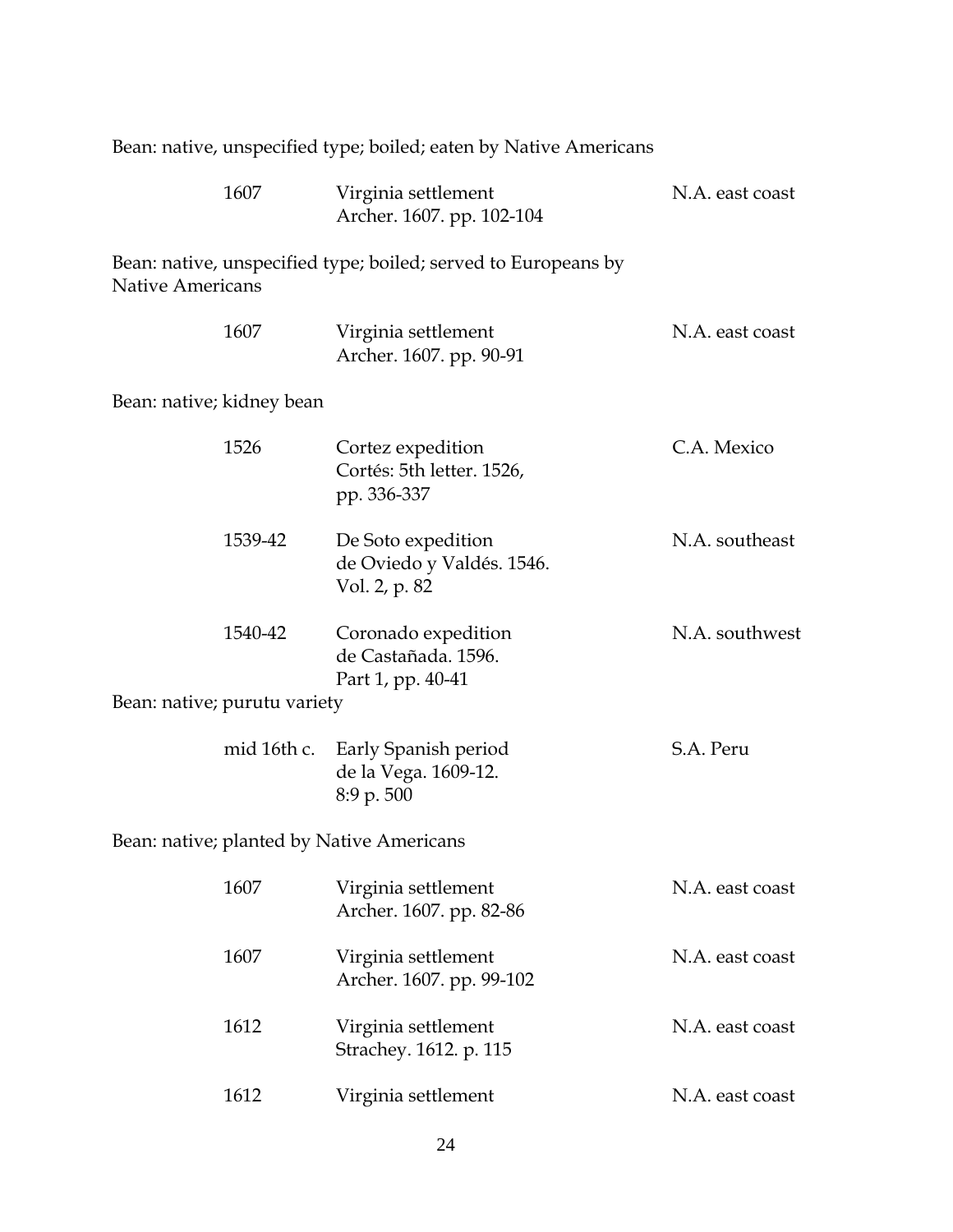Bean: native; planted with maize

|                          | 1612                                    | Virginia settlement<br>Smith. 1612. p. 350                       | N.A. east coast |
|--------------------------|-----------------------------------------|------------------------------------------------------------------|-----------------|
| otherwise differentiated |                                         | Bean: European introduction; general descriptions; not           |                 |
|                          | 1540                                    | Coronado expedition<br>de Alarcon. 1540. pp. 129-131             | N.A. southwest  |
|                          | mid 16th c.                             | Early Spanish period<br>de la Vega. 1609-12.<br>9:29 pp. 601-602 | S.A. Peru       |
| with wheat               |                                         | Bean: European introduction; variety not identified; cooked      |                 |
|                          | 1585                                    | Virginia settlement<br>Hariot. 1588. p. 339                      | N.A. east coast |
|                          | Bear: not differentiated by type or use |                                                                  |                 |
|                          | 1540                                    | Coronado expedition<br>Coronado. 1540. pp. 94-95                 | N.A. southwest  |
|                          | 1585-86                                 | Roanoke settlement<br>Lane. 1586. pp. 256-257                    | N.A. east coast |
|                          | 1585                                    | Virginia settlement<br>Hariot. 1588. p. 330, also p. 356         | N.A. east coast |
|                          | 1612                                    | Virginia settlement<br>Strachey. 1612. p. 115, also p. 125       | N.A. east coast |
|                          | 1612                                    | Virginia settlement<br>Smith. 1612. pp. 348-349                  | N.A. east coast |
| Bear: fat                |                                         |                                                                  |                 |

| 1585 | Virginia settlement | N.A. east coast |
|------|---------------------|-----------------|
|------|---------------------|-----------------|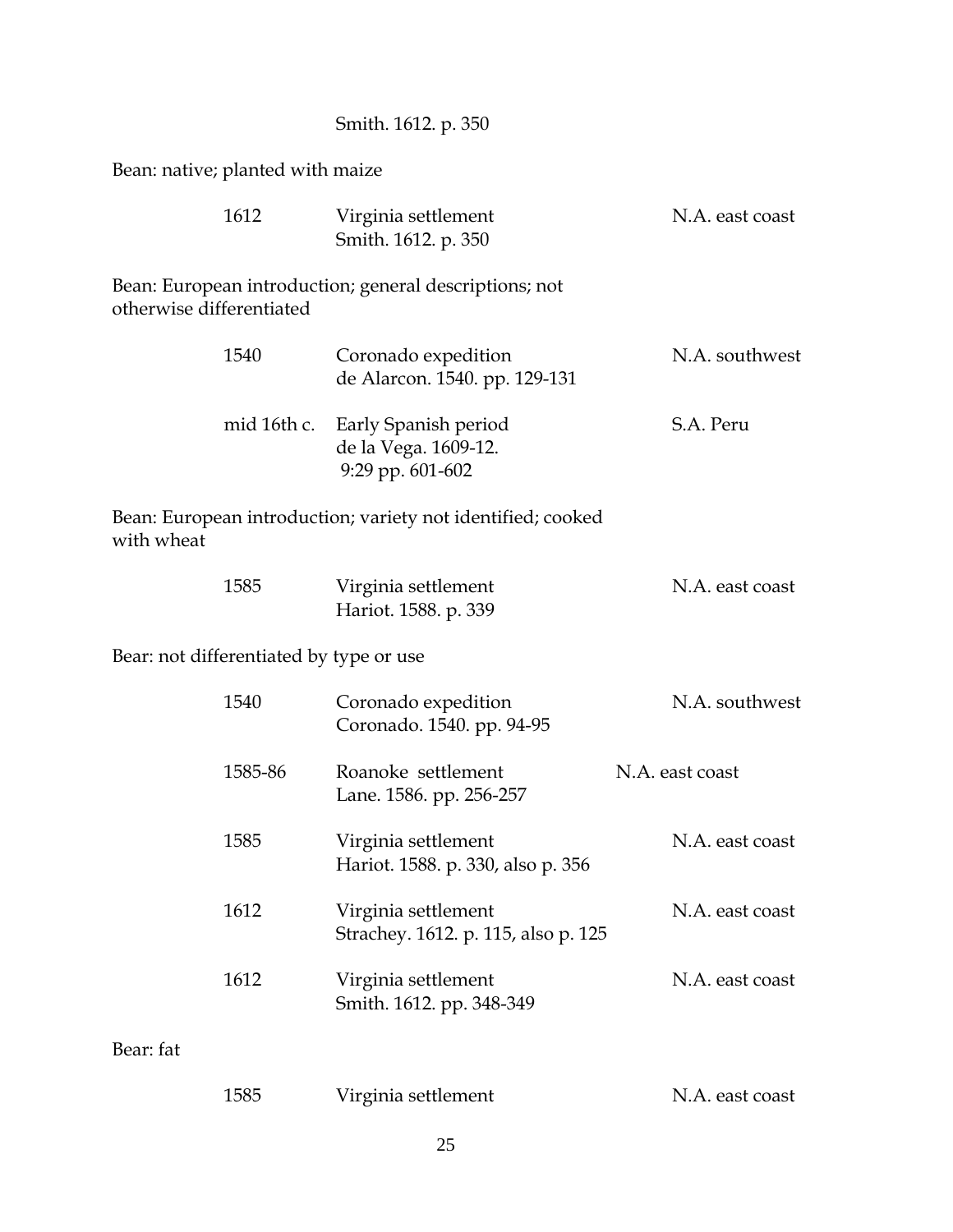|                                                                    |      | Hariot. 1588. p. 330                                            |                 |
|--------------------------------------------------------------------|------|-----------------------------------------------------------------|-----------------|
|                                                                    |      | Bear: meat; highly esteemed by Native Americans                 |                 |
|                                                                    | 1612 | Virginia settlement<br>Strachey. 1612. p. 125                   | N.A. east coast |
|                                                                    |      | Bear: meat; traded to Europeans for copper, beads, and hatchets |                 |
|                                                                    | 1612 | Virginia settlement<br>Strachey. 1612. p. 124                   | N.A. east coast |
| Bear: oil                                                          | 1585 | Virginia settlement<br>Hariot. 1588. p. 330                     | N.A. east coast |
| Beare (see beer)                                                   |      |                                                                 |                 |
| Beaver?                                                            |      |                                                                 |                 |
|                                                                    | 1585 | Virginia settlement<br>Hariot. 1588. pp. 355-356                | N.A. east coast |
|                                                                    |      | Beaver: not differentiated by type or use                       |                 |
|                                                                    | 1612 | Virginia settlement<br>Strachey. 1612. p. 125                   | N.A. east coast |
|                                                                    | 1612 | Virginia settlement<br>Smith. 1612. pp. 348-349                 | N.A. east coast |
|                                                                    |      | Beaver: meat; Native American gift to Europeans                 |                 |
|                                                                    | 1608 | Virginia settlement<br>Wingfield. 1608. pp. 214-217             | N.A. east coast |
| Beaver: meat; tail portion especially esteemed by Native Americans |      |                                                                 |                 |
|                                                                    | 1612 | Virginia settlement<br>Smith. 1612. pp. 348-349                 | N.A. east coast |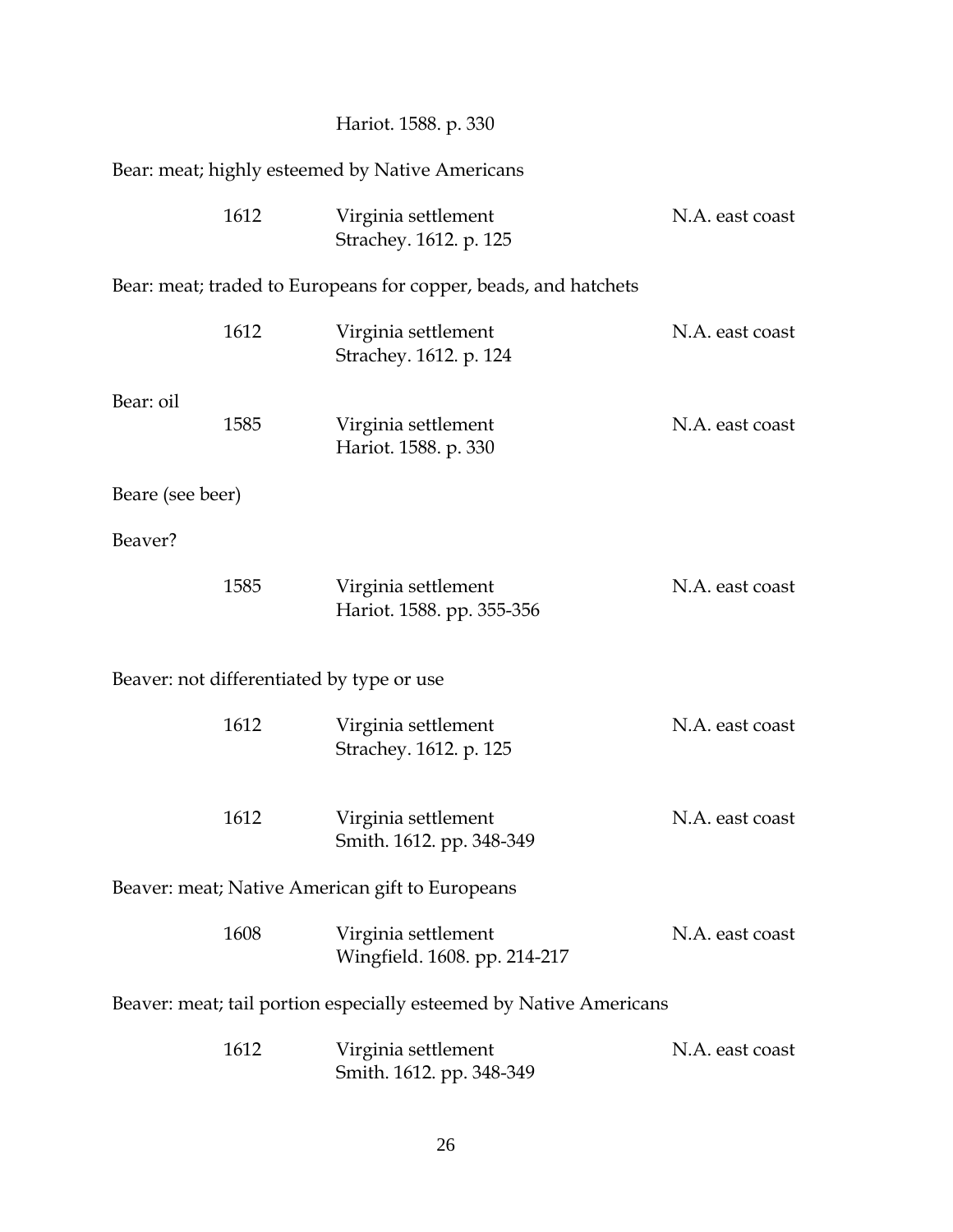Beef: European introduction; not differentiated by type or use

| 1495      | Columbus expedition<br>Columbus memorandum, 1495.<br>Vol. 1. pp. 84-86 | Caribbean       |
|-----------|------------------------------------------------------------------------|-----------------|
| 1539-42   | DeSoto expedition<br>de Elvas. 1557. Vol. 1 pp. 18-19                  | Caribbean       |
| 1599-1602 | Champlain voyage.<br>Champlain. 1603. pp. 22-25                        | C.A. Mexico     |
| 1612      | Virginia settlement<br>Smith. 1612. pp. 384-385, also p. 393           | N.A. east coast |

Beef: European introduction; European gift to Native Americans

| 1612 | Virginia settlement | N.A. east coast |
|------|---------------------|-----------------|
|      | Smith. 1612. p. 393 |                 |

Beef (see also cattle)

Beer: Native American; starch source unidentified seeds

| 1499 | Vespucci: 2nd voyage      | Caribbean |
|------|---------------------------|-----------|
|      | Vespucci. 1504. pp. 23-32 |           |

Beer: Native American; starch source cassava

| 1595 | Raleigh expedition       | S.A. north-east |
|------|--------------------------|-----------------|
|      | Raleigh. 1596. pp. 61-65 |                 |

Beer: Native American; starch source maize; variety called chica

| 1532    | F. Pizarro: 3rd expedition<br>Xeres. 1534. p. 41                    | S.A. Peru |
|---------|---------------------------------------------------------------------|-----------|
| 1532-34 | F. Pizarro: 3rd expedition<br>P. Pizarro. 1571. Vol. 1. pp. 196-197 | S.A. Peru |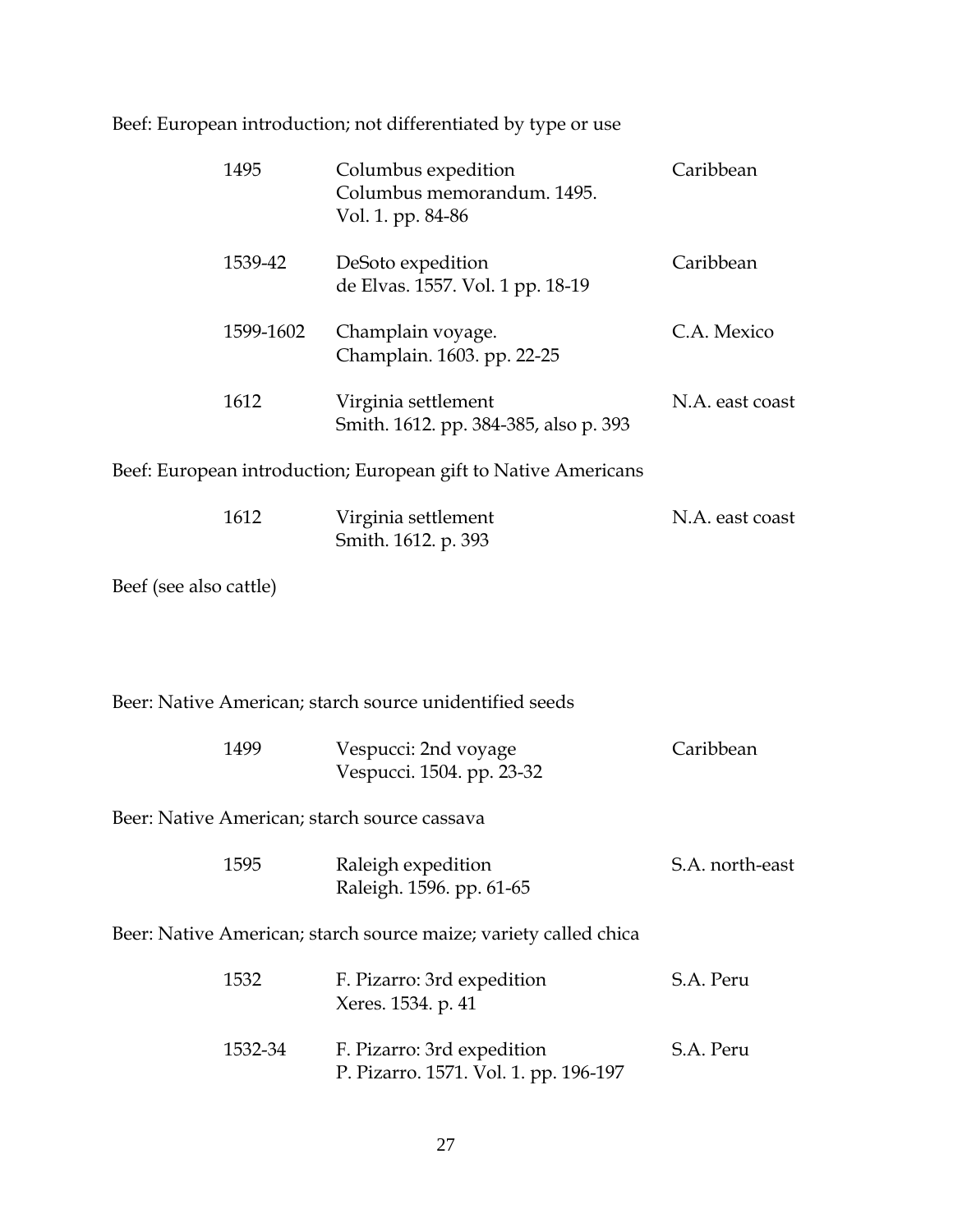|        | 1533        | F. Pizarro: 3rd expedition<br>H. Pizarro. 1533. pp. 120-122                 | S.A. Peru       |
|--------|-------------|-----------------------------------------------------------------------------|-----------------|
|        | 1534        | H. Pizarro expedition<br>Astete. 1534. pp. 76-78                            | S.A. Peru       |
|        | 1534        | F. Pizarro: 3rd expedition<br>Sancho. 1534. pp. 150-151                     | S.A. Peru       |
|        | mid 16th c. | Early Spanish period<br>de la Vega. 1609-12.<br>2:8 p. 86                   | S.A. Peru       |
|        |             | Beer: Native American; starch source maize; variety called panicap          |                 |
|        | 1520        | Cortez expedition<br>Cortés: 2nd letter. 1520, p. 60                        | C.A. Mexico     |
|        |             | Beer: Native American; starch source maize; variety called soras            |                 |
|        |             | mid 16th c. Early Spanish period<br>de la Vega. 1609-12.<br>8:9 pp. 498-499 | S.A. Peru       |
| viñapu |             | Beer: Native American; starch source maize; variety called                  |                 |
|        | mid 16th c. | Early Spanish period<br>de la Vega. 1609-12.<br>8:9 pp. 498-499             | S.A. Peru       |
|        |             | Beer: Native American; starch source quinoa                                 |                 |
|        | mid 16th c. | Early Spanish period<br>de la Vega. 1609-12.<br>8:9 pp. 498-499             | S.A. Peru       |
|        |             | Beer: Native American; starch source sweet potato                           |                 |
|        | 1595        | Raleigh expedition                                                          | S.A. north-east |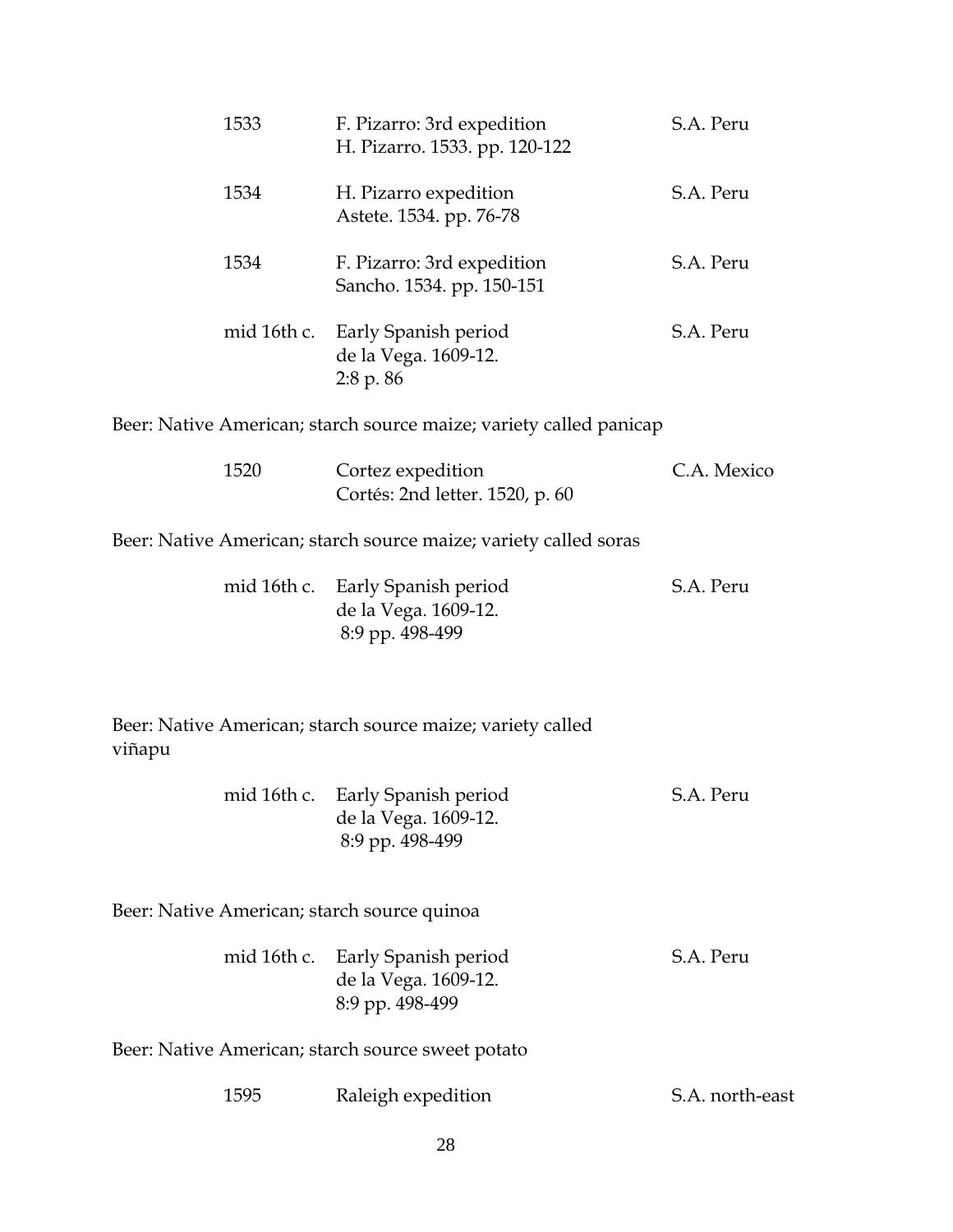# Raleigh. 1596. pp. 61-65

Beer: European introduction; starch source barley? not differentiated by type or use

|                          | 1608                        | Virginia settlement<br>Wingfield. 1608. pp. 219-223              | N.A. east coast |
|--------------------------|-----------------------------|------------------------------------------------------------------|-----------------|
|                          | 1612                        | Virginia settlement<br>Smith. 1612. p. 393                       | N.A. east coast |
| gift to Native Americans |                             | Beer: European introduction; starch source barley?; European     |                 |
|                          | 1602                        | Gosnold Expedition<br>Archer. 1602. 134-135                      | N.A. east coast |
|                          | 1607                        | Virginia settlement<br>Archer. 1607. pp. 86-90                   | N.A. east coast |
| Bee (see honey)          |                             |                                                                  |                 |
|                          | Beet: European introduction |                                                                  |                 |
|                          | mid 16th c.                 | Early Spanish period<br>de la Vega. 1609-12.<br>9:29 pp. 601-602 | S.A. Peru       |
| Berry: blackberry        |                             |                                                                  |                 |
|                          | 1519                        | Cortez expedition<br>de Sahaun. 1555. pp. 19-20                  | C.A. Mexico     |
| Berry: blueberry         | 1602                        | Gosnold Expedition<br>Brereton. 1602. pp. 148-150                | N.A. northeast  |
|                          |                             | Berry: blueberry (see also hurtleberry and whortleberry)         |                 |
| Berry: choke cherry      |                             |                                                                  |                 |
|                          | 1602                        | Gosnold Expedition<br>Brereton. 1602. pp. 150-152                | N.A. northeast  |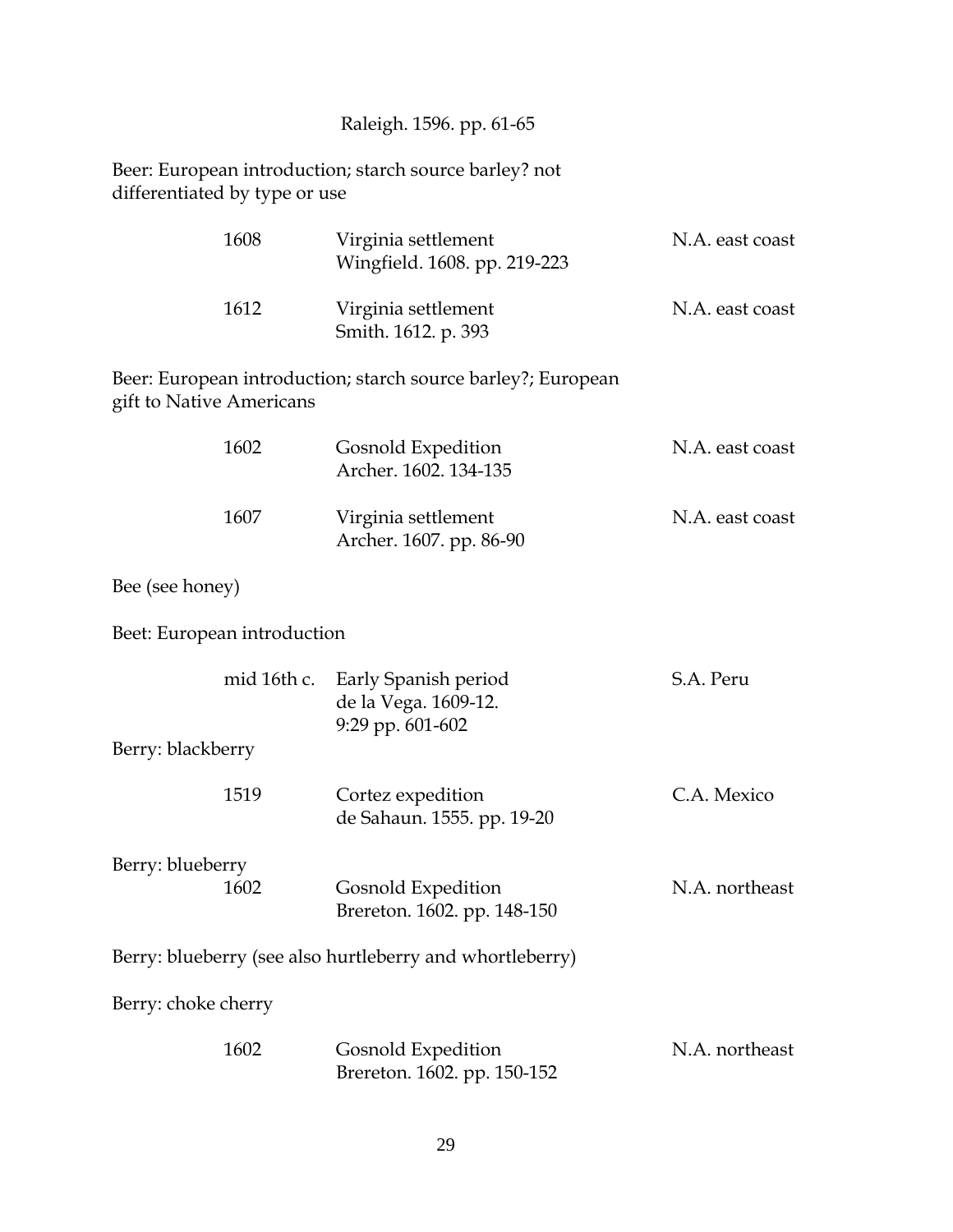Berry: cloudberry

|                        | 1602    | Gosnold Expedition<br>Brereton. 1602. p. 160                | N.A. northeast  |
|------------------------|---------|-------------------------------------------------------------|-----------------|
| Berry: cranberry?      |         |                                                             |                 |
|                        | 1612    | Virginia settlement<br>Strachey. 1612. p. 120               | N.A. east coast |
| Berry: cranberry       |         |                                                             |                 |
|                        | 1585    | Virginia settlement<br>Hariot. 1588. pp. 352-353            | N.A. east coast |
| Berry: currant         |         |                                                             |                 |
|                        | 1540-42 | Coronado expedition<br>de Castañada. 1596.<br>Part 1, p. 43 | N.A. southwest  |
|                        | 1602    | Gosnold Expedition<br>Brereton. 1602. p. 160                | N.A. northeast  |
|                        | 1605    | Waymouth Expedition<br>Rosier. 1605. pp. 264-266            | N.A. northeast  |
| Berry: dewberry        |         |                                                             |                 |
|                        | 1602    | Gosnold Expedition<br>Brereton. 1602. p. 160                | N.A. northeast  |
| Berry: eglentine       |         |                                                             |                 |
|                        | 1602    | Gosnold Expedition<br>Archer. 1602. pp. 124-125             | N.A. northeast  |
| Berry: gooseberry-like |         |                                                             |                 |
|                        | 1602    | Gosnold Expedition<br>Archer. 1602. pp. 124-125             | N.A. northeast  |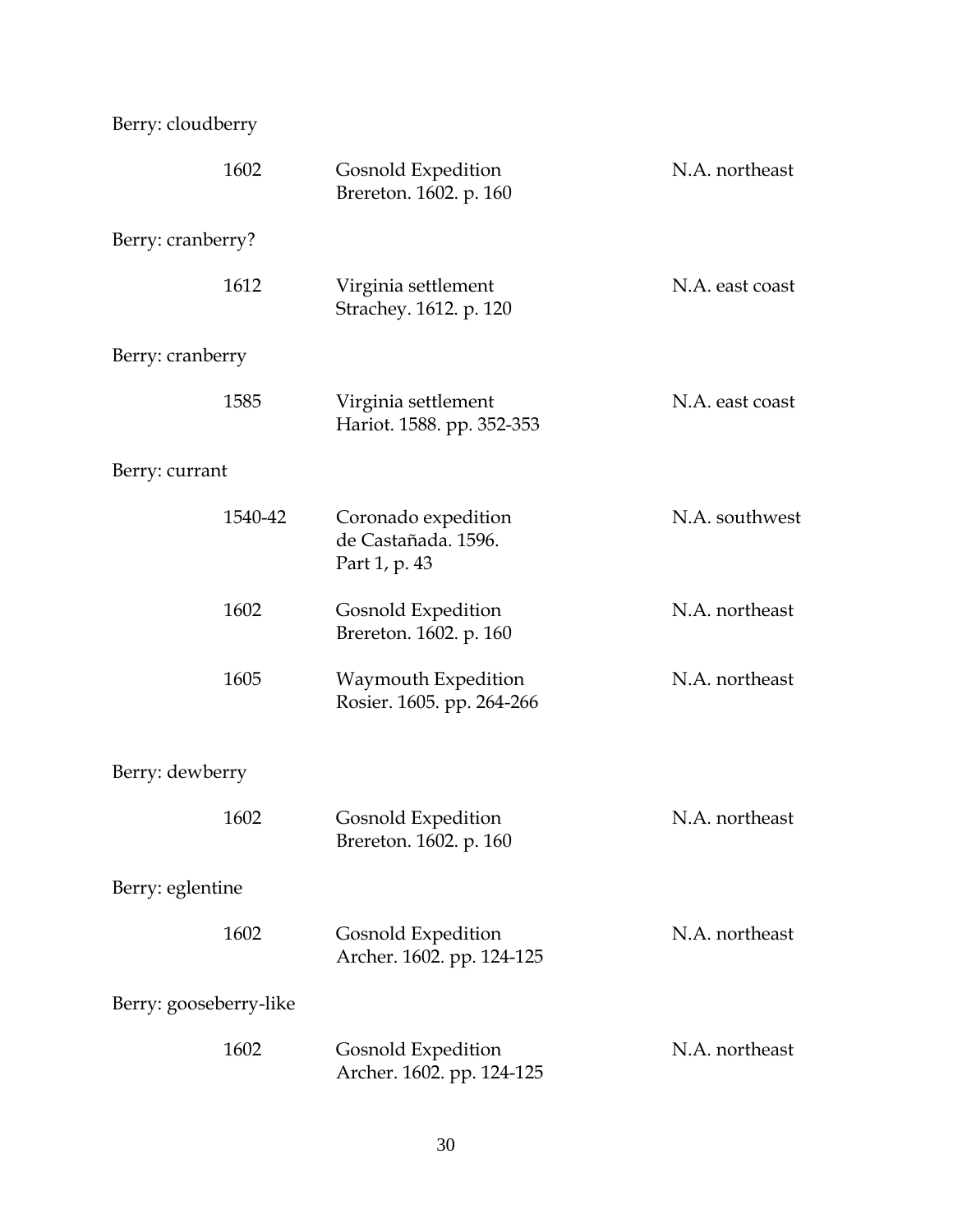| 1602      | Gosnold Expedition<br>Brereton. 1602. pp. 148-150          | N.A. northeast  |
|-----------|------------------------------------------------------------|-----------------|
| 1603      | Pringe Expedition<br>Pringe. 1603. pp. 223-224             | N.A. northeast  |
| 1605      | Waymouth Expedition<br>Rosier. 1605. pp. 258-260           | N.A. northeast  |
| 1607-1608 | Gilbert Expedition<br>Strachey. 1610-1612. pp. 400-401     | N.A. northeast  |
| 1607      | Davies [Davis] Voyage<br>Davies [Davis]. 1607. pp. 419-420 | N.A. northeast  |
| 1607      | Virginia settlement<br>Archer. 1607b. pp. 99-102           | N.A. east coast |
| 1612      | Virginia settlement<br>Smith. 1612. pp. 346-347            | NA. east coast  |
|           | Berry: gooseberry-like; possibly unripe cranberry?         |                 |
| 1612      | Virginia settlement<br>Strachey. 1612. p. 120              | N.A. east coast |
| 1612      | Virginia settlement<br>Smith. 1612. pp. 346-347            | N.A. east coast |
|           | Berry: gooseberry-like; possibly unripe cranberry? boiled  |                 |
| 1612      | Virginia settlement<br>Smith. 1612. pp. 346-347            | N.A. east coast |
|           | Berry: gooseberry; not differentiated by type or use       |                 |
| 1602      | Gosnold Expedition<br>Archer. 1602. pp. 124-125            | N.A. northeast  |
| 1602      | Gosnold Expedition<br>Brereton. 1602. pp. 148-150          | N.A. northeast  |
| 1603      | Pringe Expedition                                          | N.A. northeast  |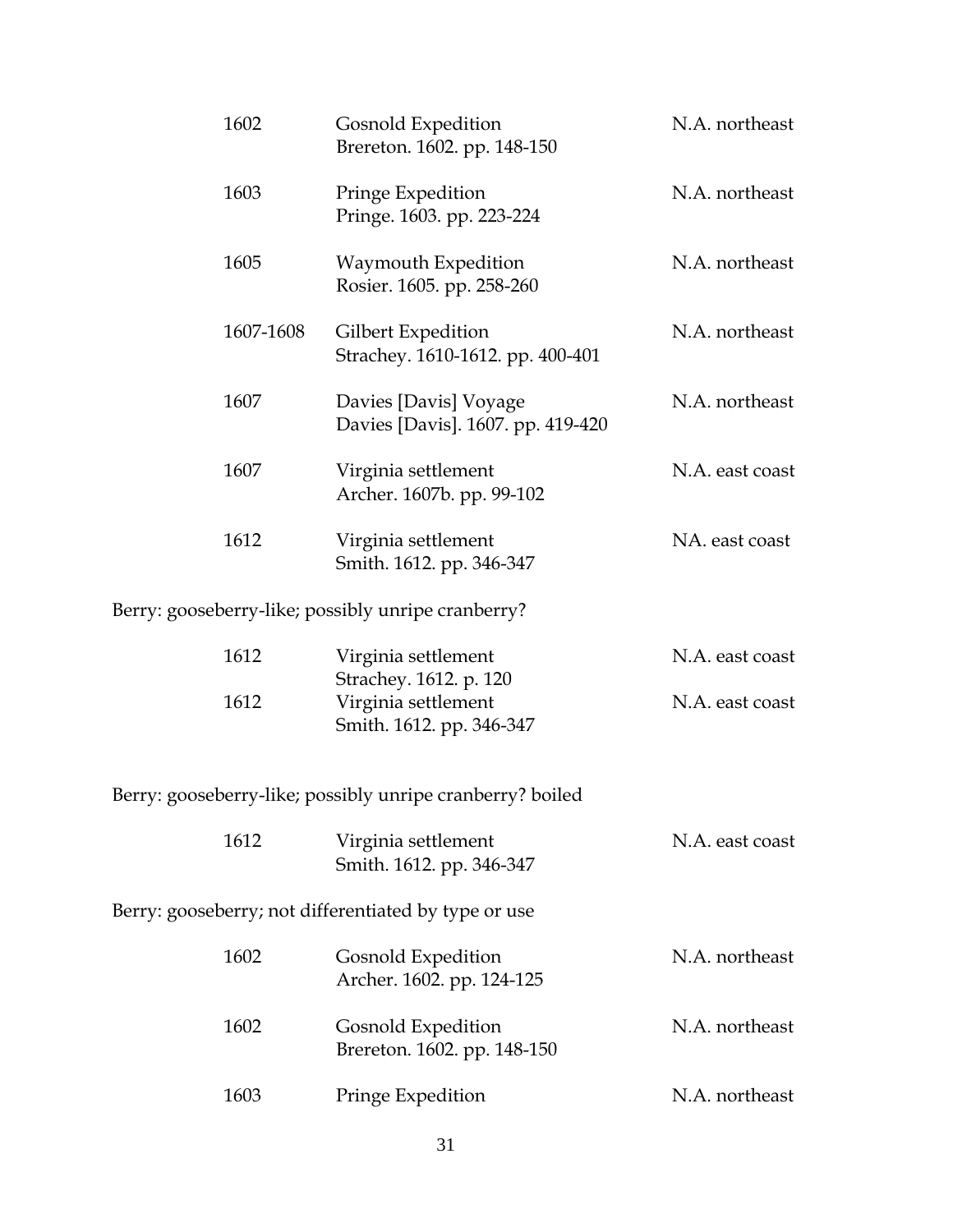Pringe. 1603. pp. 223-224

| 1605                     | Waymouth Expedition<br>Rosier. 1605. pp. 258-260           | N.A. northeast  |
|--------------------------|------------------------------------------------------------|-----------------|
| 1607-1608                | Gilbert Expedition<br>Strachey. 1610-1612. pp. 400-401     | N.A. northeast  |
| 1607                     | Davies [Davis] Voyage<br>Davies [Davis]. 1607. pp. 419-420 | N.A. northeast  |
| 1607                     | Virginia settlement<br>Archer. 1607b. pp. 99-102           | N.A. east coast |
| 1612                     | Virginia settlement<br>Smith. 1612. pp. 346-347            | N.A. east coast |
| Berry: gooseberry; red   |                                                            |                 |
| 1582                     | American summary document<br>Hakluyt. 1582. pp. 139-141    | N.A. east coast |
| Berry: gooseberry; white |                                                            |                 |
| 1582                     | American summary document<br>Hakluyt. 1582. pp. 139-141    | N.A. east coast |
|                          |                                                            |                 |
| Berry: huckleberry       |                                                            |                 |
| 1602                     | Gosnold Expedition<br>Archer. 1602. pp. 117-118            | N.A. northeast  |

| 1602      | Gosnold Expedition<br>Brereton. 1602. pp. 148-150      | N.A. northeast |
|-----------|--------------------------------------------------------|----------------|
| 1603      | Pringe Expedition<br>Pringe. 1603. pp. 223-224         | N.A. northeast |
| 1607-1608 | Gilbert Expedition<br>Strachey. 1610-1612. pp. 400-401 | N.A. northeast |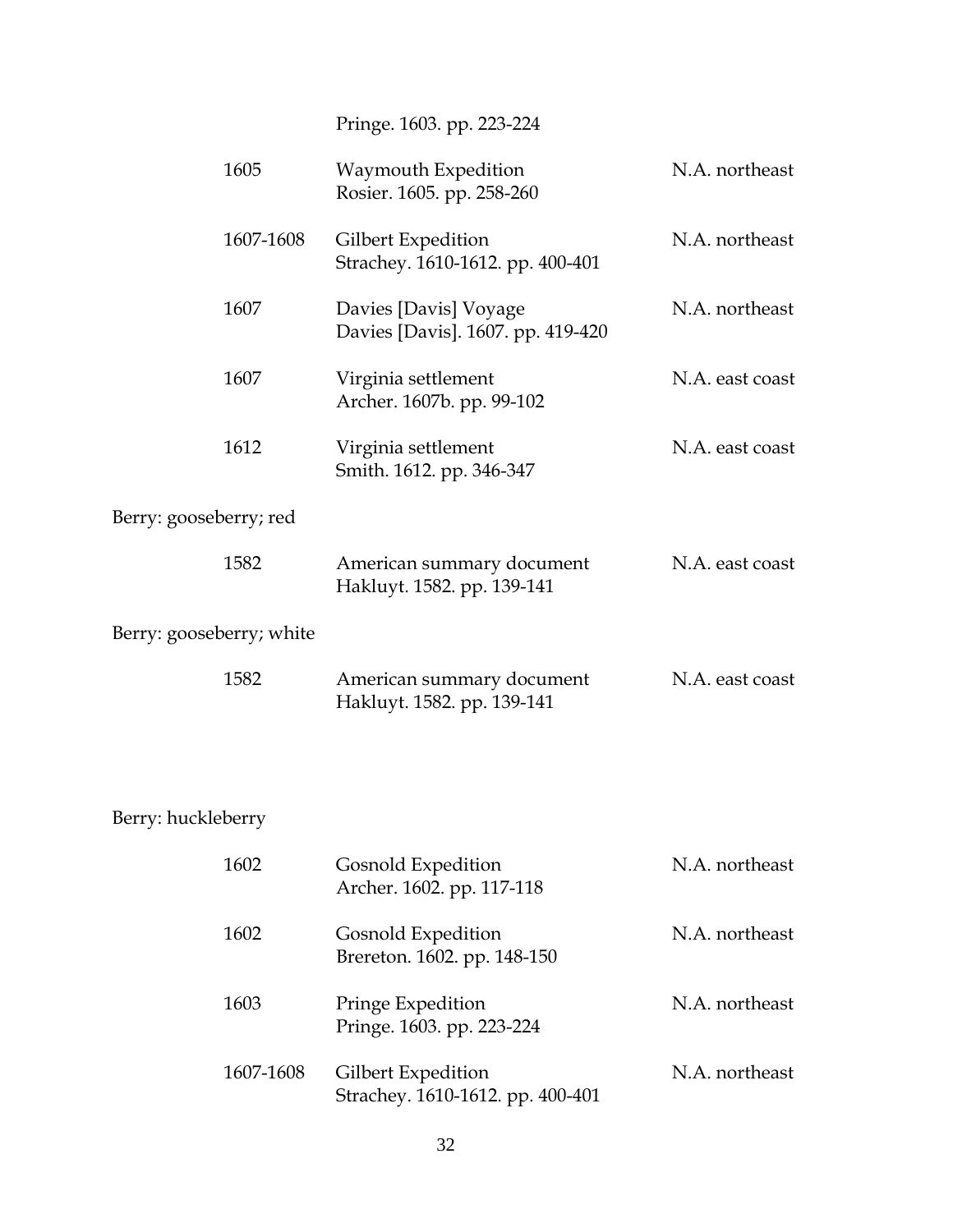| 1607                          |                                                 | Davies [Davis] Voyage<br>N.A. northeast<br>Davies [Davis]. 1607. pp. 419-420 |
|-------------------------------|-------------------------------------------------|------------------------------------------------------------------------------|
| 1607                          |                                                 | Virginia settlement<br>N.A. east coast<br>Archer. 1607b. pp. 99-102          |
| 1612                          |                                                 | Virginia settlement<br>N.A. east coast<br>Strachey. 1612. p. 121             |
|                               | Berry: hurtleberry (see blueberry, huckleberry) |                                                                              |
| Berry: mulberry; native, wild |                                                 |                                                                              |

| 1539-42 | DeSoto expedition<br>Fidalgo de Elvas. 1557.<br>Vol. 1, pp. 65-66 | N.A. southeast  |
|---------|-------------------------------------------------------------------|-----------------|
| 1539-42 | DeSoto expedition<br>de Biedma. 1544. Vol. 2, pp. 12-13           | N.A. southeast  |
| 1540-42 | Coronado expedition<br>de Castañada. 1596. Part 1, pp. 40-41      | N.A. southwest  |
| 1540    | Coronado expedition<br>Coronado. 1540a. pp. 89-90                 | N.A. southwest  |
| 1540    | Coronado expedition<br>Coronado. 1540b. p. 166                    | N.A. southwest  |
| 1541    | Coronado expedition<br>Coronado. 1541. p. 117                     | N.A. southwest  |
| 1562    | Florida settlement<br>Ribault. 1582. pp. 101-108                  | N.A. southeast  |
| 1585    | Virginia settlement<br>Hariot. 1588. pp. 352-353                  | N.A. east coast |
| 1586    | Florida settlement<br>de Laudonnière. 1586.<br>pp. 195-196        | N.A. southeast  |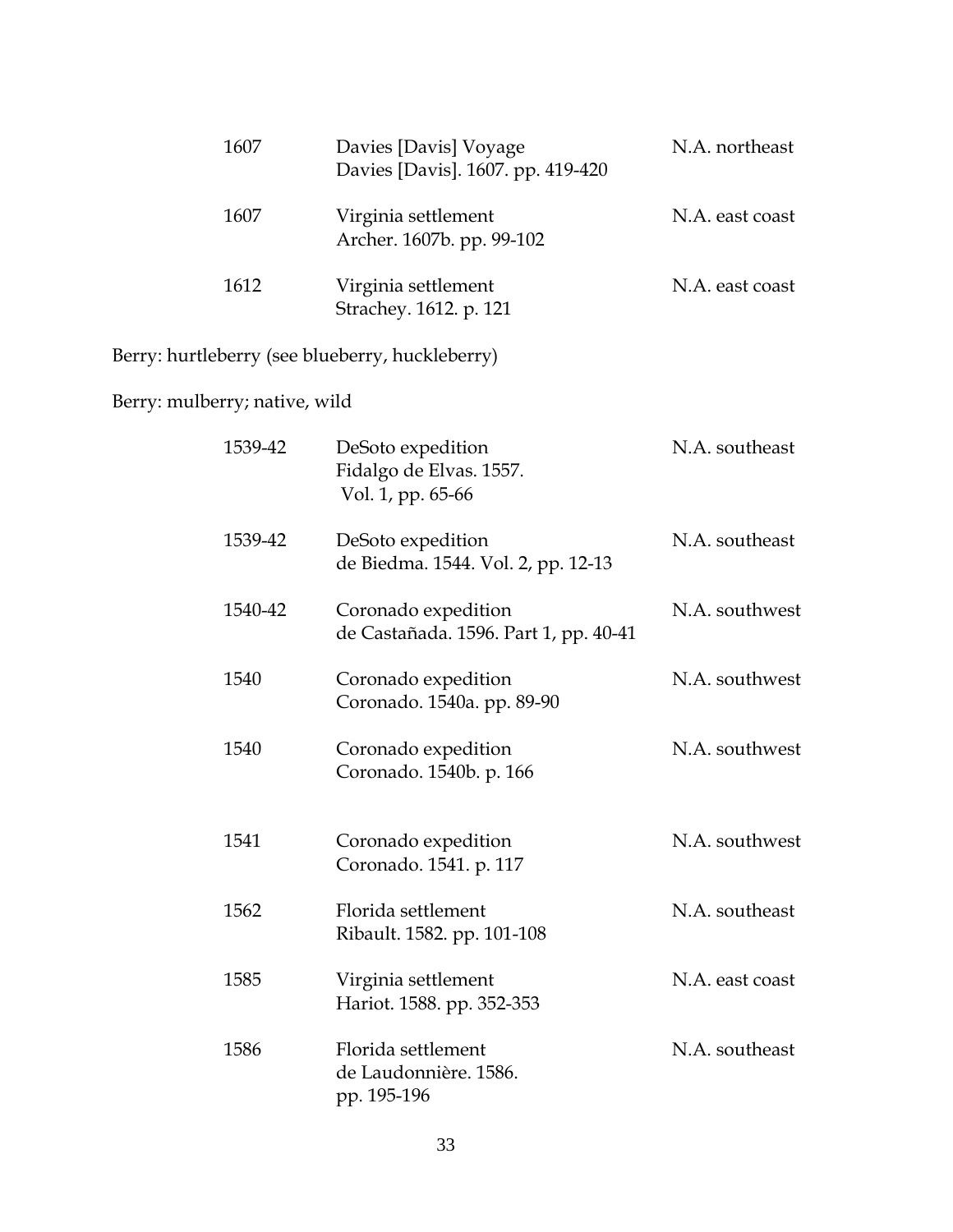| 1606                  |             | <b>Archer Expedition</b><br>Percy. 1608. p. 141                         | N.A. east coast |
|-----------------------|-------------|-------------------------------------------------------------------------|-----------------|
| 1607                  |             | Virginia settlement<br>Archer. 1607. pp. 82-86                          | N.A. east coast |
| 1607                  |             | Virginia settlement<br>Archer. 1607. pp. 99-102                         | N.A. east coast |
| 1608                  |             | Virginia settlement<br>Smith. 1608. p. 170                              | N.A. east coast |
| 1612                  |             | Virginia settlement<br>Strachey. 1612. pp. 79-80,<br>also p. 119        | N.A. east coast |
| 1612                  |             | Virginia settlement<br>Smith. 1612. p. 345                              | N.A. east coast |
| Europeans             |             | Berry: mulberry: native, wild; served by Native Americans to            |                 |
| 1607                  |             | Virginia settlement<br>Archer. 1607. pp. 86-90                          | N.A. east coast |
|                       |             | Berry: mulberry: domesticated; European introduction                    |                 |
|                       | mid 16th c. | Early Spanish period<br>de la Vega. 1609-12.<br>9:29 pp. 601-602        | S.A. Peru       |
| Berry: mulli: berries |             |                                                                         |                 |
|                       |             | mid 16th c. Early Spanish period<br>de la Vega. 1609-12.<br>8:12 p. 504 | S.A. Peru       |
|                       |             | Berry: mulli: berries; prepared as a hot beverage                       |                 |
|                       |             | mid 16th c. Early Spanish period<br>de la Vega. 1609-12.<br>8:12 p. 504 | S.A. Peru       |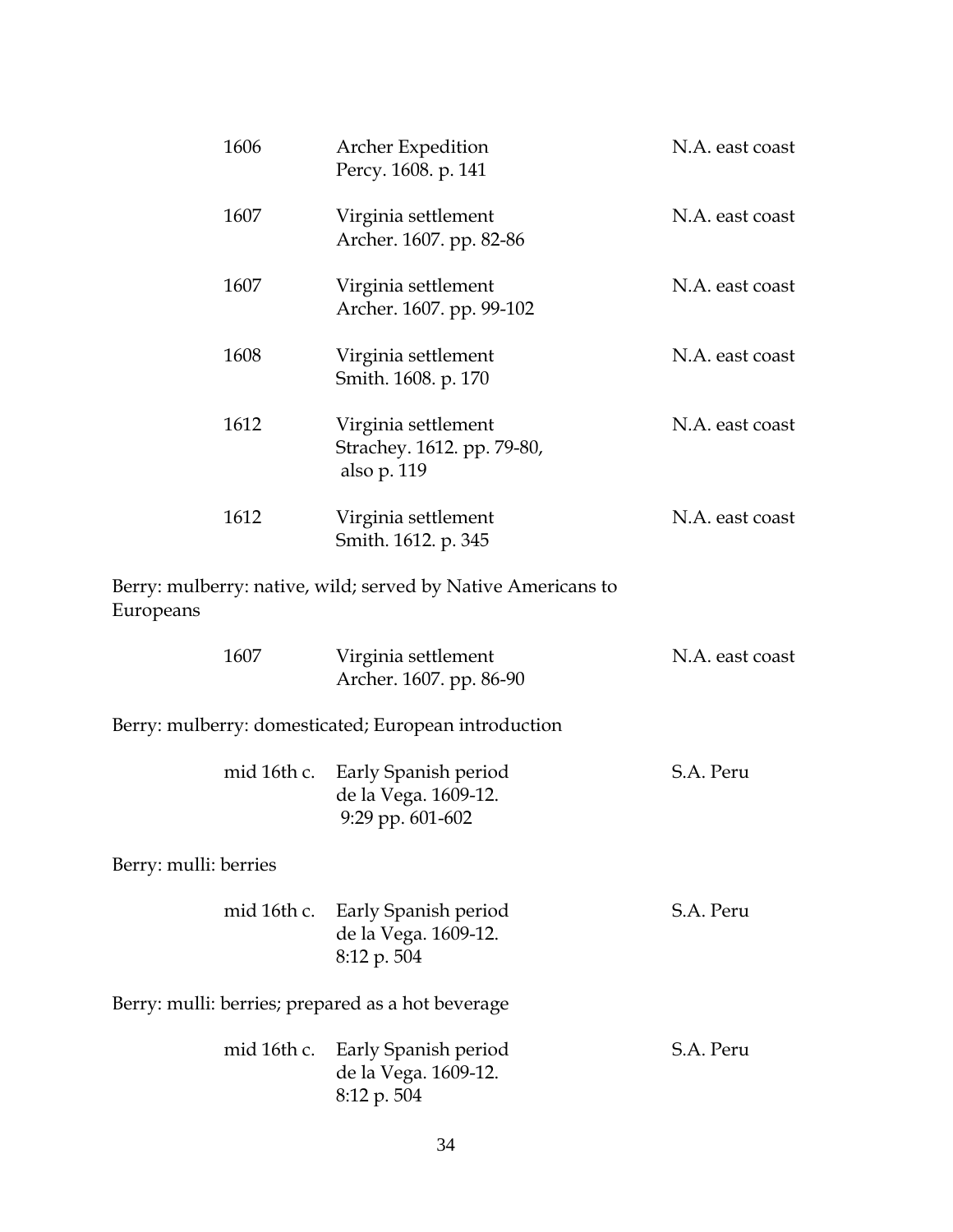Berry: mulli: berries; mixed with maize; prepared as a hot beverage

|                                          |             | mid 16th c. Early Spanish period<br>de la Vega. 1609-12.<br>8:12 p. 504 | S.A. Peru       |
|------------------------------------------|-------------|-------------------------------------------------------------------------|-----------------|
| Berry: mulli: berries; prepared as syrup |             |                                                                         |                 |
|                                          | mid 16th c. | Early Spanish period<br>de la Vega. 1609-12.<br>8:12 p. 504             | S.A. Peru       |
|                                          |             | Berry: ocoughtanamin; boiled to remove poison                           |                 |
|                                          | 1612        | Virginia settlement<br>Strachey. 1612. p. 120                           | N.A. east coast |
|                                          | 1612        | Virginia settlement<br>Smith. 1612. pp. 346-347                         | N.A. east coast |
| Berry: ocoughtanamin; dried              |             |                                                                         |                 |
|                                          | 1612        | Virginia settlement<br>Strachey. 1612. p. 120                           | N.A. east coast |
| Berry: ocoughtanamin; fresh              |             |                                                                         |                 |
|                                          | 1612        | Virginia settlement<br>Strachey. 1612. p. 120                           | N.A. east coast |
| Berry: raspberry                         |             |                                                                         |                 |
|                                          | 1562        | Florida settlement<br>Ribault. 1582. pp. 101-108                        | N.A. southeast  |
|                                          | 1582        | American summary document<br>Hakluyt. 1582. pp. 139-141                 | N.A. east coast |
|                                          | 1586        | Florida settlement                                                      | N.A. southeast  |

de Laudonnière. 1586. pp. 195-196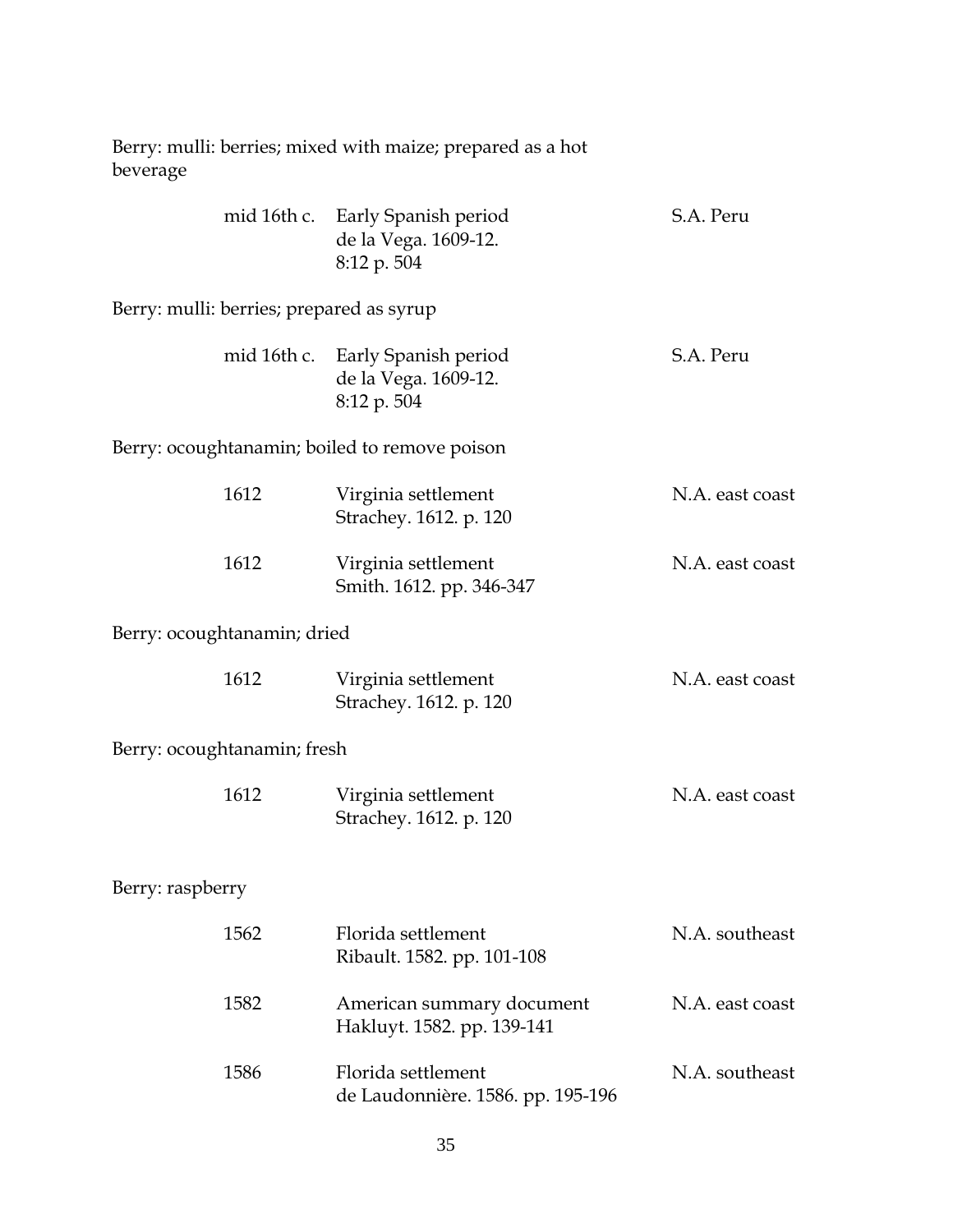| 1602      | <b>Gosnold Expedition</b><br>Archer. 1602. pp. 124-125     | N.A. northeast  |
|-----------|------------------------------------------------------------|-----------------|
| 1602      | Gosnold Expedition<br>Brereton. 1602. pp. 148-150          | N.A. northeast  |
| 1603      | Pringe Expedition<br>Pringe. 1603. pp. 223-224             | N.A. northeast  |
| 1605      | Waymouth Expedition<br>Rosier. 1605. pp. 264-266           | N.A. northeast  |
| 1606      | Archer Expedition<br>Percy. 1608. p. 141                   | N.A. east coast |
| 1607-1608 | Gilbert Expedition<br>Strachey. 1610-1612. pp. 400-401     | N.A. northeast  |
| 1607      | Davies [Davis] Voyage<br>Davies [Davis]. 1607. pp. 419-420 | N.A. northeast  |
| 1607      | Virginia settlement<br>Archer. 1607a. pp. 86-90            | N.A. east coast |
| 1607      | Virginia settlement<br>Archer. 1607b. pp. 99-102           | N.A. east coast |
| 1612      | Virginia settlement<br>Strachey. 1612. p. 121              | N.A. east coast |
| 1612      | Virginia settlement<br>Smith. 1612. p. 347                 | N.A. east coast |

Berry: raspices (see Raspberry)

Berry: sacquenummener; boiled

| 1585 | Virginia settlement  | N.A. east coast |
|------|----------------------|-----------------|
|      | Hariot. 1588. p. 353 |                 |

# Berry: service berry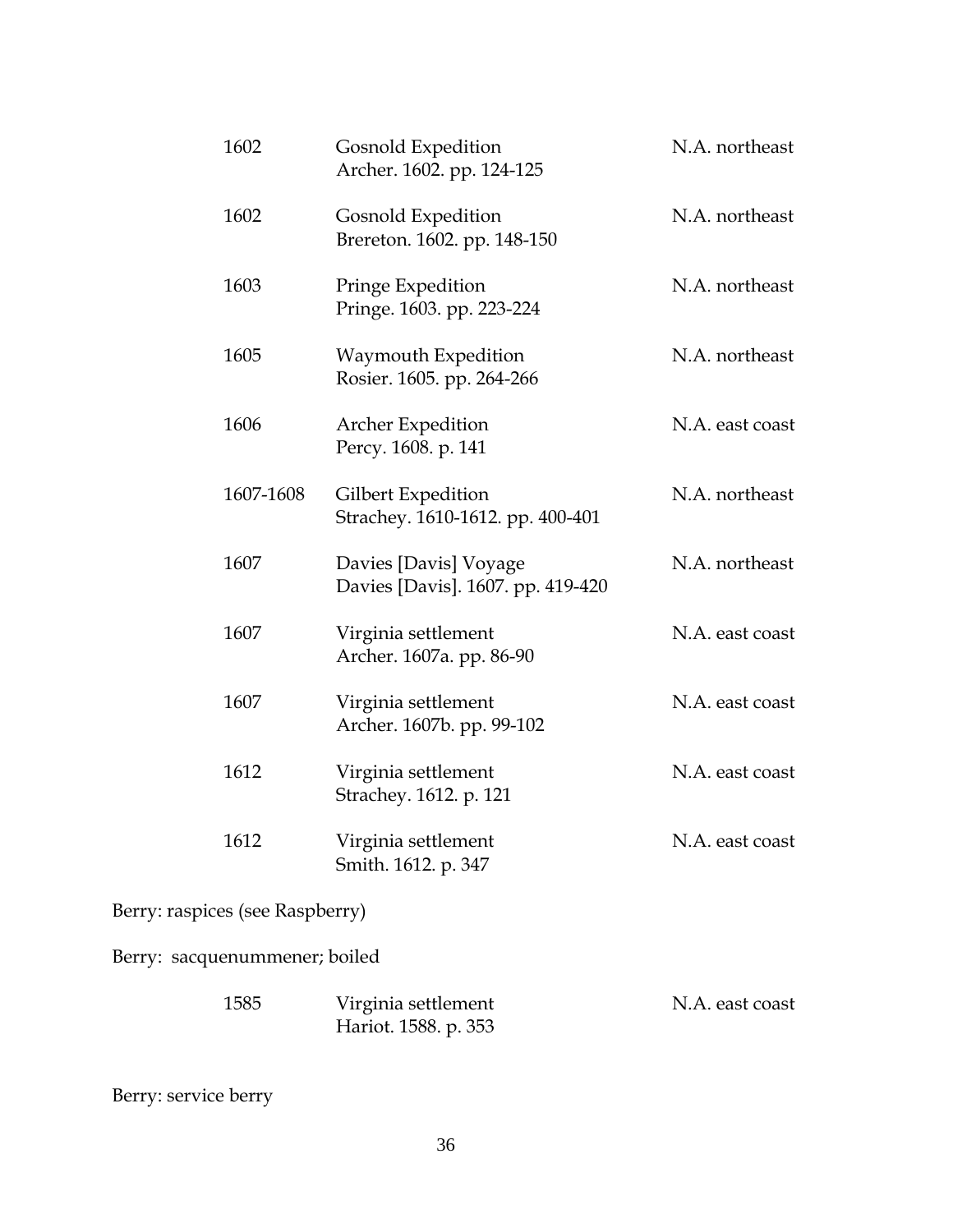|                   | 1603    | Pringe Expedition<br>Pringe. 1603. pp. 224-225                       | N.A. northeast  |
|-------------------|---------|----------------------------------------------------------------------|-----------------|
|                   | 1605    | Waymouth Expedition<br>Rosier. 1605. pp. 279-281                     | N.A. northeast  |
|                   |         | Berry: service berry; eaten by Europeans; disliked                   |                 |
|                   | 1605    | Waymouth Expedition<br>Rosier. 1605. pp. 279-281                     | N.A. northeast  |
| Berry: strawberry |         |                                                                      |                 |
|                   | 1539-42 | DeSoto expedition<br>Fidalgo de Elvas. 1557.<br>pp. 193-194          | N.A. southeast  |
|                   | 1539-42 | De Soto expedition<br>de Oviedo y Valdés. 1546.<br>Vol. 2, pp. 96-97 | N.A. southeast  |
|                   | 1582    | American summary document<br>Hakluyt. 1582. pp. 139-141              | N.A. east coast |
|                   | 1585    | Virginia settlement<br>Hariot. 1588. pp. 352-353                     | N.A. east coast |
|                   | 1602    | Gosnold Expedition<br>Archer. 1602. pp. 117-118                      | N.A. northeast  |
|                   | 1602    | Gosnold Expedition<br>Brereton. 1602. pp. 148-150                    | N.A. northeast  |
|                   | 1603    | Pringe Expedition<br>Pringe. 1603. pp. 223-224                       | N.A. northeast  |
|                   | 1605    | Waymouth Expedition<br>Rosier. 1605. pp. 258-260                     | N.A. northeast  |
|                   | 1606    | <b>Archer Expedition</b><br>Percy. 1608a. pp. 134-135                | N.A. east coast |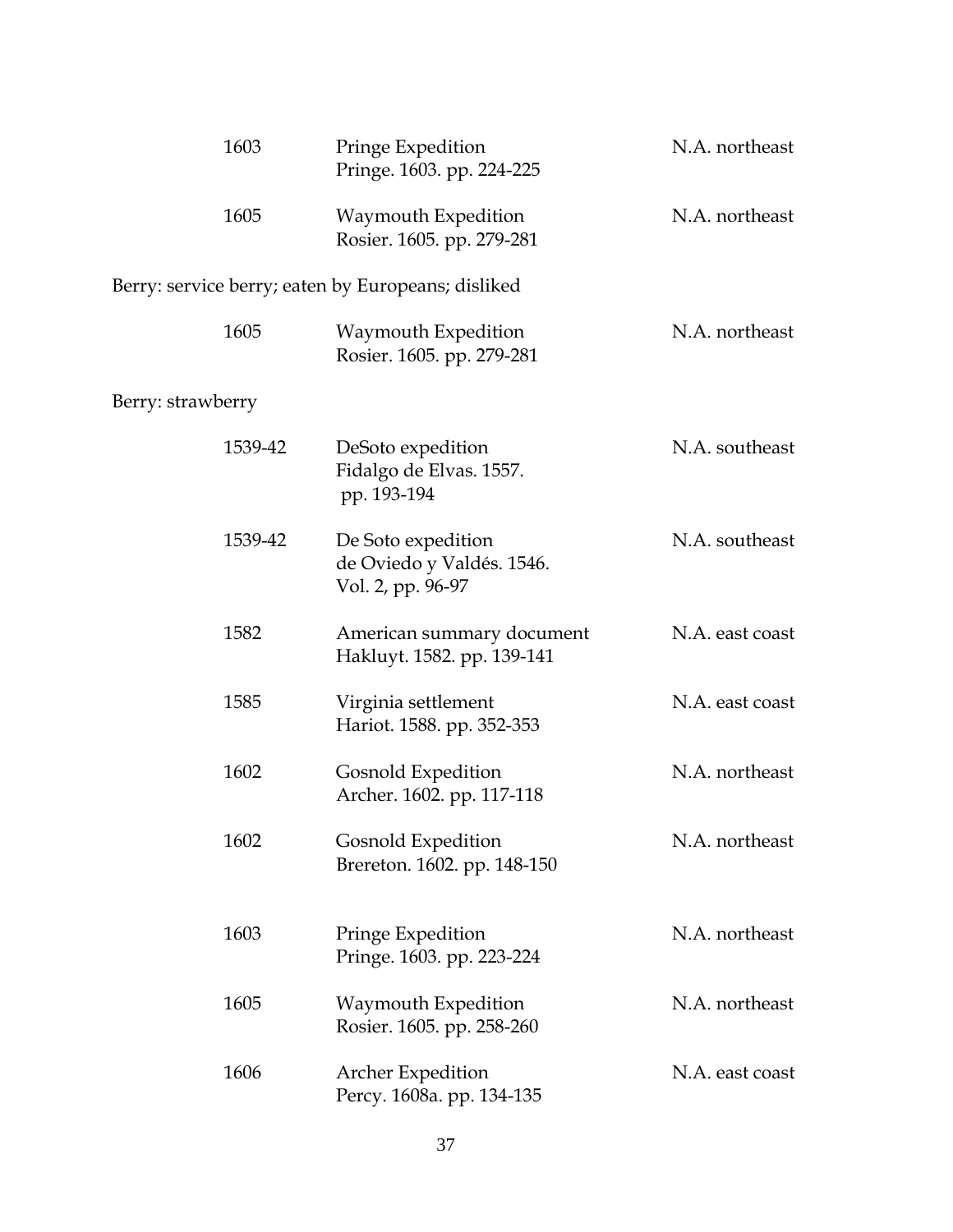| 1607-1608                | Gilbert Expedition<br>Strachey. 1610-1612. pp. 400-401           | N.A. northeast  |
|--------------------------|------------------------------------------------------------------|-----------------|
| 1607                     | Davies [Davis] Voyage<br>Davies [Davis]. 1607. pp. 419-420       | N.A. northeast  |
| 1607                     | Virginia settlement<br>Archer. 1607a. pp. 82-86                  | N.A. east coast |
| 1607                     | Virginia settlement<br>Archer. 1607b. pp. 99-102                 | N.A. east coast |
| 1608                     | Newport Expedition<br>Perkins. 1608. pp. 159-161                 | N.A. east coast |
| 1608                     | Virginia settlement<br>Smith. 1608. p. 170                       | N.A. east coast |
| 1612                     | Virginia settlement<br>Strachey. 1612. pp. 79-80,<br>also p. 121 | N.A. east coast |
| 1612                     | Virginia settlement<br>Smith. 1612. p. 347                       | N.A. east coast |
| Berry: strawberry: white |                                                                  |                 |

| 1602 | Gosnold Expedition          | N.A. northeast |
|------|-----------------------------|----------------|
|      | Brereton. 1602. pp. 148-150 |                |

Berry: whortleberry

| 1607 | Davies [Davis] Voyage | N.A. northeast |
|------|-----------------------|----------------|
|      | Davies [Davis]. 1607. |                |
|      | pp. 419-420           |                |

Berry: whortleberry (see also blueberry and huckleberry)

Beverage: unidentified fermented beverage served by Europeans to Native Americans

| 1607-1608 | <b>Gilbert Expedition</b> | N.A. northeast |
|-----------|---------------------------|----------------|
|-----------|---------------------------|----------------|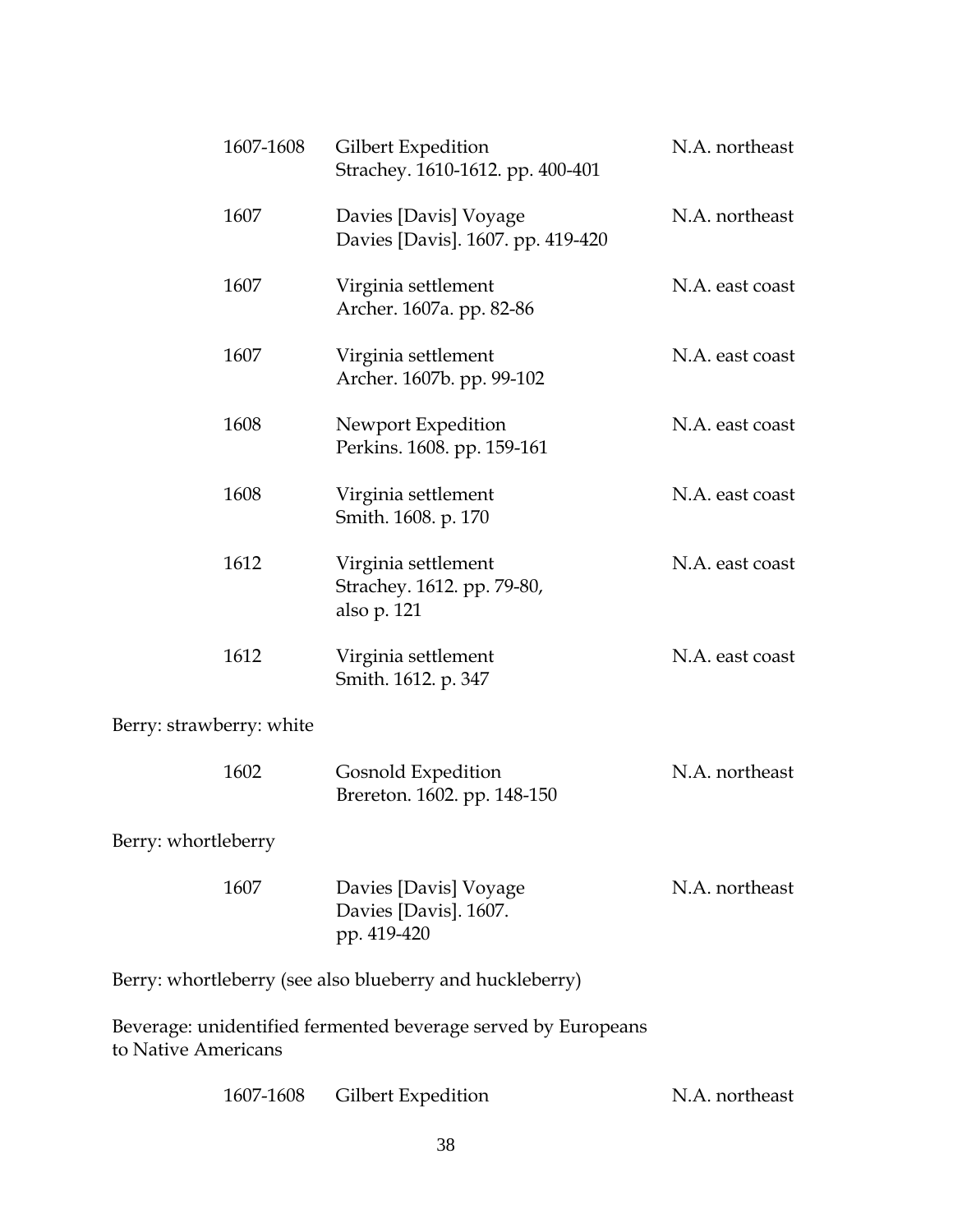Strachey. 1610-1612. pp. 408-409

Beverage: aqua vitae; European introduction; drunk medicinally during famine

| 1608                                   | Virginia settlement<br>Smith. 1608. pp. 172-174                   | N.A. east coast |
|----------------------------------------|-------------------------------------------------------------------|-----------------|
| 1608                                   | Virginia settlement<br>Wingfield. 1608. pp. 214-217               | N.A. east coast |
| 1612                                   | Virginia settlement<br>Smith. 1612. pp. 384-385, also p. 393      | N.A. east coast |
| <b>Native Americans</b>                | Beverage: aqua vitae; European introduction; served to            |                 |
| 1605                                   | Waymouth Expedition<br>Rosier. 1605. p. 272                       | N.A. northeast  |
| 1607                                   | Virginia settlement<br>Archer. 1607. pp. 86-90,<br>also pp. 90-91 | N.A. east coast |
| Beverage: aqua vitae (see also brandy) |                                                                   |                 |
|                                        | Beverage: beer; Native American; unidentified seeds               |                 |
| 1499                                   | Vespucci: 2nd voyage<br>Vespucci. 1504. pp. 23-32                 | Caribbean       |
|                                        | Beverage: beer; Native American; cassava                          |                 |
| 1595                                   | Raleigh expedition<br>Raleigh. 1596. pp. 61-65                    | S.A. north-east |
|                                        | Beverage: beer; Native American; maize; variety called chica      |                 |
| 1532                                   | F. Pizarro: 3rd expedition<br>Xeres. 1534. p. 41                  | S.A. Peru       |
| 1532-34                                | F. Pizarro: 3rd expedition                                        | S.A. Peru       |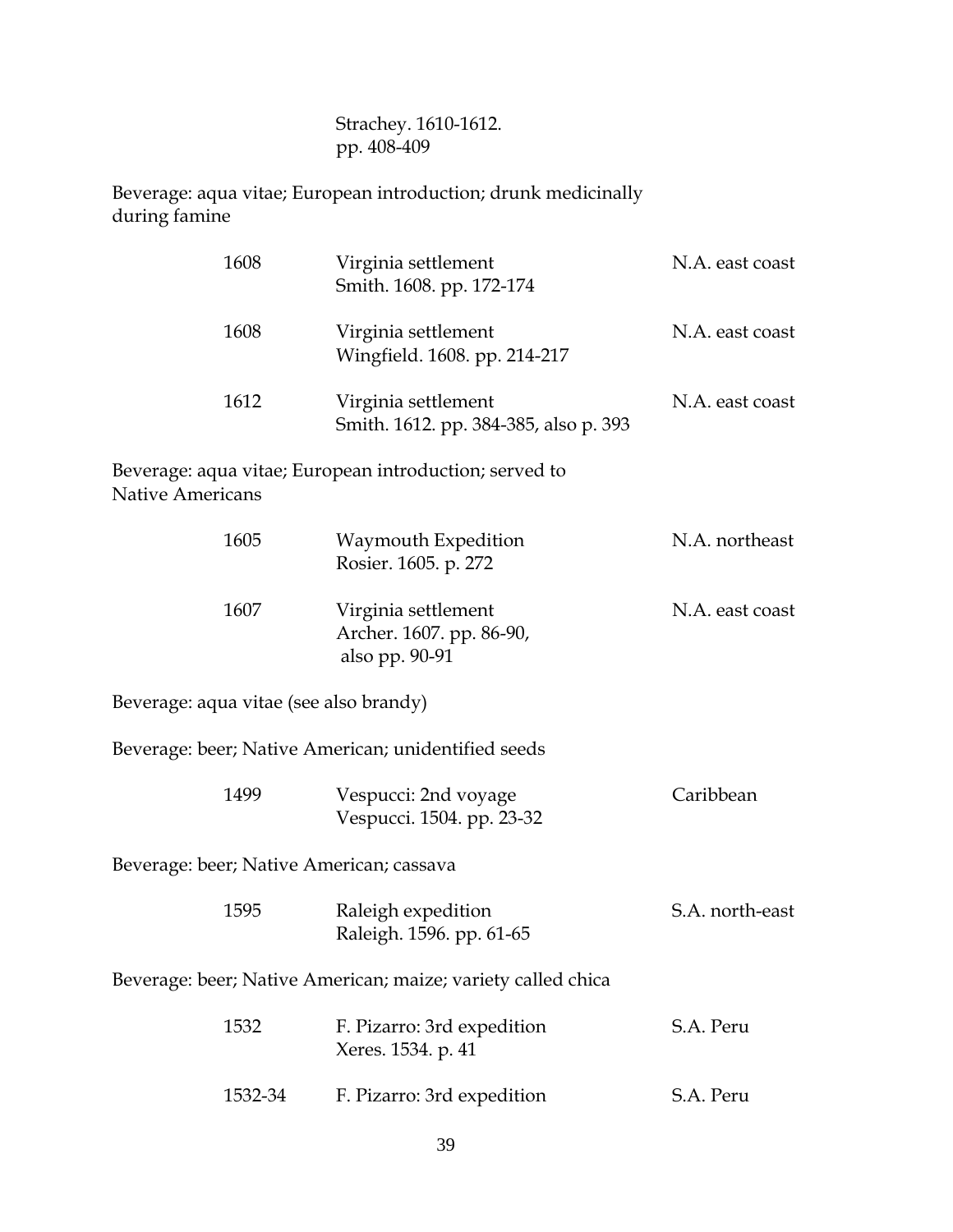P. Pizarro. 1571. Vol. 1. pp. 196-197

| 1533                                                         | F. Pizarro: 3rd expedition<br>H. Pizarro. 1533. pp. 120-122                 | S.A. Peru       |  |  |
|--------------------------------------------------------------|-----------------------------------------------------------------------------|-----------------|--|--|
| 1534                                                         | H. Pizarro expedition<br>Astete. 1534. pp. 76-78                            | S.A. Peru       |  |  |
| 1534                                                         | F. Pizarro: 3rd expedition<br>Sancho. 1534. pp. 150-151                     | S.A. Peru       |  |  |
| mid 16th c.                                                  | Early Spanish period<br>de la Vega. 1609-12. 2:8 p. 86                      | S.A. Peru       |  |  |
|                                                              | Beverage: beer; Native American; maize; variety called panicap              |                 |  |  |
| 1520                                                         | Cortez expedition<br>Cortés: 2nd letter. 1520, p. 60                        | C.A. Mexico     |  |  |
| Beverage: beer; Native American; maize; variety called soras |                                                                             |                 |  |  |
|                                                              | mid 16th c. Early Spanish period<br>de la Vega. 1609-12.<br>8:9 pp. 498-499 | S.A. Peru       |  |  |
|                                                              | Beverage: beer; Native American; maize; variety called viñapu               |                 |  |  |
|                                                              | mid 16th c. Early Spanish period<br>de la Vega. 1609-12.<br>8:9 pp. 498-499 | S.A. Peru       |  |  |
| Beverage: beer; Native American; quinoa                      |                                                                             |                 |  |  |
| mid 16th c.                                                  | Early Spanish period<br>de la Vega. 1609-12.<br>8:9 pp. 498-499             | S.A. Peru       |  |  |
| Beverage: beer; Native American; sweet potato                |                                                                             |                 |  |  |
| 1595                                                         | Raleigh expedition<br>Raleigh. 1596. pp. 61-65                              | S.A. north-east |  |  |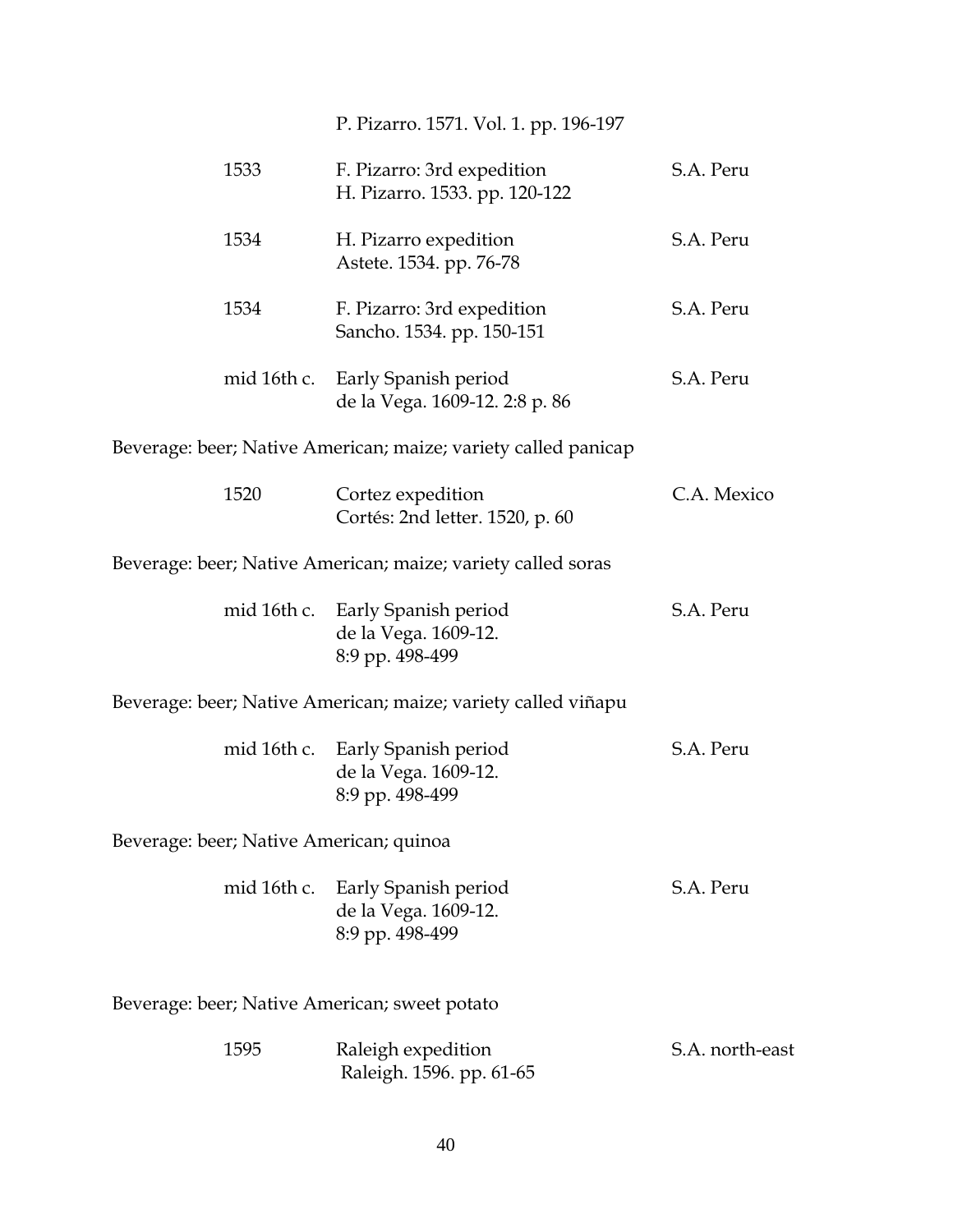Beverage: beer; European introduction; barley?; not differentiated by type or use

| 1608                | Virginia settlement<br>Wingfield. 1608. pp. 219-223           | N.A. east coast |
|---------------------|---------------------------------------------------------------|-----------------|
| 1612                | Virginia settlement<br>Smith. 1612. p. 393                    | N.A. east coast |
| to Native Americans | Beverage: beer; European introduction; barley?; European gift |                 |
| 1602                | Gosnold Expedition<br>Archer. 1602. 134-135                   | N.A. east coast |
| 1607                | Virginia settlement<br>Archer. 1607. pp. 86-90                | N.A. east coast |
| during famine       | Beverage: brandy; European introduction; drunk medicinally    |                 |

| 1608 | Virginia settlement<br>Smith. 1608. pp. 172-174                                | N.A. east coast |
|------|--------------------------------------------------------------------------------|-----------------|
| 1608 | Virginia settlement<br>Wingfield. 1608. pp. 214-217                            | N.A. east coast |
| 1612 | Virginia settlement<br>Smith. 1612. pp. 384-385, also p. 393                   | N.A. east coast |
|      | Derrege on bann den Eugeneem in tan durchiere engere d. to Matiere Agencyissen |                 |

Beverage: brandy; European introduction; served to Native Americans

| 1605 | Waymouth Expedition<br>Rosier. 1605. p. 272                       | N.A. northeast  |
|------|-------------------------------------------------------------------|-----------------|
| 1607 | Virginia settlement<br>Archer. 1607. pp. 86-90,<br>also pp. 90-91 | N.A. east coast |

Beverage: cacao

| 1519 | Cortez expedition              | C.A. Mexico |
|------|--------------------------------|-------------|
|      | Bernal Diaz. 1576. pp. 209-210 |             |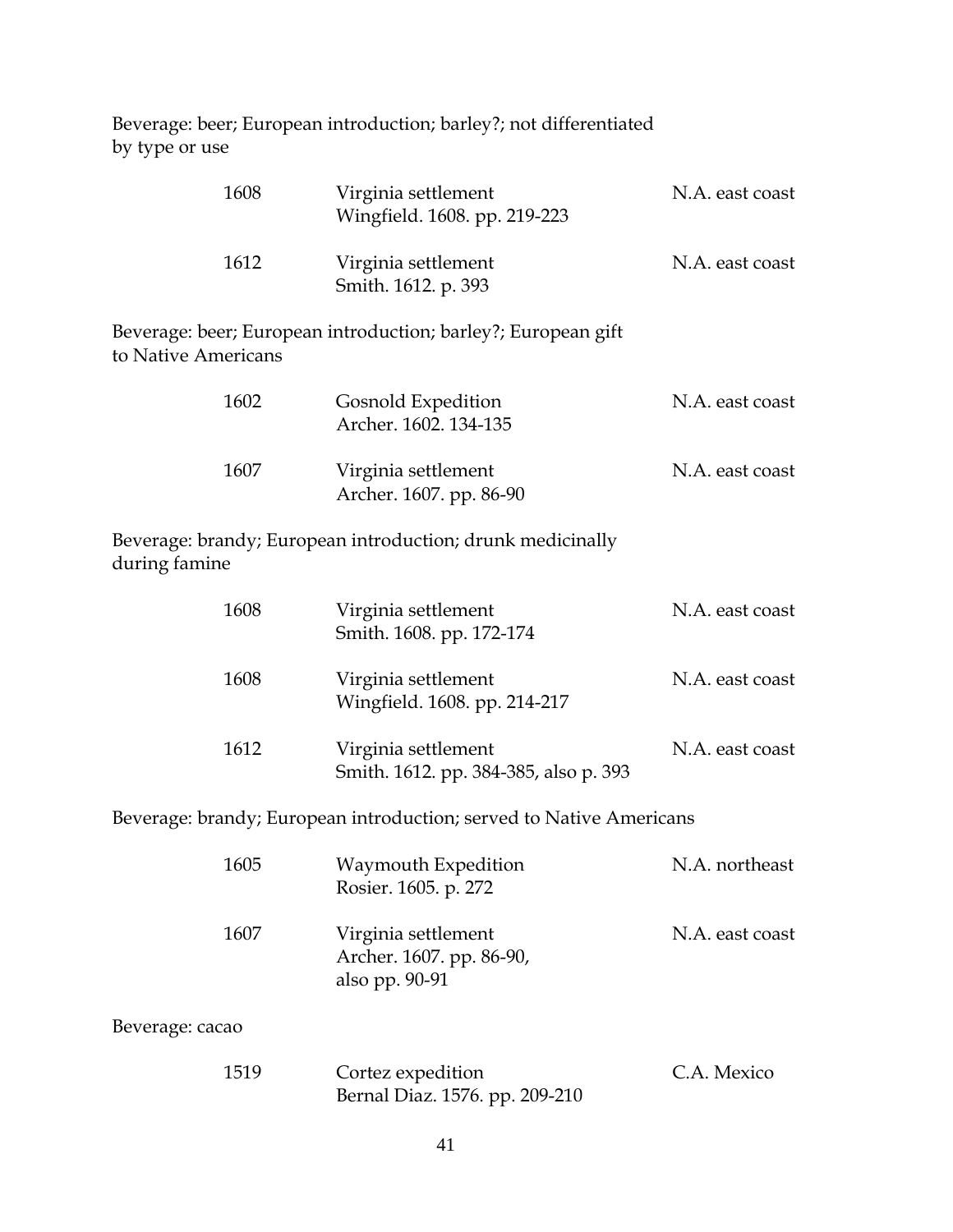|                        | 1520                               | Cortez expedition<br>Cortés: 2nd letter. 1520, p. 79                         | C.A. Mexico     |
|------------------------|------------------------------------|------------------------------------------------------------------------------|-----------------|
|                        | 1526                               | Cortez expedition<br>Cortés: 5th letter. 1526, p. 307                        | C.A. Mexico     |
|                        | 1599-1602                          | Champlain voyage.<br>Champlain. 1603. p. 28                                  | C.A. Mexico     |
|                        | Beverage: camomile tea; American   |                                                                              |                 |
|                        |                                    | mid 16th c. Early Spanish period<br>de la Vega. 1609-12.<br>9:29 pp. 601-602 | S.A. Peru       |
| Beverage: coconut milk |                                    |                                                                              |                 |
|                        | 1585-86                            | Drake expedition<br>Bigges. 1589. pp. 228-229                                | Caribbean       |
| unidentified liquid    |                                    | Beverage: served at funerals; human bone ash, herbs, mixed in                |                 |
|                        | 1595                               | Raleigh expedition<br>Raleigh. 1596. pp. 52-53,<br>see also p. 109           | S.A. northeast  |
|                        | Beverage: ginger cooked with water |                                                                              |                 |
|                        | 1584                               | Barlow expedition<br>Barlow. 1584. pp. 107-109                               | N.A. east coast |
|                        |                                    | Beverage: herbal tea; American, chamomile                                    |                 |
|                        |                                    | mid 16th c. Early Spanish period<br>de la Vega. 1609-12.<br>9:29 pp. 601-602 | S.A. Peru       |
|                        |                                    | Beverage: juice: grape, American; unfermented                                |                 |
|                        | 1540-42                            | Coronado expedition                                                          | N.A. southwest  |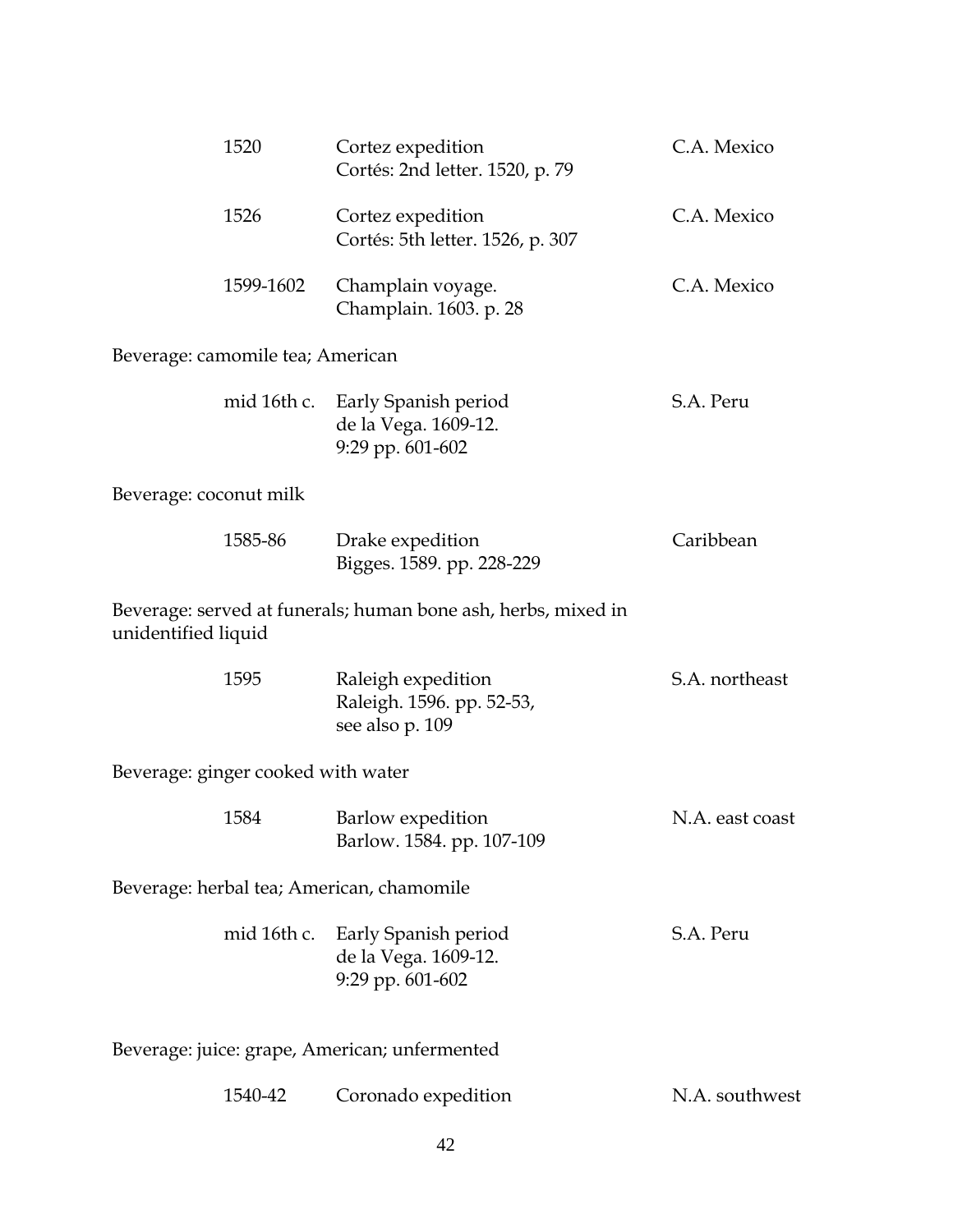### de Castañada. 1596. Part 1, pp. 40-41

Beverage: maguey; fresh juice

| 1520        | Cortez expedition<br>Cortés: 2nd letter. 1520, pp. 86-89                     | C.A. Mexico |
|-------------|------------------------------------------------------------------------------|-------------|
|             | Beverage: maguey; fresh juice; boiled in rainwater                           |             |
| mid 16th c. | Early Spanish period<br>de la Vega. 1609-12.<br>8:13 pp. 505-506             | S.A. Peru   |
|             | Beverage: maguey; fermented juice (pulqué)                                   |             |
| 1519        | Cortez expedition<br>Bernal Diaz. 1576. p. 60                                | C.A. Mexico |
| 1520        | Cortez expedition<br>Cortés: 2nd letter. 1520, pp. 86-89                     | C.A. Mexico |
|             | Beverage: maguey; fermented juice (pulqué); mixed with maize                 |             |
| mid 16th c. | Early Spanish period<br>de la Vega. 1609-12.<br>8:12 pp. 504-505             | S.A. Peru   |
|             | Beverage: maguey; fermented juice (pulqué); mixed with mulli                 |             |
|             | mid 16th c. Early Spanish period<br>de la Vega. 1609-12.<br>8:12 pp. 504-505 | S.A. Peru   |
|             | Beverage: maguey; fermented juice (pulqué); mixed with quinoa                |             |
| mid 16th c. | Early Spanish period<br>de la Vega. 1609-12.<br>8:12 pp. 504-505             | S.A. Peru   |

Beverage: milk; unidentified source; drunk by Europeans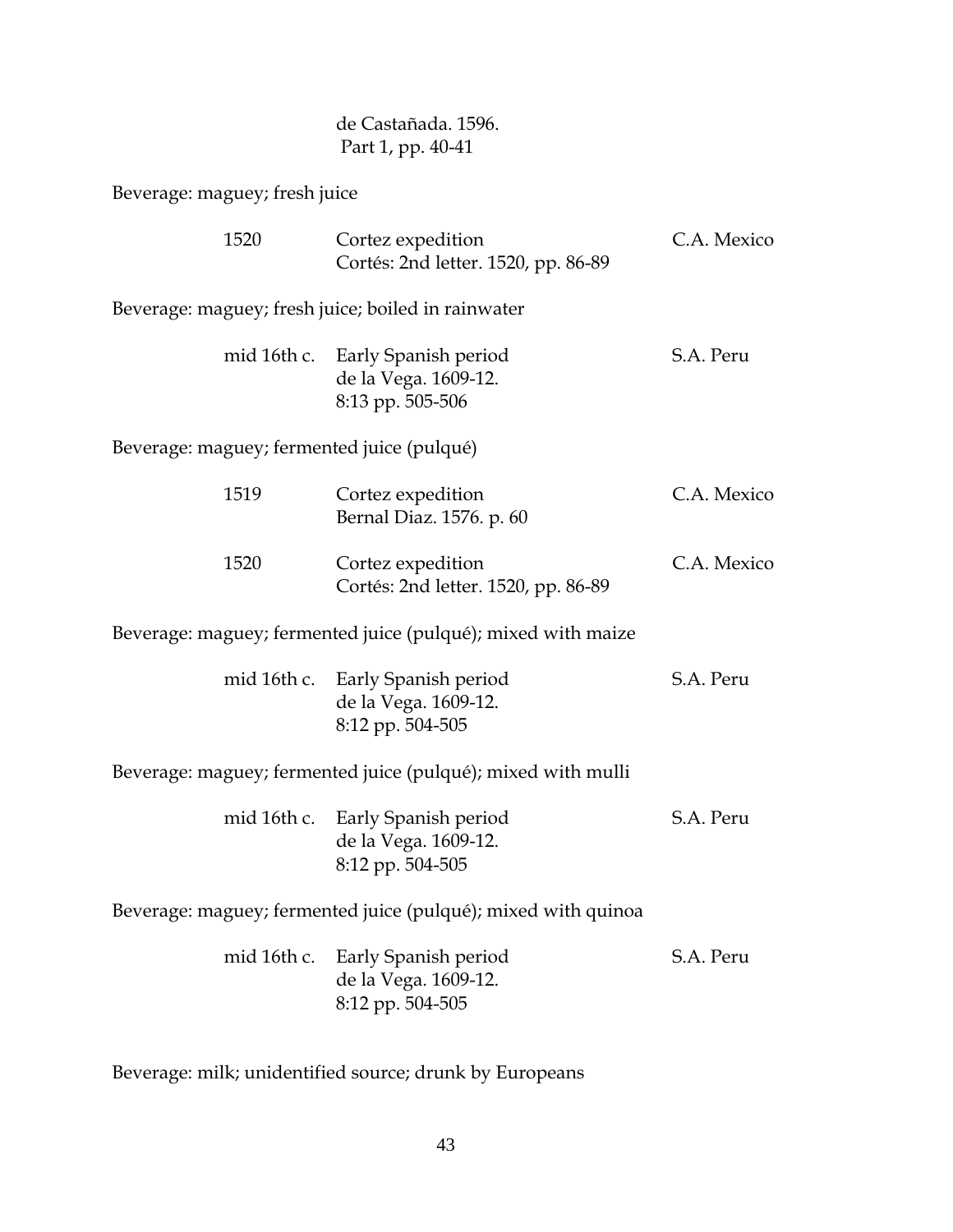| c. 1550             |             | Early Spanish period<br>de la Vega. 1609-12.<br>9:17 pp. 582-584             | S.A. Peru       |
|---------------------|-------------|------------------------------------------------------------------------------|-----------------|
|                     |             | Beverage: pockerehicory; unidentified American beverage                      |                 |
| 1612                |             | Virginia settlement<br>Strachey. 1612. p. 114                                | N.A. east coast |
|                     |             | Beverage: pulqúe; fermented maguey; undifferentiated                         |                 |
| 1519                |             | Cortez expedition<br>Bernal Diaz. 1576. p. 60                                | C.A. Mexico     |
| 1520                |             | Cortez expedition<br>Cortés: 2nd letter. 1520, pp. 86-89                     | C.A. Mexico     |
|                     |             | Beverage: pulqúe; fermented maguey; cooked with maize                        |                 |
|                     | mid 16th c. | Early Spanish period<br>de la Vega. 1609-12.<br>8:12 pp. 504-505             | S.A. Peru       |
|                     |             | Beverage: pulqúe; fermented maguey; cooked with mulli                        |                 |
|                     |             | mid 16th c. Early Spanish period<br>de la Vega. 1609-12.<br>8:12 pp. 504-505 | S.A. Peru       |
|                     |             | Beverage: pulqúe; fermented maguey; cooked with quinoa                       |                 |
|                     | mid 16th c. | Early Spanish period<br>de la Vega. 1609-12.<br>8:12 pp. 504-505             | S.A. Peru       |
| Beverage: sassafras |             |                                                                              |                 |
| 1584                |             | Barlow expedition<br>Barlow. 1584. pp. 107-109                               | N.A. east coast |
| 1585-86             |             | Virginia settlement                                                          | N.A. east coast |
| 1585                |             | Lane. 1586. pp. 256-257<br>Virginia settlement                               | N.A. east coast |
|                     |             |                                                                              |                 |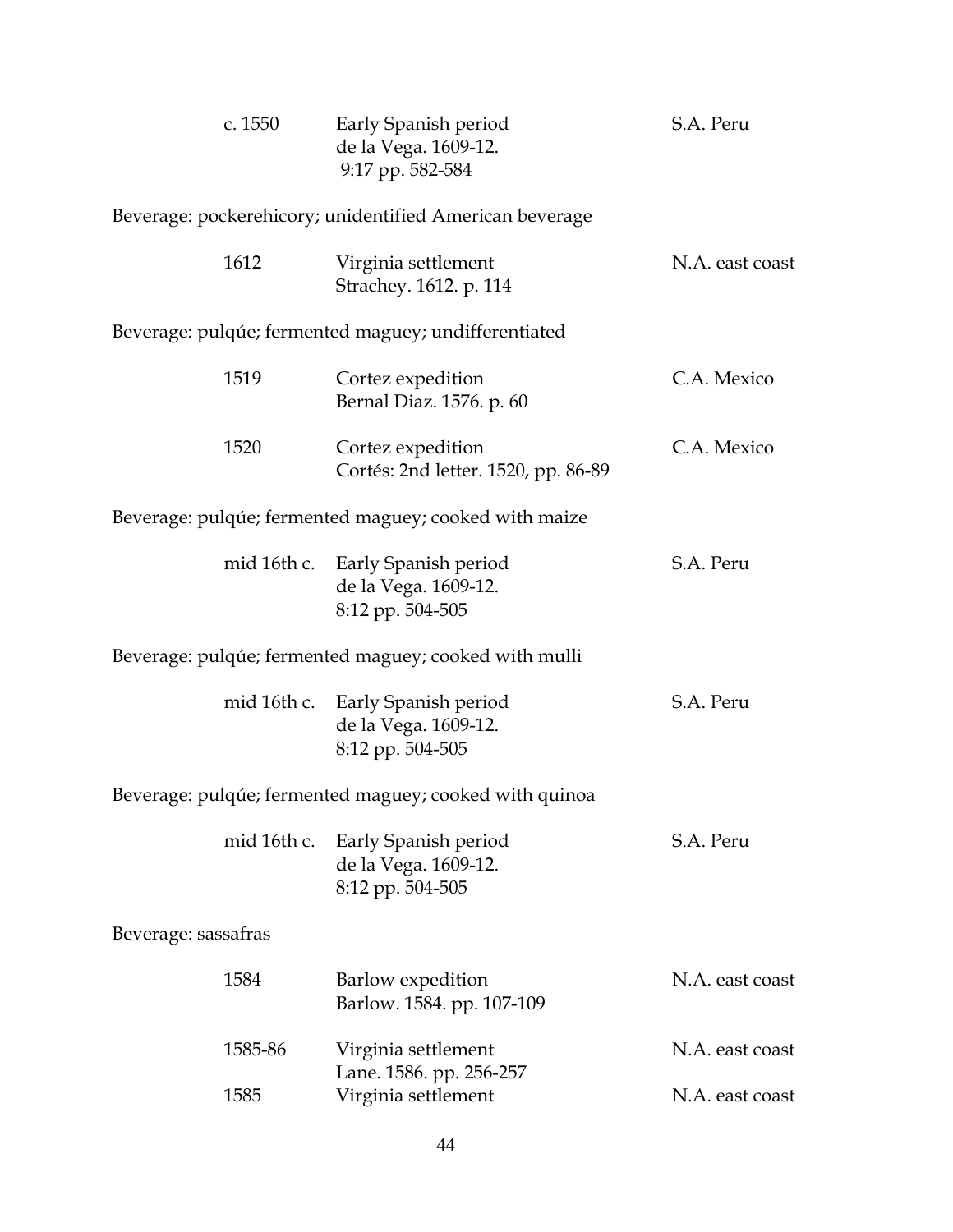Hariot. 1588. p. 328

| 1585-86 | Drake expedition<br>Primrose Journal. 1586. pp. 307-308               | N.A. southeast  |
|---------|-----------------------------------------------------------------------|-----------------|
| 1586    | Florida settlement<br>de Laudonnière. 1586. pp. 195-196               | N.A. southeast  |
| 1586    | Florida settlement<br>Burgoigon. 1586. pp. 764-765                    | N.A. southeast  |
| 1592-93 | New England Settlements.<br>Hayes. 1592-93. pp. 175-180.              | N.A. northeast  |
| 1602    | Gosnold Expedition<br>Archer. 1602. pp. 126-128                       | N.A. northeast  |
| 1602    | Gosnold Expedition<br>Brereton. 1602. pp. 150-152                     | N.A. northeast  |
| 1603    | Pring Expedition<br>Pringe. 1603. pp. 216-220                         | N.A. northeast  |
| 1606    | <b>Archer Expedition</b><br>Percy. 1608a. p. 141                      | N.A. east coast |
| 1607    | Virginia settlement<br>Wingfeild et al. 1607. pp. 78-80               | N.A. east coast |
| 1607    | Virginia settlement<br>Archer. 1607b. pp. 99-102                      | N.A. east coast |
| 1608    | Newport Expedition<br>Perkins. 1608. p. 162                           | N.A. east coast |
| 1612    | Virginia settlement<br>Strachey. 1612. pp. 38-39,<br>also pp. 130-131 | N.A. east coast |
| 1612    | Virginia settlement<br>Smith. 1612. pp. 346-347                       | N.A. east coast |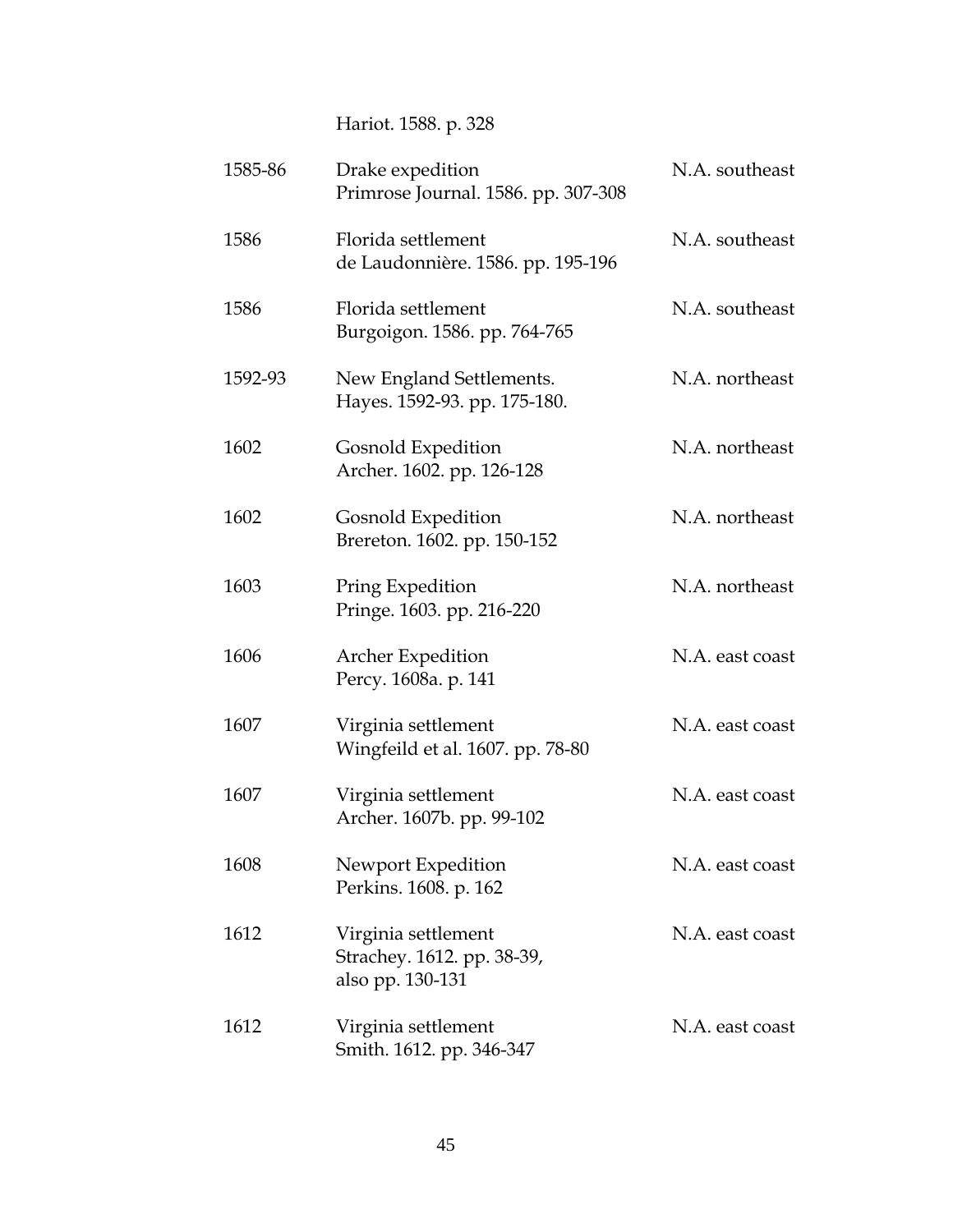| Beverage: tea; herbal type; American, chamomile |                                                                              |                 |
|-------------------------------------------------|------------------------------------------------------------------------------|-----------------|
|                                                 | mid 16th c. Early Spanish period<br>de la Vega. 1609-12.<br>9:29 pp. 601-602 | S.A. Peru       |
| Beverage: water; brackish                       |                                                                              |                 |
| 1606                                            | <b>Archer Expedition</b><br>Percy. 1608a. pp. 143-145                        | N.A. east coast |
| varieties by Europeans                          | Beverage: wine; grape; prepared from native, wild grape                      |                 |
| 1609                                            | Virginia settlement<br>Mangnel [Irish spy account].<br>1610. pp. 151-153     | N.A. east coast |
| 1612                                            | Virginia settlement<br>Strachey. 1612. pp. 121-122                           | N.A. east coast |
| 1612                                            | Virginia settlement<br>Smith. 1612. pp. 346-347                              | N.A. east coast |
| introduction; unidentified types                | Beverage: wine; grape; prepared from Vitis vinifera; European                |                 |
| 1495                                            | Columbus expedition<br>Columbus memorandum. 1495.<br>Vol. 1. pp. 84-86       | Caribbean       |
| 1519                                            | Cortez expedition<br>Bernal Diaz. 1576. pp. 69-70                            | C.A. Mexico     |
| mid 16th c.                                     | Early Spanish period<br>de la Vega. 1609-12.<br>9:25 pp. 595-598             | S.A. Peru       |
| 1585-86                                         | Drake expedition<br>Bigges. 1589. pp. 246-247                                | Caribbean       |
| 1592-93                                         | New England Settlements.<br>Hayes. 1592-93. pp. 170-172.                     | N.A. northeast  |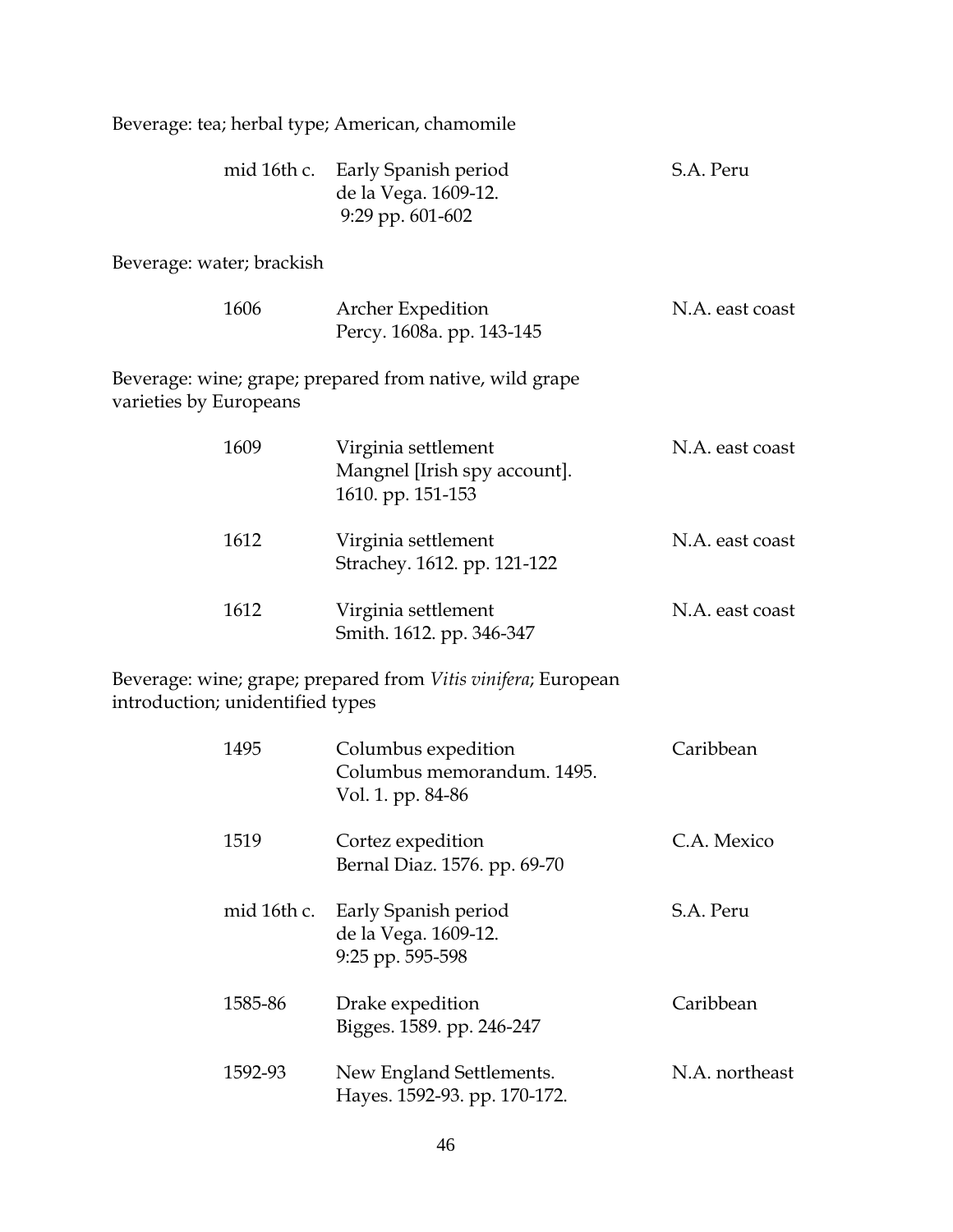|                     | 1595                        | Raleigh expedition<br>Raleigh. 1596. pp. 61-65                                                                               | S.A. northeast  |
|---------------------|-----------------------------|------------------------------------------------------------------------------------------------------------------------------|-----------------|
| to Native Americans |                             | Beverage: wine; grape; prepared from Vitis vinifera; European<br>introduction; dry white variety (sack); served by Europeans |                 |
|                     | 1607                        | Virginia settlement<br>Archer. 1607. pp. 86-90                                                                               | N.A. east coast |
| during famine       |                             | Beverage: wine; grape; prepared from Vitis vinifera; European<br>introduction; dry white variety (sack); used medicinally    |                 |
|                     | 1608                        | Virginia settlement<br>Smith. 1608. pp. 172-174                                                                              | N.A. east coast |
|                     | 1608                        | Virginia settlement<br>Wingfield. 1608. pp. 214-217                                                                          | N.A. east coast |
|                     | 1608                        | Virginia settlement<br>Wingfield. 1608. p. 228                                                                               | N.A. east coast |
|                     | 1612                        | Virginia settlement<br>Smith. 1612. pp. 384-385                                                                              | N.A. east coast |
|                     | sources by Native Americans | Beverage: wine; non-grape; prepared from unidentified fruit                                                                  |                 |
|                     | 1498                        | Columbus: 3rd voyage<br>Columbus. 1498. Vol. 2, p. 22                                                                        | Caribbean       |
|                     | 1499                        | Vespucci: 2nd voyage<br>Vespucci. 1504. pp.23-32                                                                             | Caribbean       |
|                     | 1584                        | Barlow expedition<br>Barlow. 1584. pp. 107-109                                                                               | N.A. east coast |
|                     | 1595                        | Raleigh expedition<br>Raleigh. 1596. pp. 61-65                                                                               | S.A. northeast  |

Beverage: wine; non-grape; maguey (see beveraged: pulqué)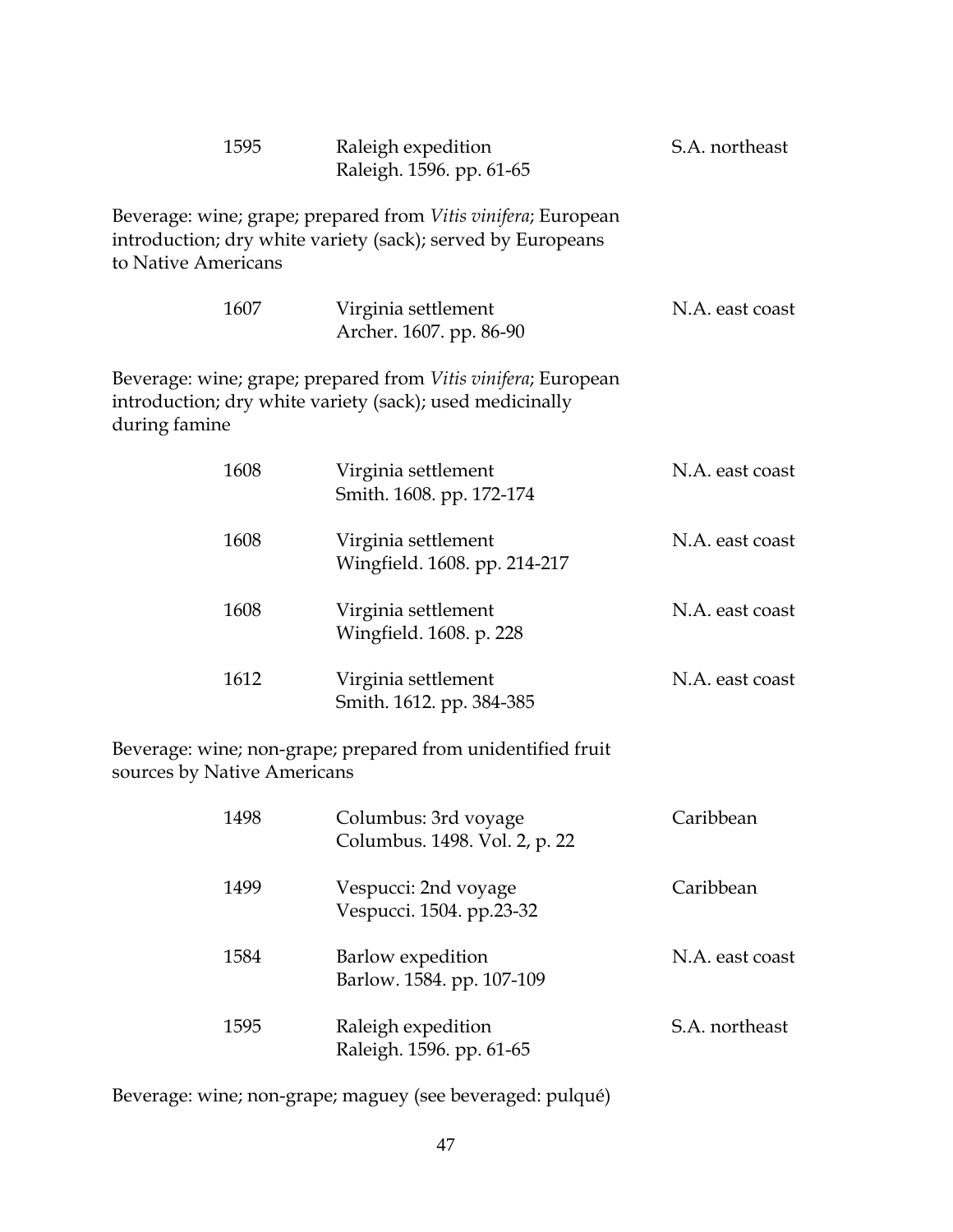Beverage: wine; non-grape; from mirabolani

|                          | 1499        | Vespucci: 2nd voyage<br>Vespucci. 1504. pp.23-32                      | Caribbean       |
|--------------------------|-------------|-----------------------------------------------------------------------|-----------------|
|                          |             | Beverage: wine; non-grape; from fermented palm sap                    |                 |
|                          | 1599-1602   | Champlain voyage.<br>Champlain. 1603. p. 30                           | C.A. Mexico     |
|                          |             | Beverage: wine; non-grape; from pitahaya                              |                 |
|                          | 1540-42     | Coronado expedition<br>de Castañada. 1596.<br>Part 2, pp. 50-51       | N.A. southwest  |
| Bird: (see fowl)         |             |                                                                       |                 |
|                          |             | Biscuit: flour source maize; baked by Spaniards                       |                 |
|                          | mid 16th c. | Early Spanish period<br>de la Vega. 1609-12.<br>8:9 pp. 498-499       | S.A. Peru       |
|                          |             | Biscuit: flour source wheat?; imported from Europe                    |                 |
|                          | 1608        | Virginia settlement<br>Smith. 1608. p. 203                            | N.A. east coast |
|                          | 1609        | Virginia settlement<br>de Ecija. 1609. [French spy account]<br>p. 312 | N.A. east coast |
| for geese                |             | Biscuit: flour source wheat?; imported from Europe; bartered          |                 |
|                          | 1605        | Waymouth Expedition<br>Rosier. 1605. pp. 279-281                      | N.A. northeast  |
| gift to Native Americans |             | Biscuit: flour source wheat?; imported from Europe; European          |                 |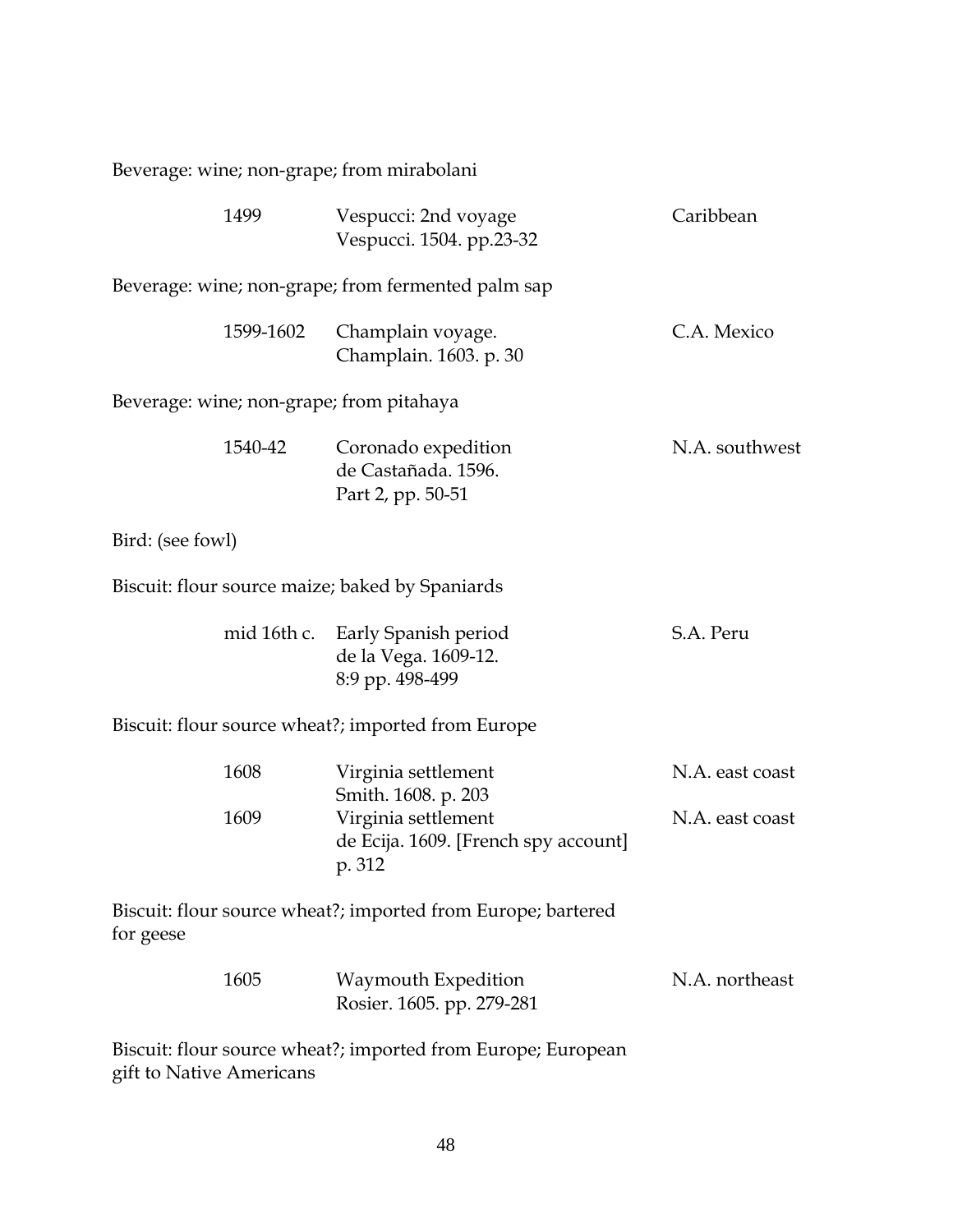|                       | 1612    | Virginia settlement<br>Smith. 1612. p. 393                      | N.A. east coast |  |
|-----------------------|---------|-----------------------------------------------------------------|-----------------|--|
| Bison (see buffalo)   |         |                                                                 |                 |  |
| <b>Bittern</b>        |         |                                                                 |                 |  |
|                       | 1602    | Gosnold Expedition<br>Brereton. 1602. pp. 148-150               | N.A. northeast  |  |
| Bitters (see bittern) |         |                                                                 |                 |  |
| Blackberry            |         |                                                                 |                 |  |
|                       | 1519    | Cortez expedition<br>de Sahaun. 1555. pp. 19-20                 | C.A. Mexico     |  |
| Blackbird             |         |                                                                 |                 |  |
|                       | 1607    | Virginia settlement<br>Archer. 1607a. pp. 82-86                 | N.A. east coast |  |
| <b>Black cherry</b>   |         |                                                                 |                 |  |
|                       | 1586    | Florida settlement<br>de Laudonnière. 1586. pp. 195-196         | N.A. southeast  |  |
|                       | 1602    | Gosnold Expedition<br>Brereton. 1602. pp. 150-152               | N.A. northeast  |  |
|                       |         | Black and white squirrel: not otherwise identified              |                 |  |
|                       | 1612    | Virginia settlement<br>Strachey. 1612. p. 124                   | N.A. east coast |  |
|                       | 1612    | Virginia settlement<br>Smith. 1612. pp. 348-349                 | N.A. east coast |  |
| Blite (vegetable)     |         |                                                                 |                 |  |
|                       | 1539-42 | DeSoto expedition<br>de Oviedo y Valdés. 1546.<br>Vol. 2, p. 95 | N.A. southeast  |  |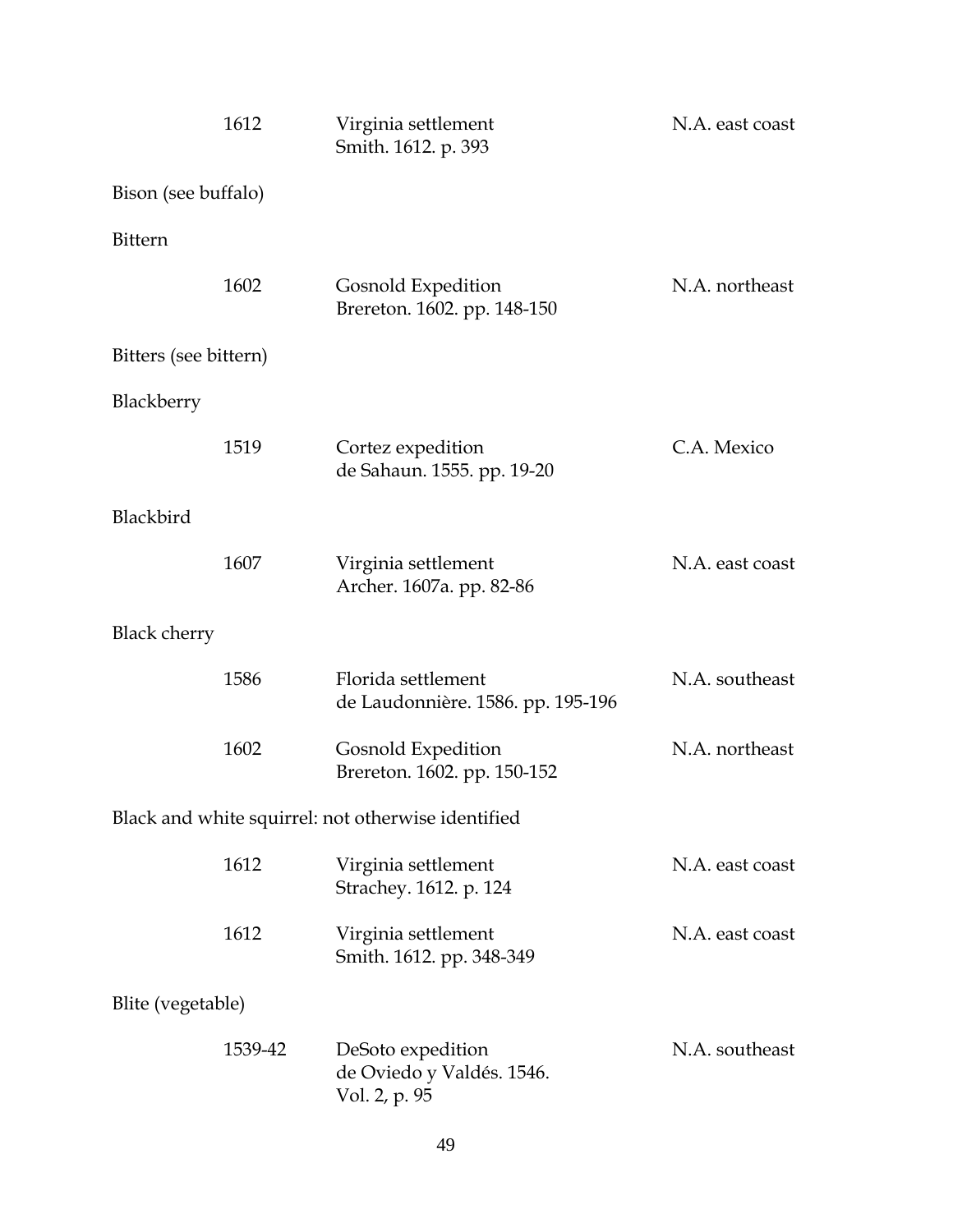Blite (see also spinach)

### Blood: buffalo; undifferentiated

|           | 1540-42                                 | Coronado expedition<br>de Castañada. 1596. Part 2,<br>pp. 59-60              | N.A. southwest |
|-----------|-----------------------------------------|------------------------------------------------------------------------------|----------------|
|           | 1540-42                                 | Coronado expedition<br>Translado de las Nuevas.<br>16th century? pp. 103-104 | N.A. southwest |
|           | 1540-42                                 | Coronado expedition<br>Relacion del Suceso. 16th century?<br>pp. 112-113     | N.A. southwest |
|           | 1541                                    | Coronado expedition<br>Coronado. 1541. pp. 114-115                           | N.A. southwest |
|           | Blood: buffalo; eaten cold (coagulated) |                                                                              |                |
|           | 1540-42                                 | Coronado expedition<br>Translado de las Nuevas.<br>16th century? pp. 103-104 | N.A. southwest |
|           | Blood: buffalo; eaten warm              |                                                                              |                |
|           | 1540-42                                 | Coronado expedition<br>Translado de las Nuevas.<br>16th century? pp. 103-104 | N.A. southwest |
| blood     |                                         | Blood: human; undifferentiated types of food soaked in human                 |                |
|           | 1519                                    | Cortez expedition<br>de Sahaun. 1555. pp. 19-20                              | C.A. Mexico    |
| Blueberry |                                         |                                                                              |                |

| 1585 | Virginia settlement       | N.A. east coast |
|------|---------------------------|-----------------|
|      | Hariot. 1588. pp. 352-353 |                 |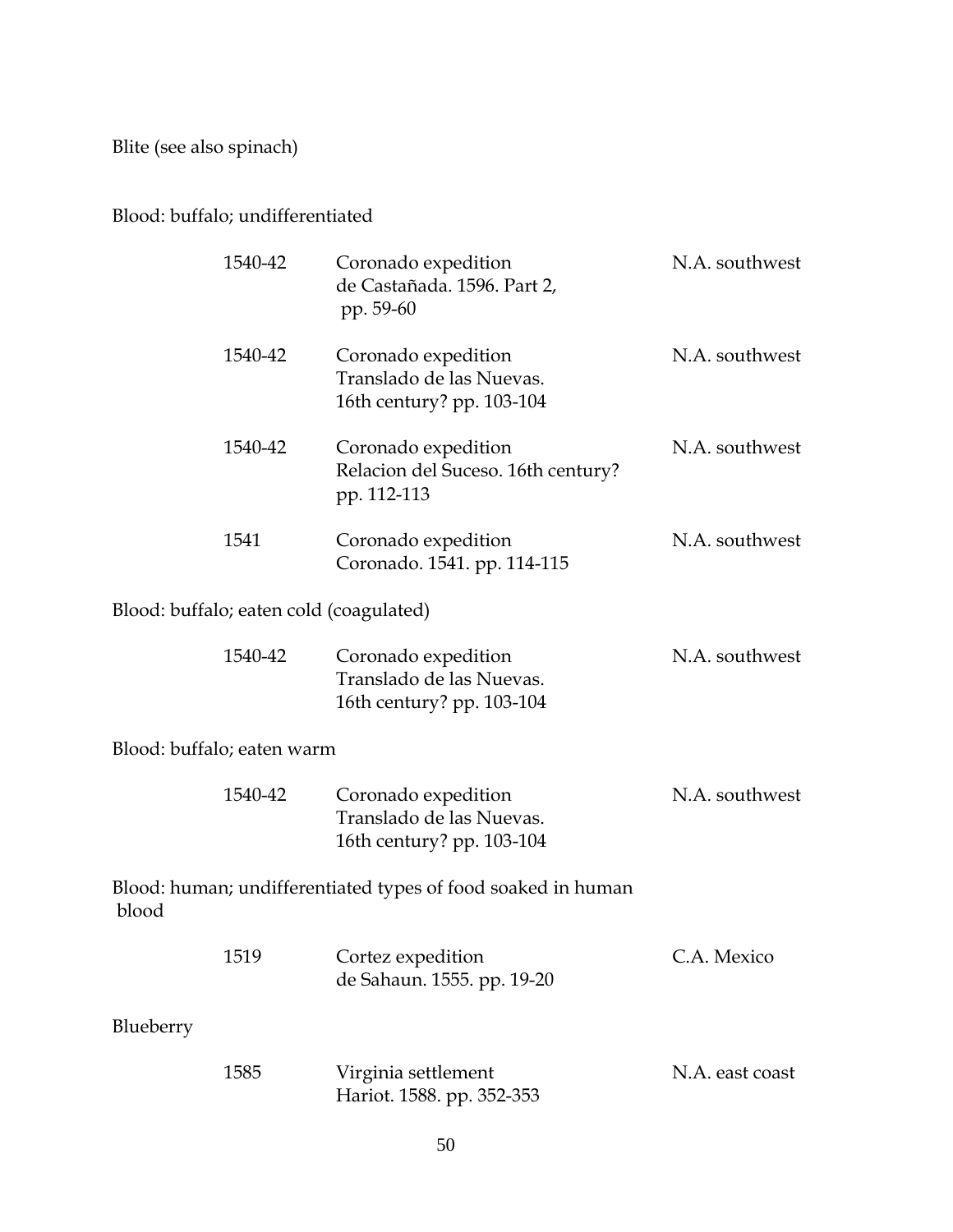|               | 1586                           | Florida settlement<br>de Laudonnière. 1586. pp. 195-196                                                    | N.A. southeast |
|---------------|--------------------------------|------------------------------------------------------------------------------------------------------------|----------------|
| Boar          | 1602                           | Gosnold Expedition<br>Brereton. 1602. pp. 148-150                                                          | N.A. northeast |
|               |                                |                                                                                                            |                |
|               | 1519                           | Cortez expedition<br>Bernal Diaz. 1576. pp. 44-45                                                          | C.A. Mexico    |
|               | 1540                           | Coronado expedition<br>Coronado. 1540. pp. 94-95                                                           | N.A. southwest |
|               | 1562                           | Florida settlement<br>Ribault. 1582. pp. 101-108                                                           | N.A. southeast |
|               | 1599-1602                      | Champlain voyage.<br>Champlain. 1603. p. 35                                                                | C.A. Mexico    |
|               | 1605                           | Waymouth Expedition<br>Rosier. 1605. p. 294                                                                | N.A. northeast |
|               | 1606                           | <b>Archer Expedition</b><br>Percy. 1608. p. 132                                                            | Caribbean      |
|               | Boar (see also pig: wild boar) |                                                                                                            |                |
| Bogas (fish)  |                                |                                                                                                            |                |
|               |                                | mid 16th c. Early Spanish period<br>de la Vega. 1609-12.<br>8:22 pp. 529-530                               | S.A. Peru      |
|               |                                | Bone: human bone of relatives powdered; powder mixed in<br>unidentified beverages; drunk to honor the dead |                |
|               | 1595                           | Raleigh expedition<br>Raleigh. 1596. pp. 52-53,<br>see also p. 109                                         | S.A. northeast |
| Bonita (fish) |                                |                                                                                                            |                |

Bonita (fish)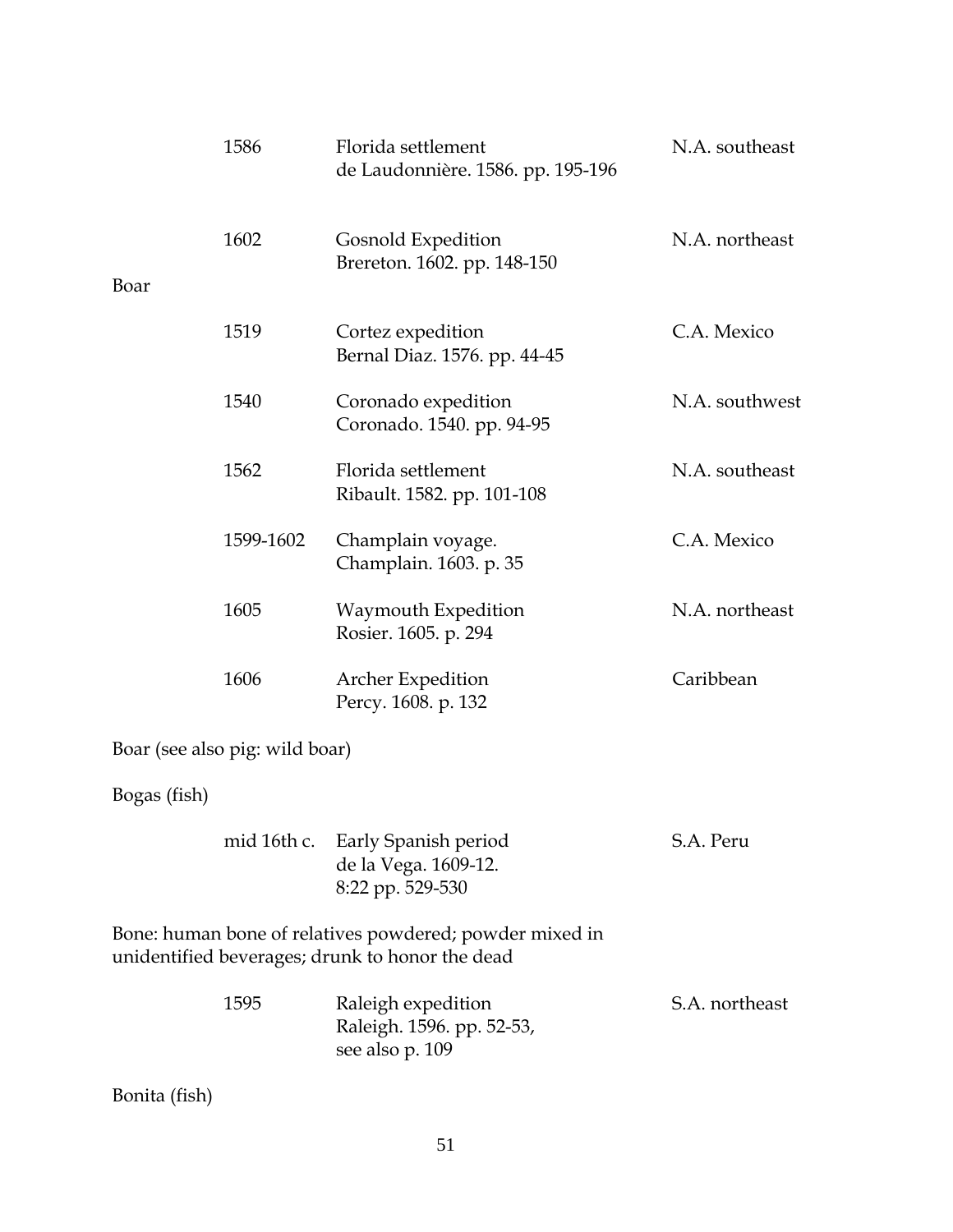|               | 1592-93                        | New England Settlements.<br>Hayes. 1592-93. pp. 170-172.       | N.A. northeast  |
|---------------|--------------------------------|----------------------------------------------------------------|-----------------|
|               | Borage? called melden in Dutch |                                                                |                 |
|               | 1585                           | Virginia settlement<br>Hariot. 1588. pp. 340-341               | N.A. east coast |
|               |                                | Borage? seed prepared as soup or broth                         |                 |
|               | 1585                           | Virginia settlement<br>Hariot. 1588. pp. 340-341               | N.A. east coast |
|               |                                | Borage? stalk burned; ash used as condiment                    |                 |
|               | 1585                           | Virginia settlement<br>Hariot. 1588. pp. 340-341               | N.A. east coast |
|               |                                | Borage? stalk burned; ash used as condiment (see also potash)  |                 |
| <b>Borage</b> |                                |                                                                |                 |
|               | 1520                           | Cortez expedition<br>Cortés: 2nd letter. 1520, pp. 86-89       | C.A. Mexico     |
|               |                                | Brackish water: drunk by Europeans during famine               |                 |
|               | 1606                           | <b>Archer Expedition</b><br>Percy. 1608a. pp. 143-145          | N.A. east coast |
|               |                                | Brandy: European introduction; drunk medicinally during famine |                 |
|               | 1608                           | Virginia settlement<br>Smith. 1608. pp. 172-174                | N.A. east coast |
|               | 1608                           | Virginia settlement<br>Wingfield. 1608. pp. 214-217            | N.A. east coast |
|               | 1612                           | Virginia settlement<br>Smith. 1612. pp. 384-385, also p. 393   | N.A. east coast |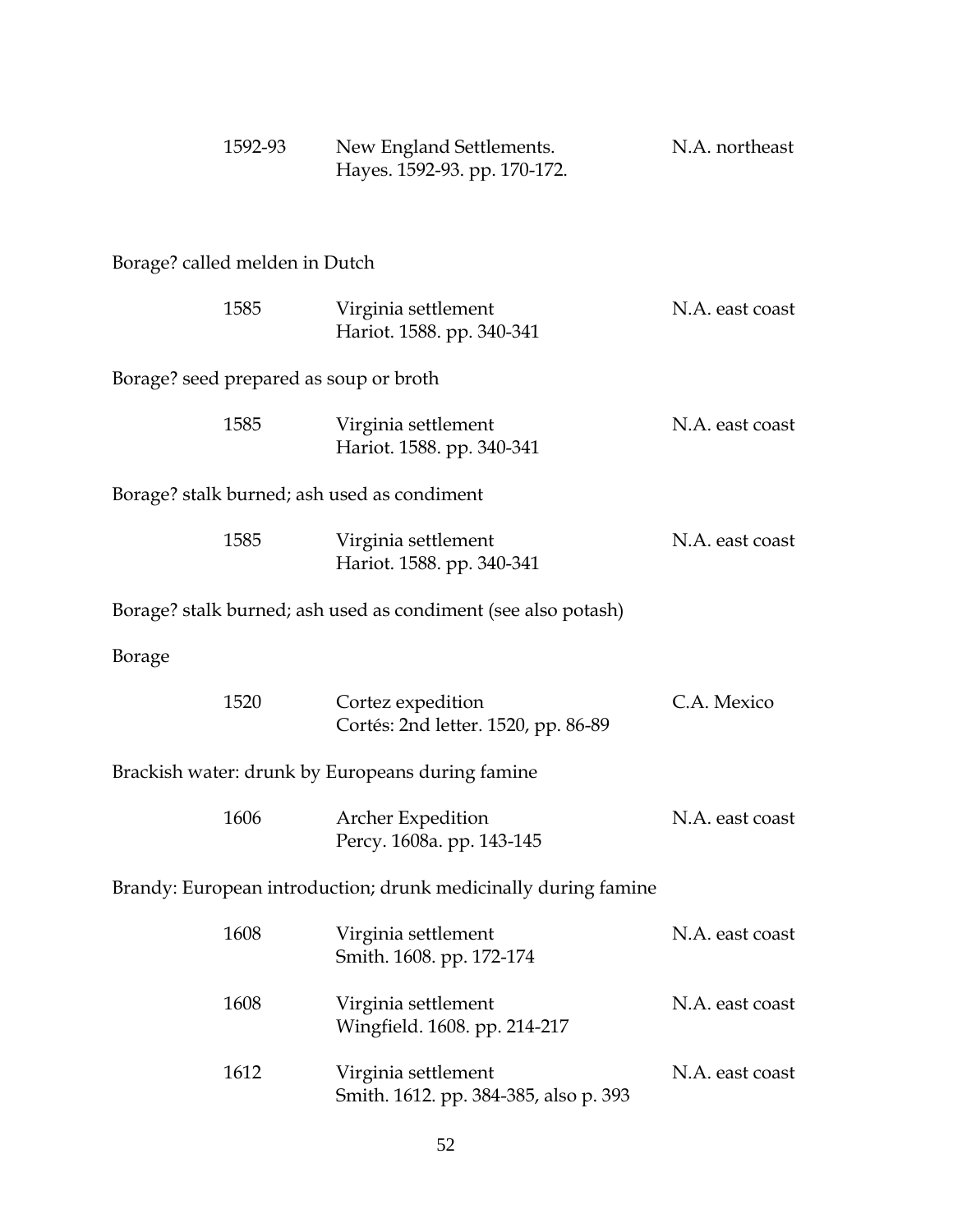|              | 1605      | Waymouth Expedition<br>Rosier. 1605. p. 272                       | N.A. northeast  |
|--------------|-----------|-------------------------------------------------------------------|-----------------|
|              | 1607      | Virginia settlement<br>Archer. 1607. pp. 86-90,<br>also pp. 90-91 | N.A. east coast |
| Brant (bird) |           |                                                                   |                 |
|              | 1612      | Virginia settlement<br>Strachey. 1612. pp. 126-127                | N.A. east coast |
| Brazil nut   |           |                                                                   |                 |
|              | 1599-1602 | Champlain voyage.<br>Champlain. 1603. p. 37                       | C.A. Mexico     |
|              |           | Bread: general descriptions; flour or type not differentiated     |                 |
|              | 1493-94   | Columbus: 2nd voyage<br>Bernaldez. 1513. Vol. 1, p. 122           | Caribbean       |
|              | 1498      | Columbus: 3rd voyage<br>Columbus. 1498. Vol. 2. p. 22             | Caribbean       |
|              | 1519      | Cortez expedition<br>Bernal Diaz. 1576. pp. 140-141               | C.A. Mexico     |
|              | 1520      | Cortez expedition<br>Cortés: 2nd letter. 1520, pp. 50-51          | C.A. Mexico     |
|              | 1540-42   | Coronado expedition<br>de Castañada. 1596. Part 1, p. 24          | N.A. southwest  |
|              | 1595      | Raleigh expedition<br>Raleigh. 1596. pp. 54-58                    | S.A. north-east |
|              | 1608      | Virginia settlement<br>Smith. 1608. p. 170                        | N.A. east coast |

## Brandy: European introduction; served to Native Americans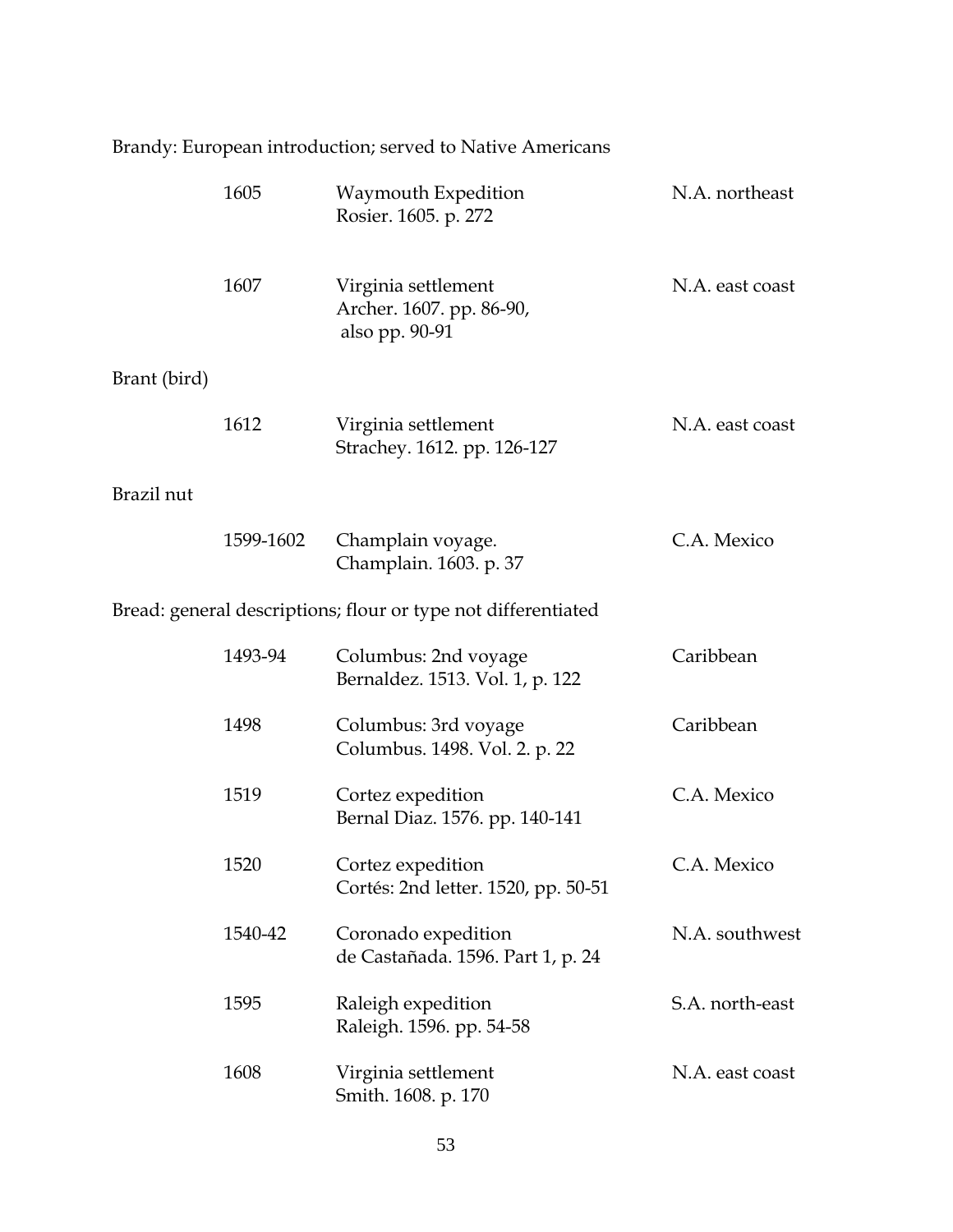| Bread: flour source not differentiated; baked in ashes |                                    |                                                                      |                 |  |  |
|--------------------------------------------------------|------------------------------------|----------------------------------------------------------------------|-----------------|--|--|
|                                                        | 1540-42                            | Coronado expedition<br>de Castañada. 1596. Part 1, p. 18             | N.A. southwest  |  |  |
|                                                        | 1540-42                            | Coronado expedition<br>Relacion del Suceso.<br>16th century? p. 112  | N.A. southwest  |  |  |
|                                                        |                                    | Bread: flour source not differentiated; bread shaped into long balls |                 |  |  |
|                                                        | 1519                               | Cortez expedition<br>Bernal Diaz. 1576. p. 211                       | C.A. Mexico     |  |  |
| Bread: flour source; acorn                             |                                    |                                                                      |                 |  |  |
|                                                        | 1540-42                            | Coronado expedition<br>de Castañada. 1596. Part 2,<br>pp. 51-52      | N.A. southwest  |  |  |
|                                                        | 1585                               | Virginia settlement<br>Hariot. 1588. pp. 354-355                     | N.A. east coast |  |  |
|                                                        | 1612                               | Virginia settlement<br>Smith. 1612. p. 345                           | N.A. east coast |  |  |
|                                                        |                                    | Bread: flour source; acorn; mixed with coriander seed                |                 |  |  |
|                                                        | 1540-42                            | Coronado expedition<br>de Castañada. 1596.<br>Part 2, pp. 51-52      | N.A. southwest  |  |  |
| Bread: flour source; amaranth                          |                                    |                                                                      |                 |  |  |
|                                                        | 1519                               | Cortez expedition<br>de Sahaun. 1555. pp. 38-45                      | C.A. Mexico     |  |  |
|                                                        | Bread: flour source; amexia (plum) |                                                                      |                 |  |  |
|                                                        | 1539-42                            | DeSoto expedition                                                    | N.A. southeast  |  |  |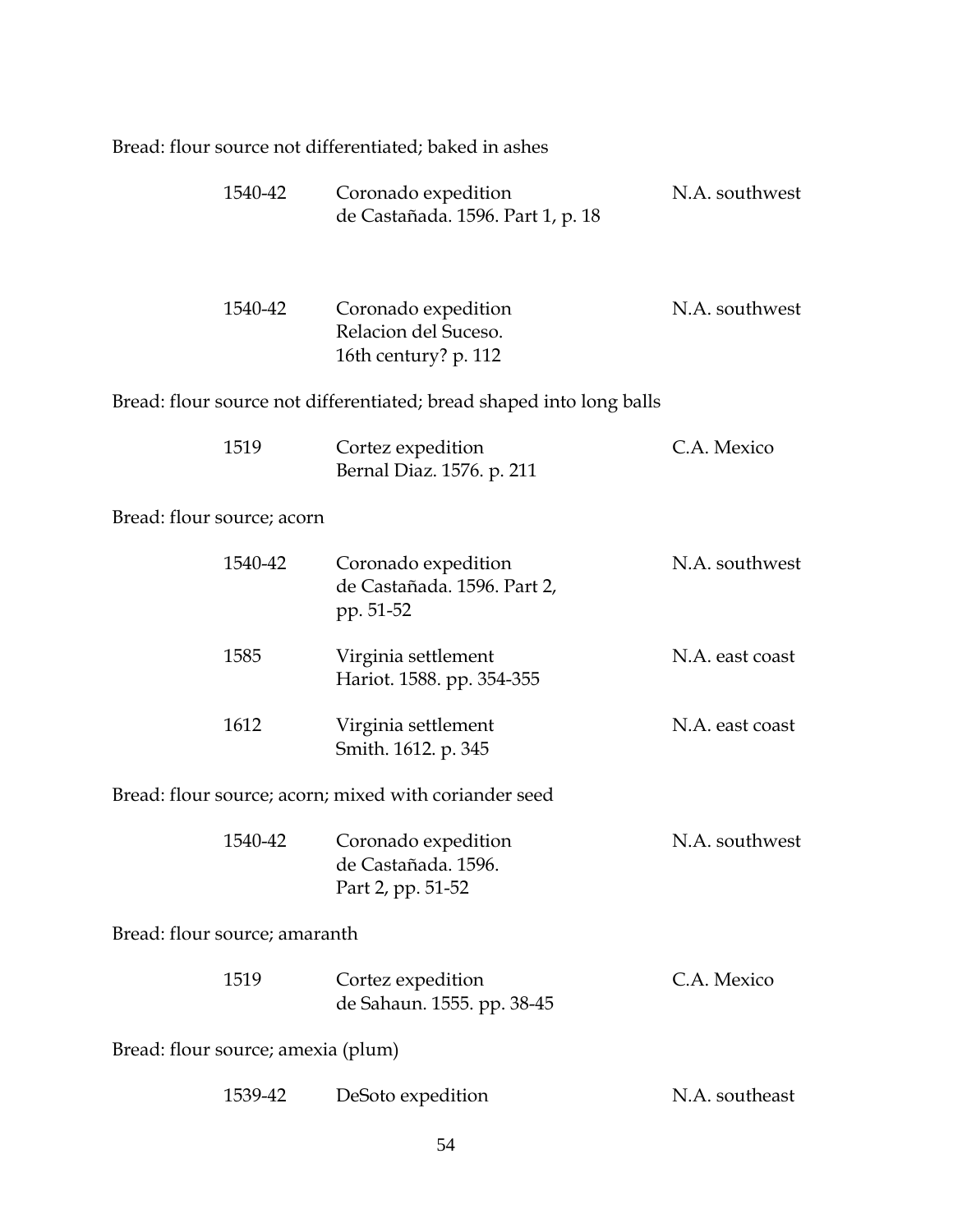Fidalgo de Elvas. 1557. Vol. 1, p. 152

Bread: flour source; bean

| 1585 | Virginia settlement  | N.A. east coast |
|------|----------------------|-----------------|
|      | Hariot. 1588. p. 339 |                 |

### Bread: flour source; cassava

| 1502      | Columbus: 4th voyage<br>Diego Mendez. 1536. Vol. 2, p. 124 | Caribbean       |
|-----------|------------------------------------------------------------|-----------------|
| 1519      | Cortez expedition<br>Cortés. 1st letter. 1519. pp. 14-22   | C.A. Mexico     |
| 1539-42   | DeSoto expedition<br>de Elvas. 1557. Vol. 1 pp. 13-14      | Caribbean       |
| 1599-1602 | Champlain voyage.<br>Champlain. 1603. pp. 7-12             | Caribbean       |
| 1599-1602 | Champlain voyage.<br>Champlain. 1603. p. 32                | C.A. Mexico     |
| 1607      | Newport Expedition<br>Perkins. 1608. pp. 159-161           | Caribbean       |
|           | Bread: flour source; chechinquamin nut                     |                 |
| 1612      | Virginia settlement<br>Strachey. 1612. p. 119              | N.A. east coast |
| 1612      | Virginia settlement<br>Smith. 1612. pp. 346-347            | N.A. east coast |
|           |                                                            |                 |

Bread: flour source; chestnut

| 1585 | Virginia settlement  | N.A. east coast |
|------|----------------------|-----------------|
|      | Hariot. 1588. p. 350 |                 |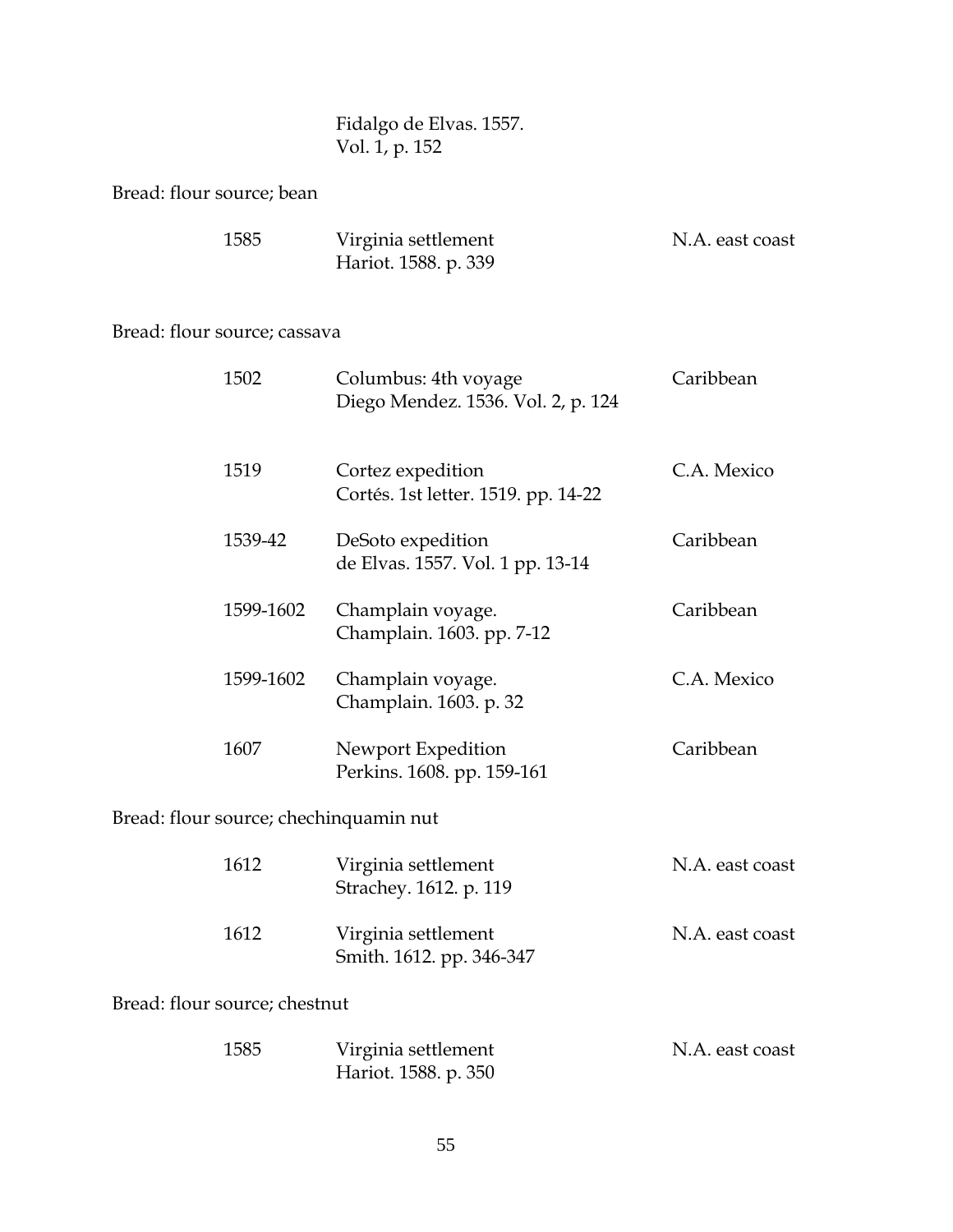|                                                            | 1612 | Virginia settlement<br>Smith. 1612. pp. 346-347             | N.A. east coast |
|------------------------------------------------------------|------|-------------------------------------------------------------|-----------------|
| Bread: flour source; fish                                  |      |                                                             |                 |
|                                                            | 1497 | Vespucci: 1st voyage<br>Vespucci. 1504. pp.12-15            | Caribbean       |
| Bread: flour source; golden club root                      |      |                                                             |                 |
|                                                            | 1585 | Virginia settlement<br>Hariot. 1588. pp. 349-350            | N.A. east coast |
|                                                            |      | Bread: flour source; grass seed; unspecified type           |                 |
|                                                            | 1612 | Virginia settlement<br>Strachey. 1612. p. 120               | N.A. east coast |
|                                                            | 1612 | Virginia settlement<br>Smith. 1612. pp. 346-347             | N.A. east coast |
| with deer suet                                             |      | Bread: flour source; grass seed; unspecified type; buttered |                 |
|                                                            | 1612 | Virginia settlement<br>Strachey. 1612. p. 120               | N.A. east coast |
|                                                            | 1612 | Virginia settlement<br>Smith. 1612. pp. 346-347             | N.A. east coast |
| Bread: flour source; hazes root                            |      |                                                             |                 |
|                                                            | 1586 | Florida settlement<br>de Laudonnière. 1586.<br>pp. 195-196  | N.A. southeast  |
| Bread: flour source maize; undifferentiated by type or use |      |                                                             |                 |
|                                                            | 1518 | Grivjala expedition<br>Bernal Diaz. 1576. pp. 22-23         | C.A. Mexico     |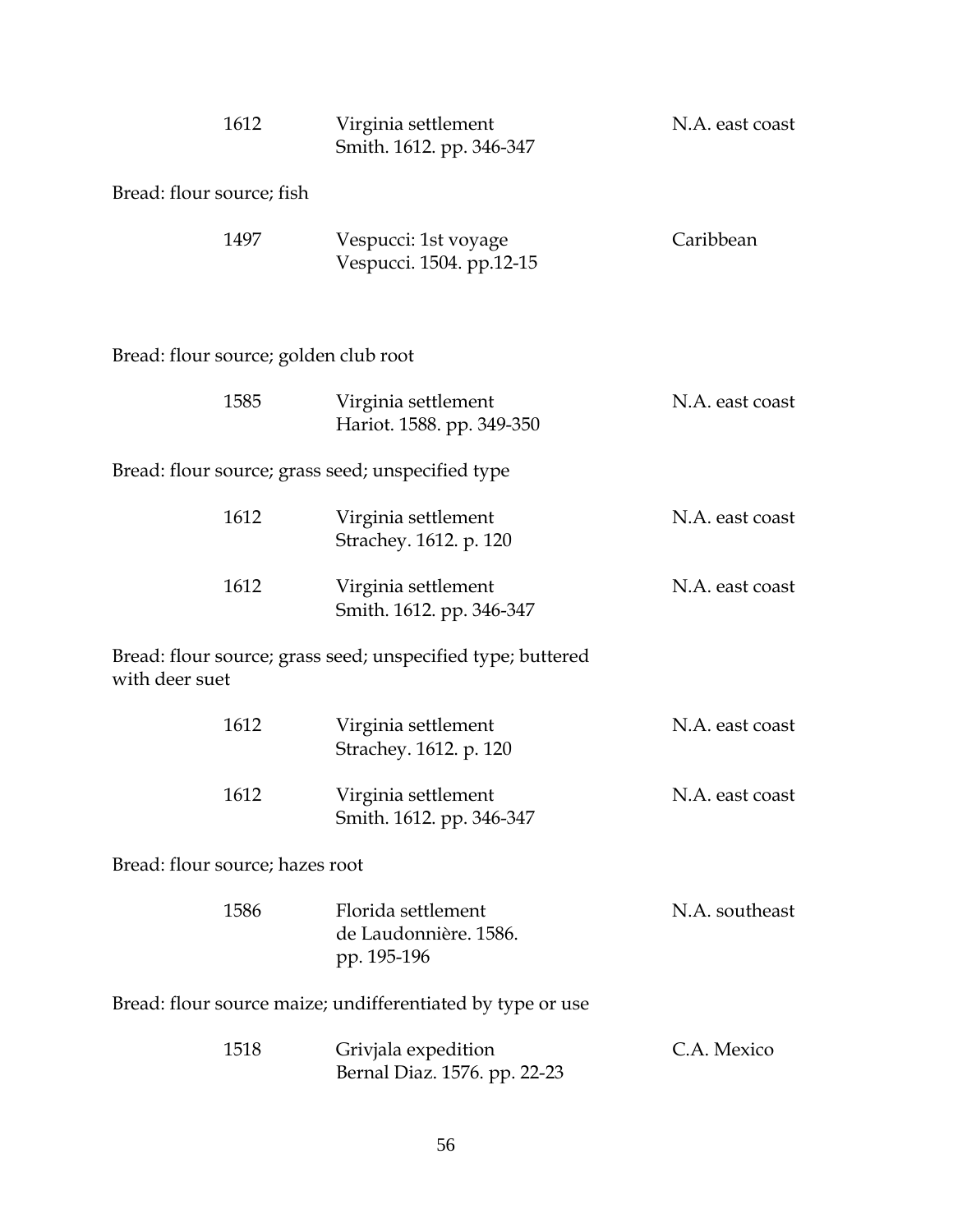| 1519        | Cortez expedition<br>Bernal Diaz. 1576. p. 60                                 | C.A. Mexico     |
|-------------|-------------------------------------------------------------------------------|-----------------|
| 1520        | Cortez expedition<br>Cortés: 2nd letter. 1520, pp. 86-89                      | C.A. Mexico     |
| 1532-34     | F. Pizarro: 3rd expedition<br>P. Pizarro. 1571. Vol. 2.<br>pp. 468-471        | S.A. Peru       |
| 1539-42     | DeSoto expedition<br>Fidalgo de Elvas. 1557.<br>Vol. 1, pp. 34-37; also 51-57 | N.A. southeast  |
| 1539-42     | De Soto expedition<br>de Oviedo y Valdés. 1546.<br>Vol. 2, pp. 87-88          | N.A. southeast  |
| 1540-42     | Coronado expedition<br>de Castañada. 1596. Part 1,<br>pp. 21-22; also p. 24   | N.A. southwest  |
| 1540-42     | Coronado expedition<br>de Alvarado & de Padilla.<br>16th century? pp. 129-130 | N.A. southwest  |
| 1540        | Coronado expedition<br>Coronado. 1540a. p. 88                                 | N.A. southwest  |
| 1540        | Coronado expedition<br>Coronado. 1540b. p. 164                                | N.A. southwest  |
| 1540        | Coronado expedition<br>de Alarcon. 1540. p. 136                               | N.A. southwest  |
| mid 16th c. | Early Spanish period<br>de la Vega. 1609-12.<br>6:20 pp. 357-358              | S.A. Peru       |
| 1585        | Virginia settlement<br>Lane. 1585. pp. 207-209                                | N.A. east coast |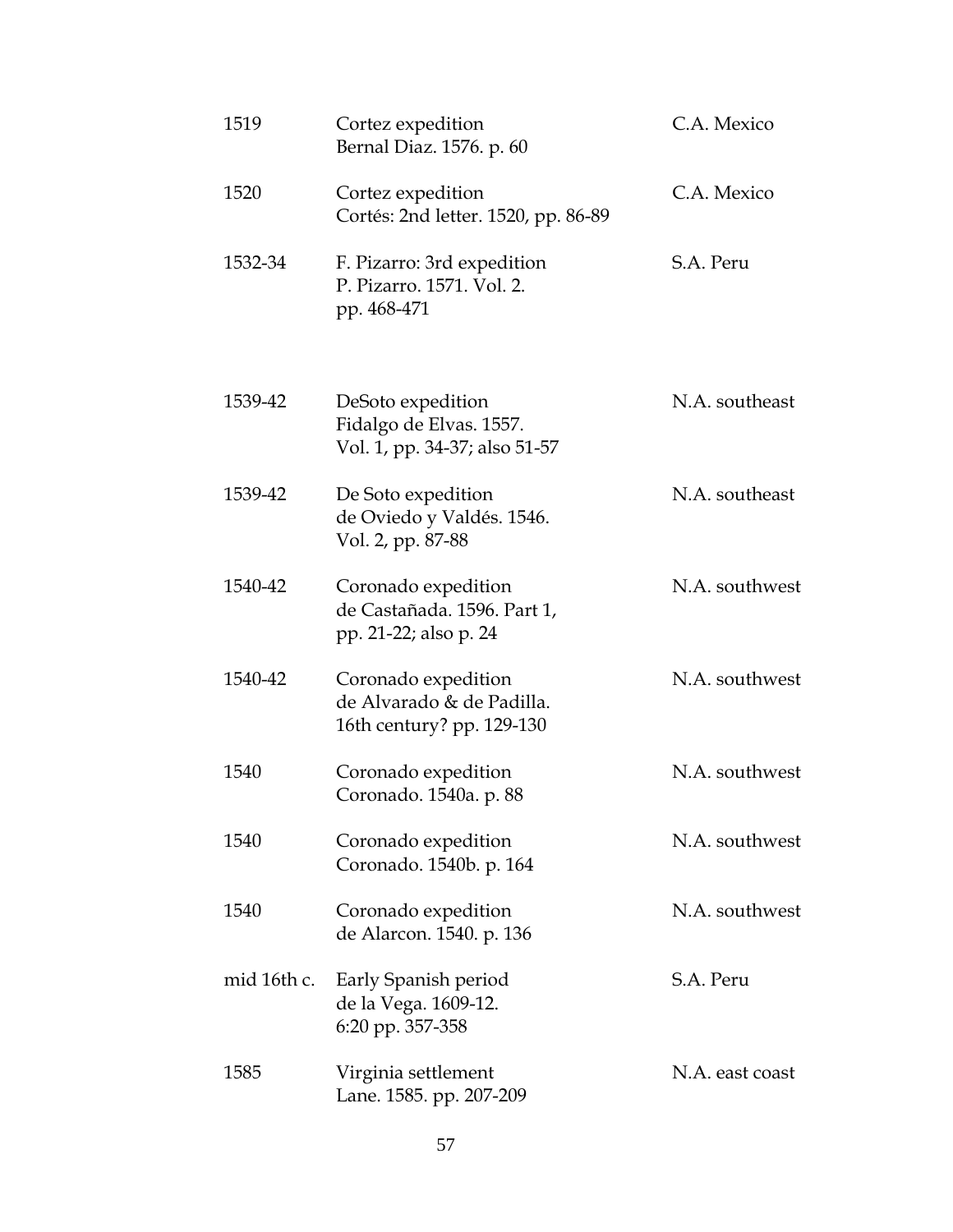| 1585    | Virginia settlement<br>Hariot. 1588. p. 337-339         | N.A. east coast |
|---------|---------------------------------------------------------|-----------------|
| 1585-86 | Drake expedition<br>Primrose Journal. 1586. pp. 303-306 | N.A. southeast  |
| 1606    | <b>Archer Expedition</b><br>Percy. 1608a. pp. 141-142   | N.A. east coast |

Bread: flour source maize; baked as cake or roll

| 1606 | <b>Archer Expedition</b><br>Percy. 1608. pp. 134-135,<br>also pp. 141-142 | N.A. east coast |
|------|---------------------------------------------------------------------------|-----------------|
| 1607 | Virginia settlement<br>Archer. 1607. pp. 90-91                            | N.A. east coast |
| 1607 | Virginia settlement<br>Archer. 1607. pp. 102-104                          | N.A. east coast |
| 1612 | Virginia settlement<br>Strachey. 1612. pp. 80-81                          | N.A. east coast |
| 1612 | Virginia settlement<br>Smith. 1612. p. 352                                | N.A. east coast |

Bread: flour source maize; baked as a flat cake in ash; washed and dried

| 1612 | Virginia settlement       | N.A. east coast |
|------|---------------------------|-----------------|
|      | Strachey. 1612. pp. 80-81 |                 |
| 1612 | Virginia settlement       | N.A. east coast |
|      | Smith. 1612. p. 352       |                 |

Bread: flour source maize; baked as flat cake by Native Americans; gift to Europeans from Native Americans to relieve famine

| 1606 | <b>Archer Expedition</b> | N.A. east coast |
|------|--------------------------|-----------------|
|      | Percy. 1608. pp. 143-145 |                 |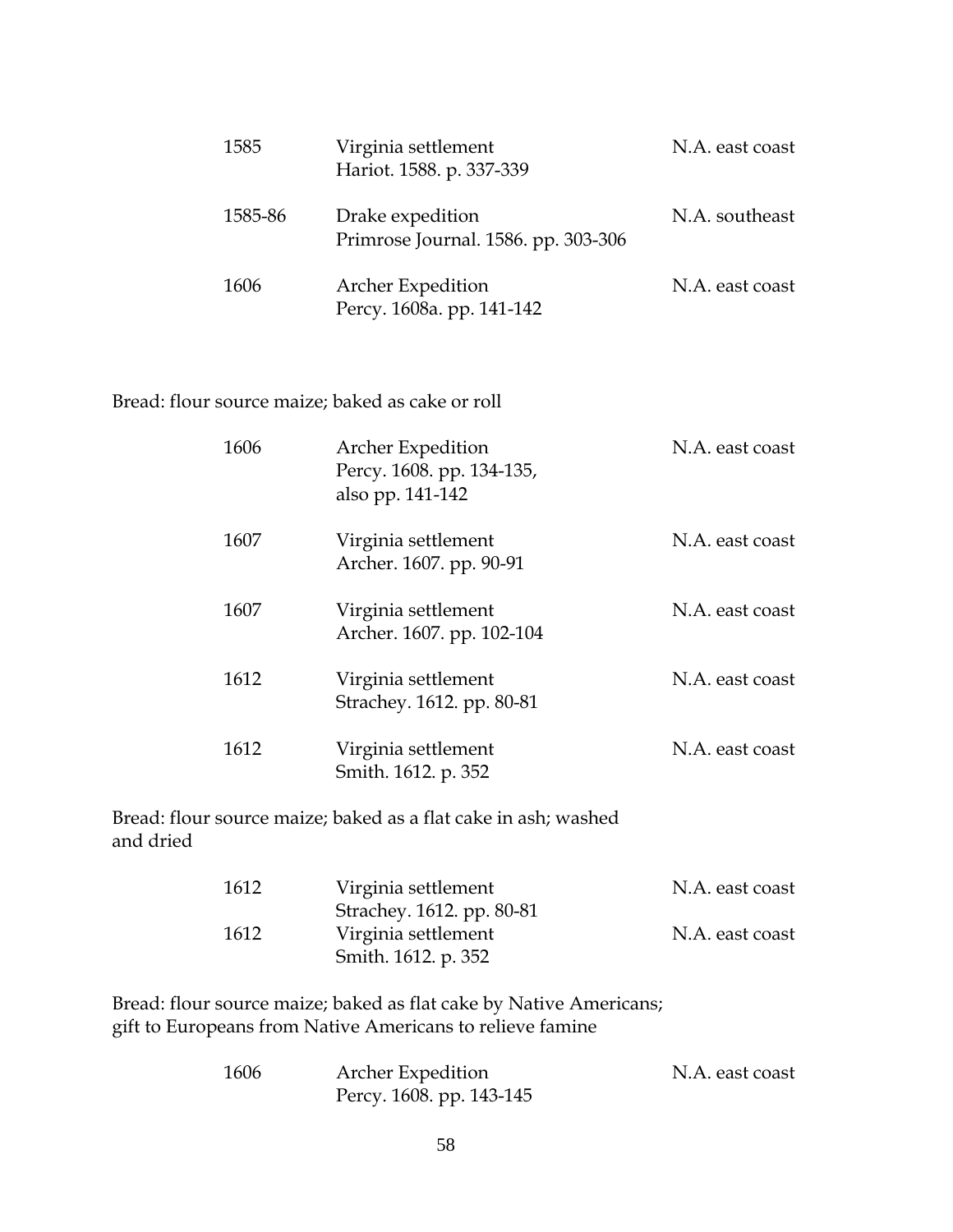| 1608                                                                       | Virginia settlement<br>Smith. 1608. pp. 174-176                                 | N.A. east coast |  |
|----------------------------------------------------------------------------|---------------------------------------------------------------------------------|-----------------|--|
| 1612                                                                       | Virginia settlement<br>Smith. 1612. pp. 387-388                                 | N.A. east coast |  |
| Bread: flour source maize; boiled                                          |                                                                                 |                 |  |
| 1539-42                                                                    | De Soto expedition<br>de Oviedo y Valdés. 1546.<br>Vol. 2, pp. 87-88            | N.A. southeast  |  |
| Bread: flour source maize; boiled; baked as a cake                         |                                                                                 |                 |  |
| 1606                                                                       | <b>Archer Expedition</b><br>Percy. 1608. pp. 141-142                            | N.A. east coast |  |
| Bread: flour source maize; boiled; baked as unspecified<br>Specialty foods |                                                                                 |                 |  |
| 1612                                                                       | Virginia settlement                                                             | N.A. east coast |  |
| 1612                                                                       | Strachey. 1612. pp. 80-81<br>Virginia settlement<br>Smith. 1612. p. 351-352     | N.A. east coast |  |
|                                                                            | Bread: flour source maize; cooked with human blood                              |                 |  |
| mid 16th c.                                                                | Early Spanish period<br>de la Vega. 1609-12.<br>7:6 pp. 413-414                 | S.A. Peru       |  |
| Bread: flour source maize; parched                                         |                                                                                 |                 |  |
| 1539-42                                                                    | DeSoto expedition<br>Fidalgo de Elvas. 1557.                                    | N.A. southeast  |  |
| 1539-42                                                                    | Vol. 1, pp. 57-64<br>DeSoto expedition<br>de Biedma. 1544.<br>Vol. 2, pp. 12-13 | N.A. southeast  |  |
| 1585                                                                       | Virginia settlement                                                             | N.A. east coast |  |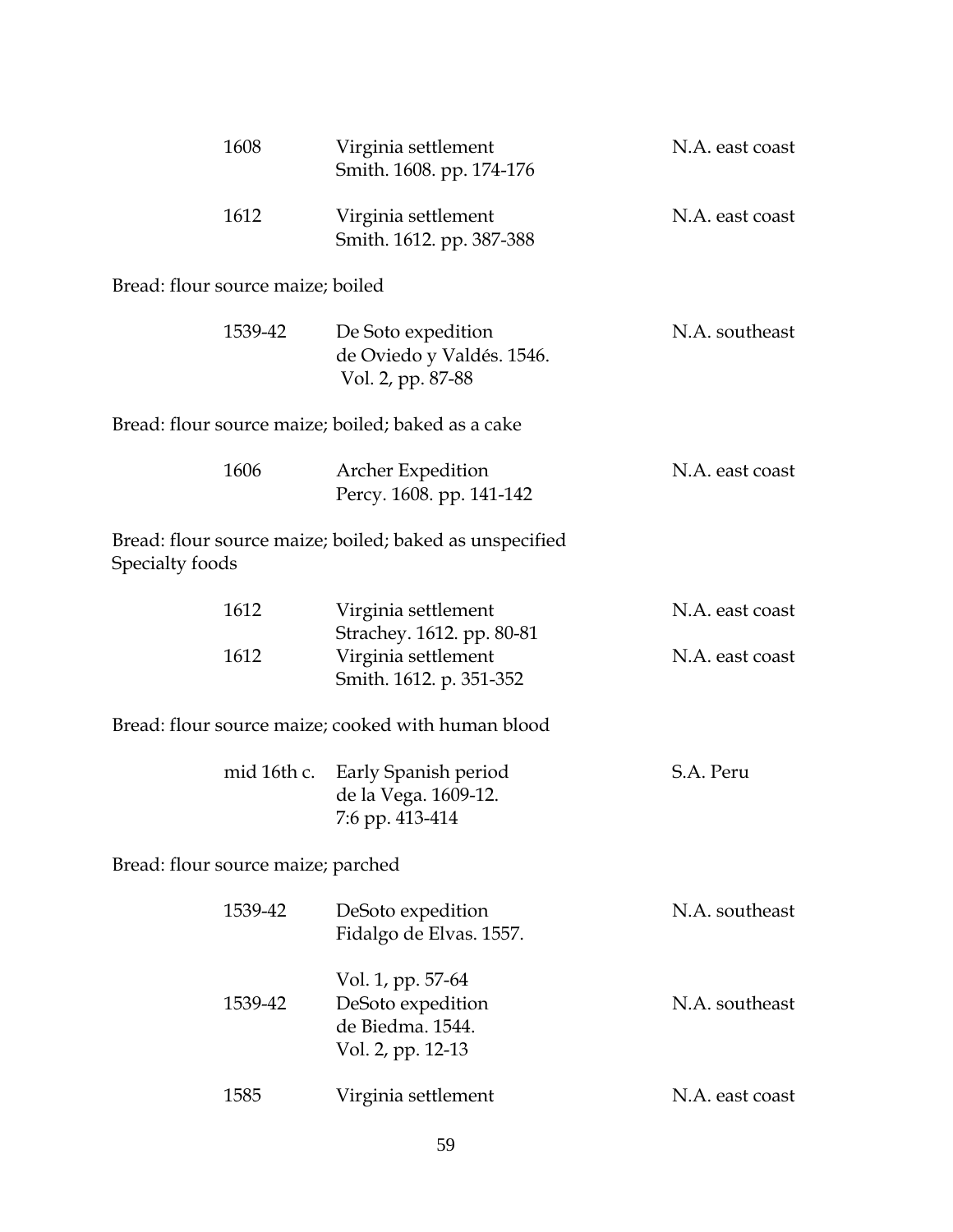Bread: flour source maize; raw or uncooked

| 1539-42                                           | DeSoto expedition<br>de Oviedo y Valdés. 1546.<br>Vol. 2, pp. 87-88         | N.A. southeast  |
|---------------------------------------------------|-----------------------------------------------------------------------------|-----------------|
| Bread: flour source maize; roasted                |                                                                             |                 |
| 1539-42                                           | De Soto expedition<br>de Oviedo y Valdés. 1546.<br>Vol. 2, pp. 87-88        | N.A. southeast  |
|                                                   | Bread: flour source maize; sun-dried; baked as a cake                       |                 |
| 1606                                              | <b>Archer Expedition</b><br>Percy. 1608. pp. 141-142                        | N.A. east coast |
| Bread: flour source maize; variety called cancu   |                                                                             |                 |
|                                                   | mid 16th c. Early Spanish period<br>de la Vega. 1609-12.<br>8:9 pp. 498-499 | S.A. Peru       |
| Bread: flour source maize; variety called huminta |                                                                             |                 |
| mid 16th c.                                       | Early Spanish period<br>de la Vega. 1609-12.<br>8:9 pp. 498-499             | S.A. Peru       |
|                                                   | Bread: flour source maize; variety called maçamorras                        |                 |
| 1539-42                                           | De Soto expedition<br>de Oviedo y Valdés. 1546.<br>Vol. 2, pp. 107-108      | N.A. southeast  |
| Bread: flour source maize; variety called tanta   |                                                                             |                 |
| mid 16th c.                                       | Early Spanish period<br>de la Vega. 1609-12.<br>8:9 pp. 498-499             | S.A. Peru       |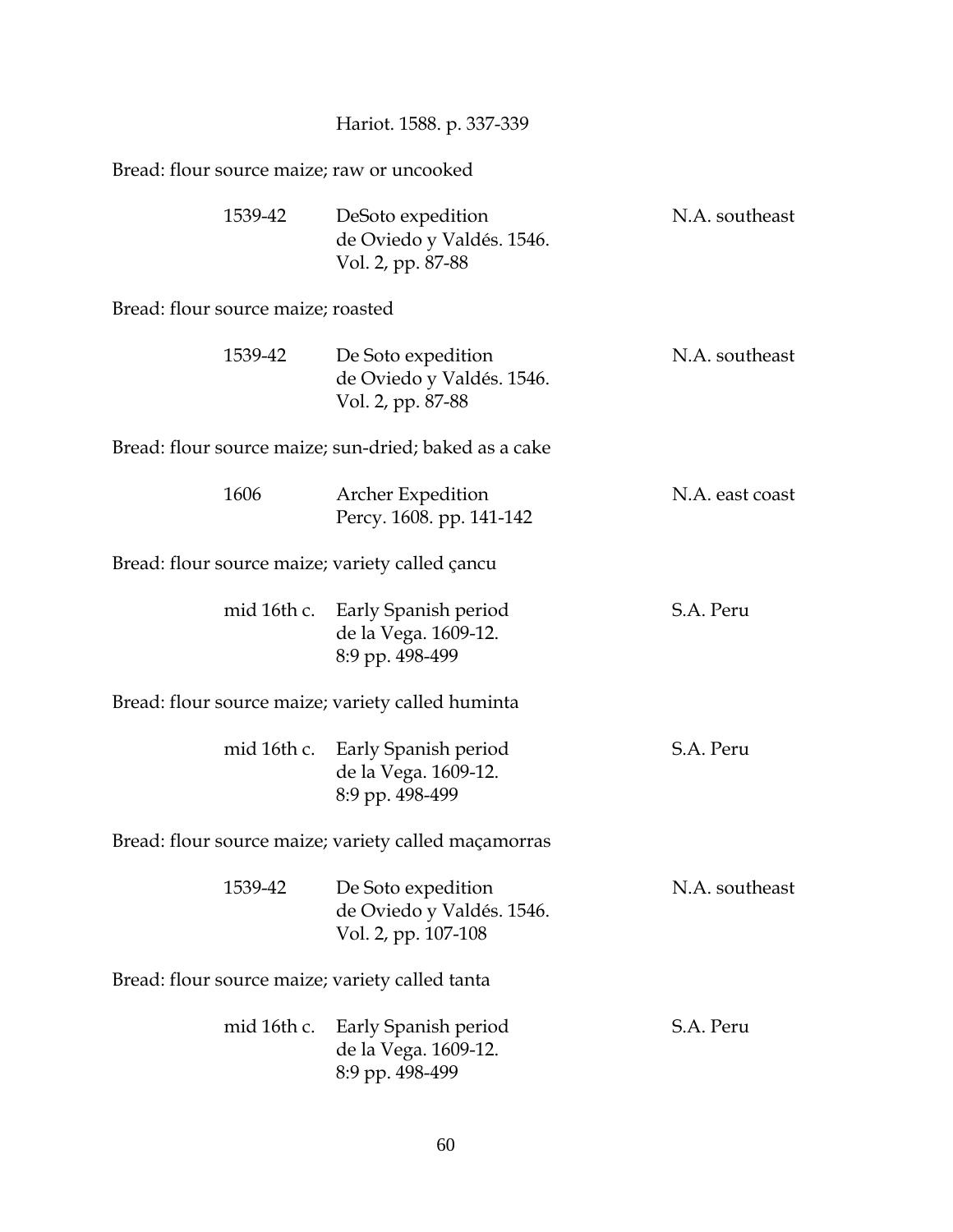Bread: flour source maize; tortilla type bread; undifferentiated

| 1519                              | Cortez expedition<br>Bernal Diaz. 1576. p. 138                       | C.A. Mexico    |
|-----------------------------------|----------------------------------------------------------------------|----------------|
| 1540                              | Coronado expedition<br>Coronado. 1540b. pp. 171-173                  | N.A. southwest |
|                                   | Bread: flour source maize; tortilla type bread; described as "white" |                |
| 1519                              | Cortez expedition<br>Bernal Diaz. 1576. p. 211                       | C.A. Mexico    |
| 1519                              | Cortez expedition<br>de Sahaun. 1555. pp. 19-20                      | C.A. Mexico    |
| unripe maize                      | Bread: flour source maize; tortilla type bread; made from green,     |                |
| 1519                              | Cortez expedition<br>de Sahaun. 1555. p. 57                          | C.A. Mexico    |
| thin bread                        | Bread: flour source maize; wafer type bread; described as dry,       |                |
| 1539-42                           | De Soto expedition<br>de Oviedo y Valdés. 1546.<br>Vol. 2, p. 99     | N.A. southeast |
| 1540-42                           | Coronado expedition<br>de Castañada. 1596.<br>Part 2, pp. 54-55      | N.A. southwest |
|                                   | Bread: flour source maize; wafer type bread; called pan pachol       |                |
| 1519                              | Cortez expedition<br>Bernal Diaz. 1576. p. 211                       | C.A. Mexico    |
| Bread: flour source; mesquite pod |                                                                      |                |
| 1540-42                           | Coronado expedition<br>de Castañada. 1596.<br>Part 2, pp. 50-51      | N.A. southwest |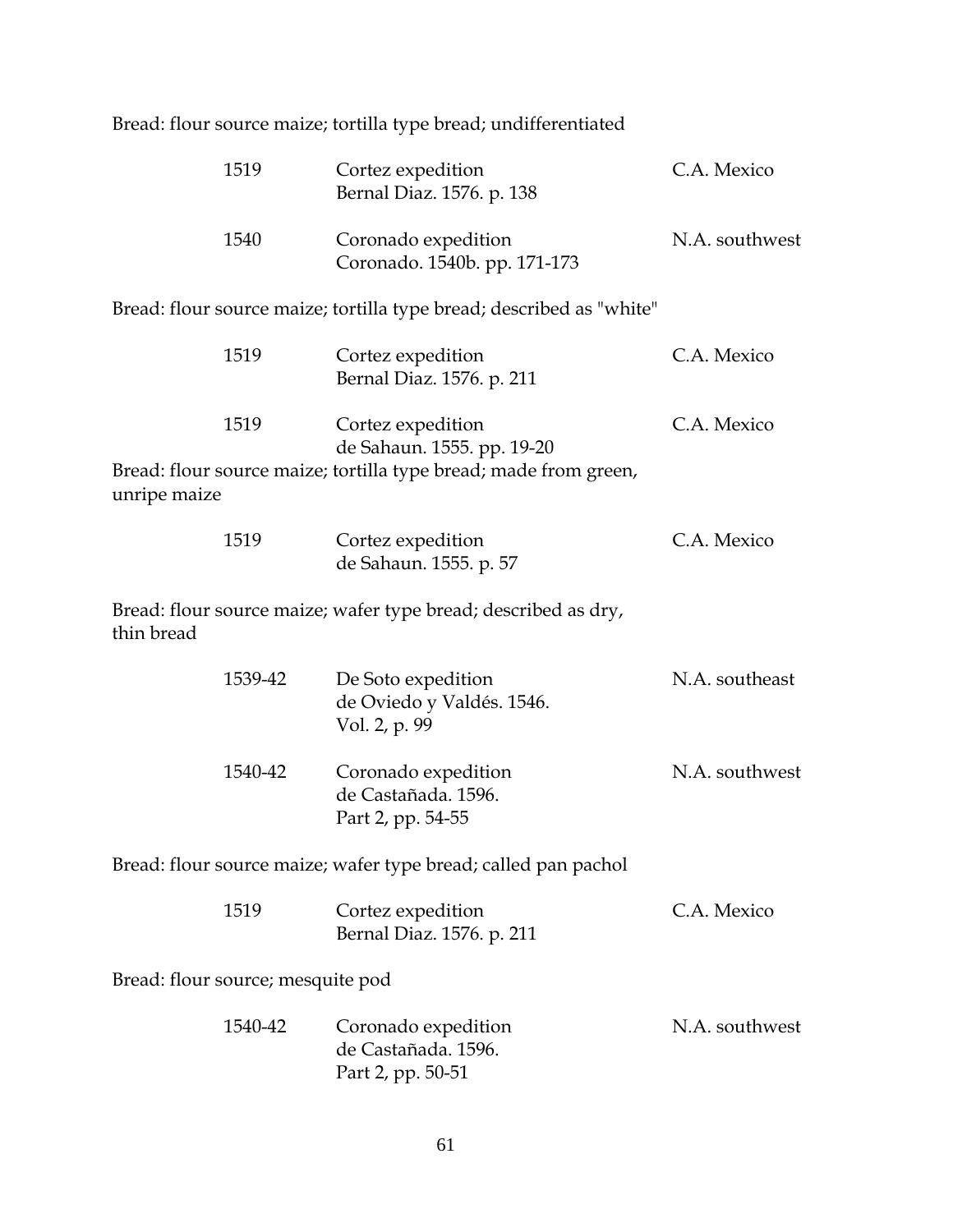| 1540                                               | Coronado expedition<br>de Alarcon. 1540. pp. 126-129                  | N.A. southwest    |
|----------------------------------------------------|-----------------------------------------------------------------------|-------------------|
| Bread: flour source; palmito starch                |                                                                       |                   |
| 1595                                               | Raleigh expedition<br>Raleigh. 1596. pp. 49-51                        | Caribbean         |
| Bread: flour source; plum (amexia)                 |                                                                       |                   |
| 1539-42                                            | DeSoto expedition<br>Fidalgo de Elvas. 1557.<br>Vol. 1, p. 152        | N.A. southeast    |
| Bread: flour source; root; unspecified type        |                                                                       |                   |
| 1493-94                                            | Columbus: 2nd voyage<br>Columbus. 16th century?,<br>Vol. 1. pp. 68-69 | Caribbean         |
| Bread: flour source; smilax root                   |                                                                       |                   |
| 1585                                               | Virginia settlement<br>Hariot. 1588. pp.348-349                       | N.A. east coast   |
| Bread: flour source; sunflower seed                |                                                                       |                   |
| 1585                                               | Virginia settlement<br>Hariot. 1588. pp. 340-341                      | N.A. east coast   |
| Bread: flour source; tree pith; unspecified type   |                                                                       |                   |
| 1519                                               | Magellan expedition<br>Pigafetta. 1525, pp. 5-9                       | S.A. coast Brazil |
| Bread: flour source; tuckahoe root                 |                                                                       |                   |
| 1612                                               | Virginia settlement<br>Strachey. 1612. p. 122                         | N.A. east coast   |
| Bread: flour source; wheat?; European introduction |                                                                       |                   |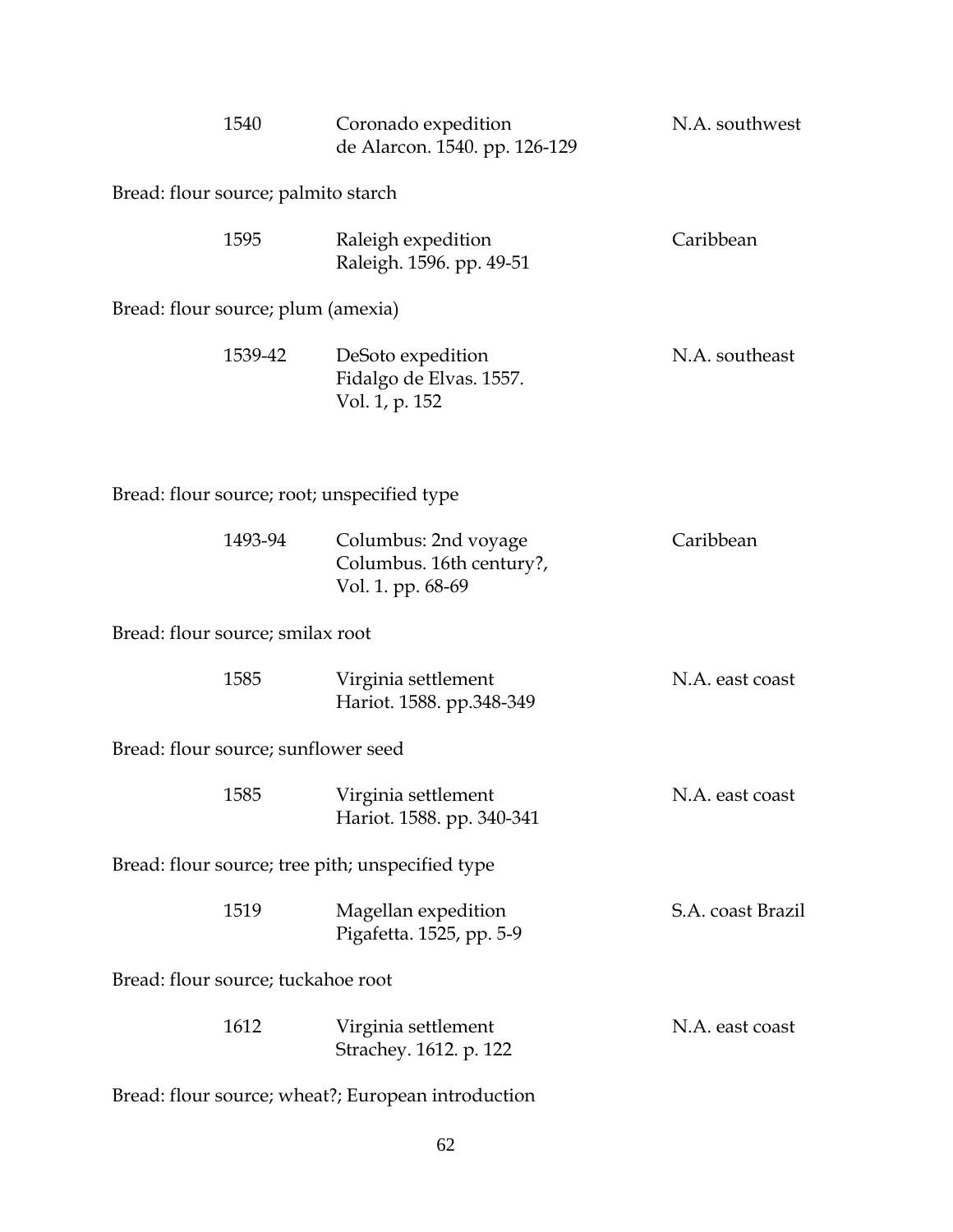|                          | 1584    | Barlow expedition<br>Barlow. 1584. pp. 100-101                                              | N.A. east coast |
|--------------------------|---------|---------------------------------------------------------------------------------------------|-----------------|
| <b>Native Americans</b>  |         | Bread: flour source; wheat?; European introduction; served to                               |                 |
|                          | 1605    | Waymouth Expedition<br>Rosier. 1605. pp. 268-270,<br>also pp. 272, 275, 279-281,<br>283-285 | N.A. northeast  |
|                          |         | Bread: flour source; wheat cooked with anise; European introduction                         |                 |
|                          |         | mid 16th c. Early Spanish period<br>de la Vega. 1609-12.<br>9:30 p. 606                     | S.A. Peru       |
| Bread: flour source; yam |         |                                                                                             |                 |
|                          | 1493-94 | Columbus: 2nd voyage<br>Columbus. 16th century?<br>Vol. 1, pp. 68-69                        | Caribbean       |
|                          |         | Bread: flour source; yucca (see: Bread: flour source; cassava)                              |                 |
| Breadfruit               |         |                                                                                             |                 |
|                          | 1526    | Cortez expedition<br>Cortés: 5th letter. 1526,<br>pp. 332-333                               | C.A. Mexico     |
| Bream-like fish          |         |                                                                                             |                 |
|                          | 1539-42 | DeSoto expedition<br>Fidalgo de Elvas. 1557.<br>Vol. 1, pp. 34-37                           | N.A. southeast  |
|                          | 1585    | Virginia settlement<br>Hariot. 1588. p. 360                                                 | N.A. east coast |
| <b>Bream</b>             |         |                                                                                             |                 |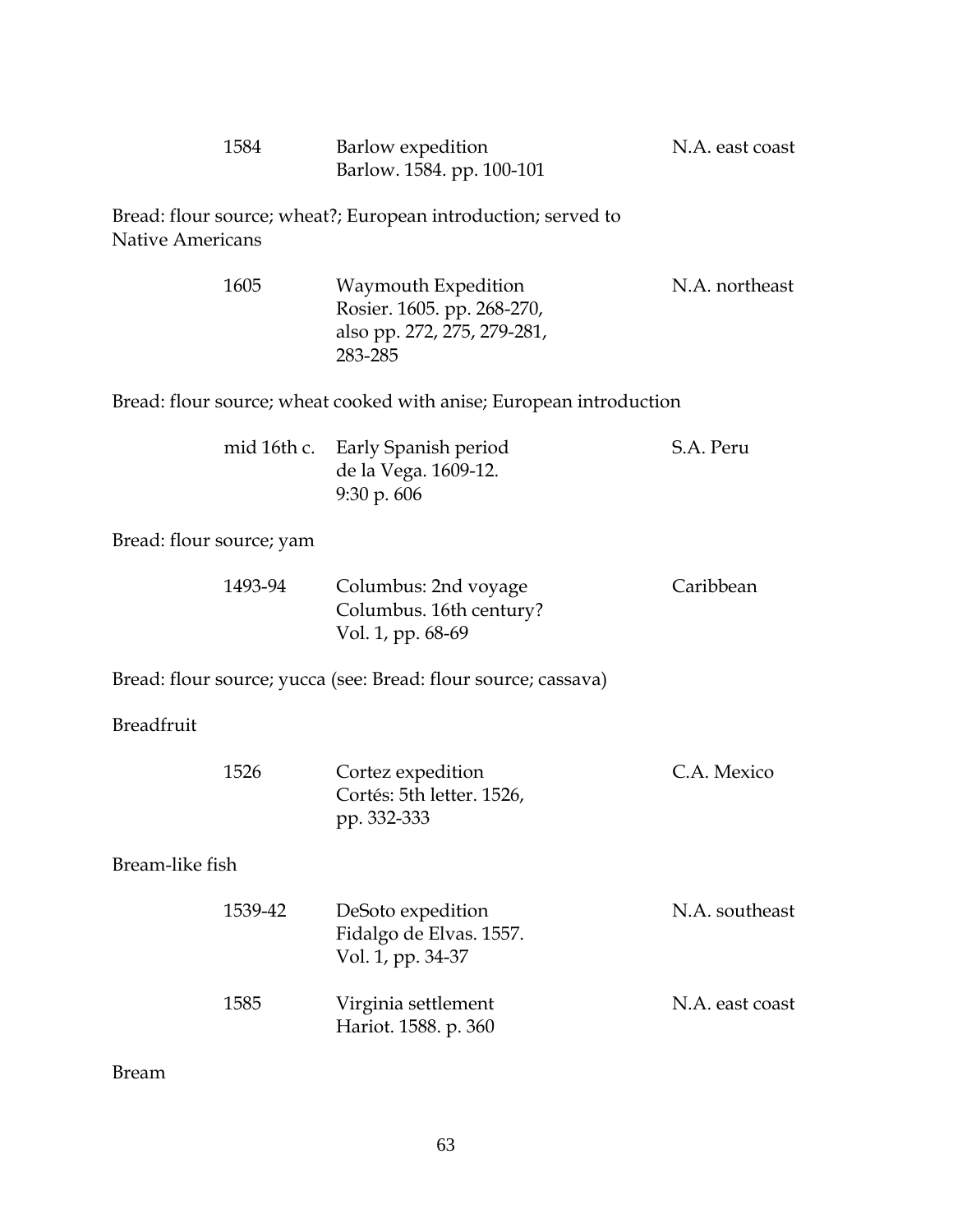|                                                 | 1602        | <b>Gosnold Expedition</b><br>Brereton. 1602. p. 161              | N.A. northeast  |
|-------------------------------------------------|-------------|------------------------------------------------------------------|-----------------|
| Bream (see also: fish; oldwife)                 |             |                                                                  |                 |
|                                                 |             | Breast feeding of human infants: Inca technique described        |                 |
|                                                 | mid 16th c. | Early Spanish period<br>de la Vega. 1609-12.<br>4:12 pp. 212-213 | S.A. Peru       |
| Brésil (see nut: Brazil)                        |             |                                                                  |                 |
| Brett (fish)                                    |             |                                                                  |                 |
|                                                 | 1612        | Virginia settlement<br>Strachey. 1612. pp. 127-128               | N.A. east coast |
|                                                 | 1612        | Virginia settlement<br>Smith. 1612. p. 350                       | N.A. east coast |
|                                                 |             | Broth-soup: unspecified by type or base                          |                 |
|                                                 | 1612        | Virginia settlement<br>Strachey. 1612. p. 114                    | N.A. east coast |
| or sweet                                        |             | Broth-soup: unspecified by type or base; described as savory     |                 |
|                                                 | 1584        | Barlow expedition<br>Barlow. 1584. pp. 107-109                   | N.A. east coast |
| Broth-soup: ash mixed with bread and water      |             |                                                                  |                 |
|                                                 | 1612        | Virginia settlement<br>Strachey. 1612. pp. 80-81                 | N.A. east coast |
| Broth-soup: borage? seed base                   |             |                                                                  |                 |
|                                                 | 1585        | Virginia settlement<br>Hariot. 1588. pp. 340-341                 | N.A. east coast |
| Broth-soup: chinquapin (chechinquamin) nut base |             |                                                                  |                 |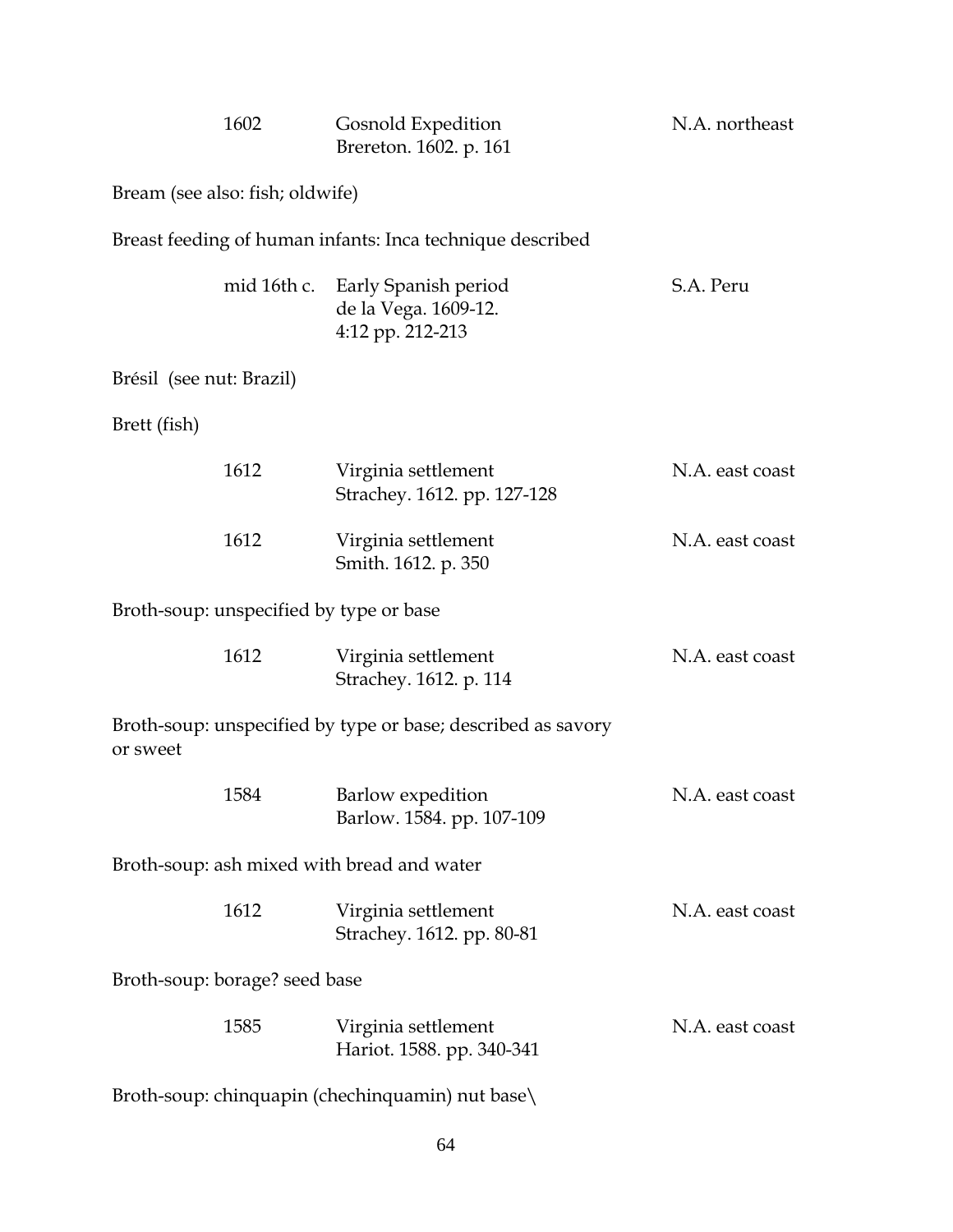| 1612                         | Virginia settlement<br>Strachey. 1612. p. 119    | N.A. east coast |  |
|------------------------------|--------------------------------------------------|-----------------|--|
| 1612                         | Virginia settlement<br>Smith. 1612. pp. 346-347  | N.A. east coast |  |
| Broth-soup: chestnut base    |                                                  |                 |  |
| 1612                         | Virginia settlement<br>Smith. 1612. pp. 346-347  | N.A. east coast |  |
| Broth-soup: fish base        |                                                  |                 |  |
| 1612                         | Virginia settlement<br>Strachey. 1612. pp. 80-81 | N.A. east coast |  |
|                              |                                                  |                 |  |
| Broth-soup: herb base        |                                                  |                 |  |
| 1612                         | Virginia settlement<br>Strachey. 1612. p. 121    | N.A. east coast |  |
| 1612                         | Virginia settlement<br>Smith. 1612. p. 347       | N.A. east coast |  |
| Broth-soup: lovage base      |                                                  |                 |  |
| 1602                         | Gosnold Expedition<br>Archer. 1602. pp. 136-138  | N.A. northeast  |  |
| Broth-soup: maize groat base |                                                  |                 |  |
| 1612                         | Virginia settlement<br>Strachey. 1612. pp. 80-81 | N.A. east coast |  |
| 1612                         | Virginia settlement<br>Smith. 1612. p. 352       | N.A. east coast |  |
| Broth-soup: meat base        |                                                  |                 |  |
| 1540-42                      | Coronado expedition<br>de Castañada. 1596.       | N.A. southwest  |  |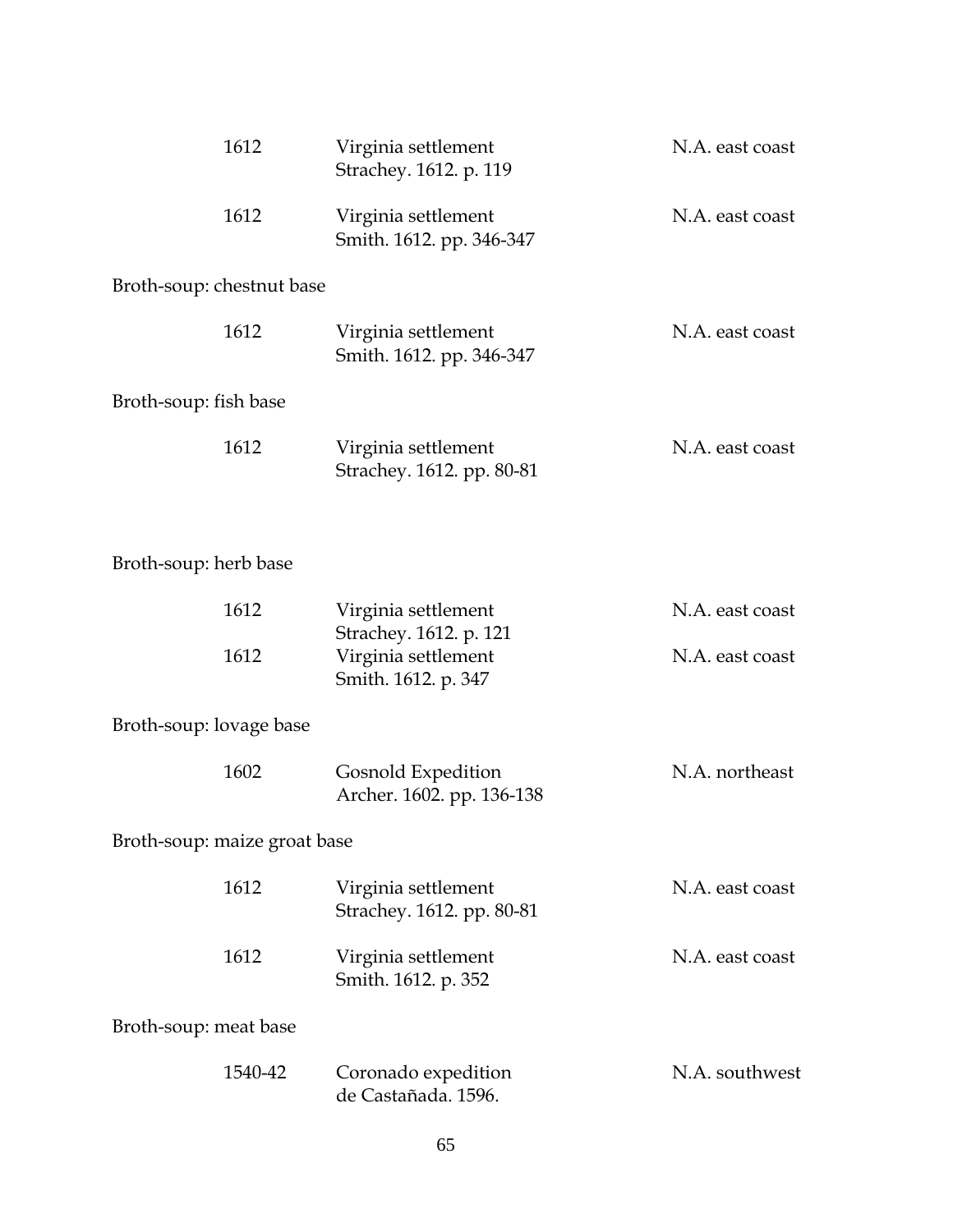|                                     | Part 2, pp. 59-60                                                       |                 |
|-------------------------------------|-------------------------------------------------------------------------|-----------------|
| 1612                                | Virginia settlement<br>Strachey. 1612. pp. 80-81                        | N.A. east coast |
| Broth-soup: mussell base            |                                                                         |                 |
| 1612                                | Virginia settlement<br>Strachey. 1612. pp. 127-128                      | N.A. east coast |
|                                     | Broth-soup: oyster base; thickened with maize flour                     |                 |
| 1612                                | Virginia settlement<br>Strachey. 1612. pp. 127-128                      | N.A. east coast |
| Broth-soup: sorrell base            |                                                                         |                 |
| 1602                                | Gosnold Expedition<br>Archer. 1602. pp. 136-138                         | N.A. northeast  |
| Broth-soup sunflower seed base      |                                                                         |                 |
| 1585                                | Virginia settlement<br>Hariot. 1588. pp. 340-341                        | N.A. east coast |
| Buckskin: identified as famine food |                                                                         |                 |
| 1519                                | Cortez expedition<br>de Sahaun. 1555. p. 79                             | C.A. Mexico     |
| or use                              | Buffalo: general descriptions; not differentiated by meat type          |                 |
| 1539-42                             | DeSoto expedition<br>de Biedma. 1544. Vol. 2, pp. 30-31                 | N.A. southeast  |
| 1540-42                             | Coronado expedition<br>de Castañada. 1596. Part 1, pp. 37-38            | N.A. southwest  |
| 1540-42                             | Coronado expedition<br>Translado de las Nuevas.<br>16th century? p. 103 | N.A. southwest  |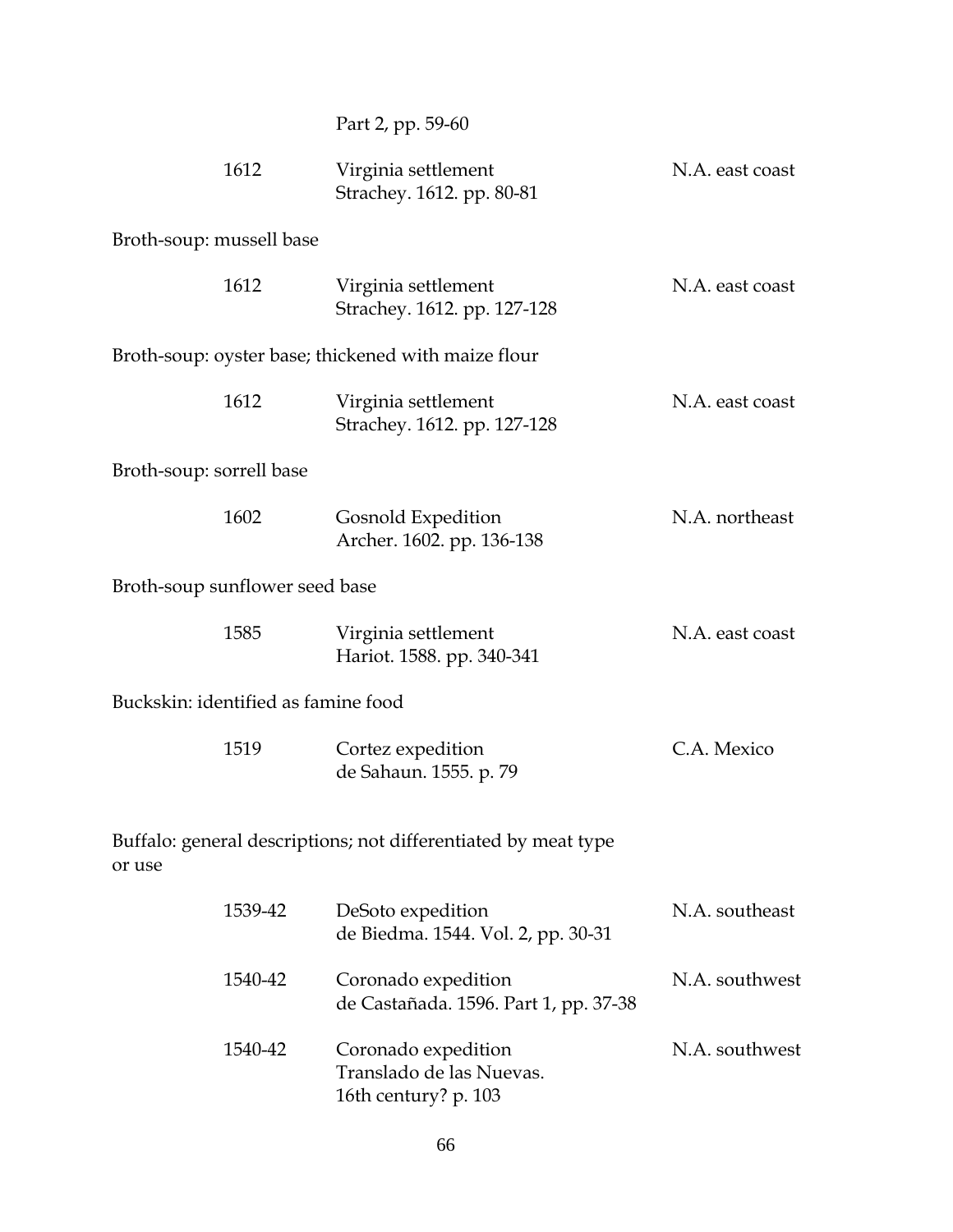|                                         | 1540-42 | Coronado expedition<br>Relacion del Suceso.<br>16th century? p. 107   | N.A. southwest  |
|-----------------------------------------|---------|-----------------------------------------------------------------------|-----------------|
|                                         | 1540-42 | Coronado expedition<br>Jaramillo. 16th century? p. 126                | N.A. southwest  |
|                                         | 1540-42 | Coronado expedition<br>de Alvarado & Padilla.<br>16th century? p. 183 | N.A. southwest  |
|                                         | 1540    | Coronado expedition<br>Coronado. 1540. pp. 94-95                      | N.A. southwest  |
|                                         | 1540    | Coronado expedition<br>de Alarcon. 1540. p. 146                       | N.A. southwest  |
|                                         | 1540    | Coronado expedition<br>de Mendoza. 1540b. pp. 158-159                 | N.A. southwest  |
|                                         | 1541    | Coronado expedition<br>Coronado. 1541. pp. 114-115                    | N.A. southwest  |
|                                         | 1584    | Barlow expedition<br>Barlow. 1584. pp. 100-101                        | N.A. east coast |
|                                         | 1592-93 | New England Settlements.<br>Hayes. 1592-93. pp. 170-172.              | N.A. northeast  |
| Buffalo: blood; undifferentiated        |         |                                                                       |                 |
|                                         | 1541    | Coronado expedition<br>Coronado. 1541. pp. 114-115                    | N.A. southwest  |
| Buffalo: blood; eaten cold (coagulated) |         |                                                                       |                 |
|                                         | 1540-42 | Coronado expedition                                                   | N.A. southwest  |

| 1540-42 | Coronado expedition       | N.A. southwest |
|---------|---------------------------|----------------|
|         | Translado de las Nuevas.  |                |
|         | 16th century? pp. 103-104 |                |

Buffalo: blood; eaten warm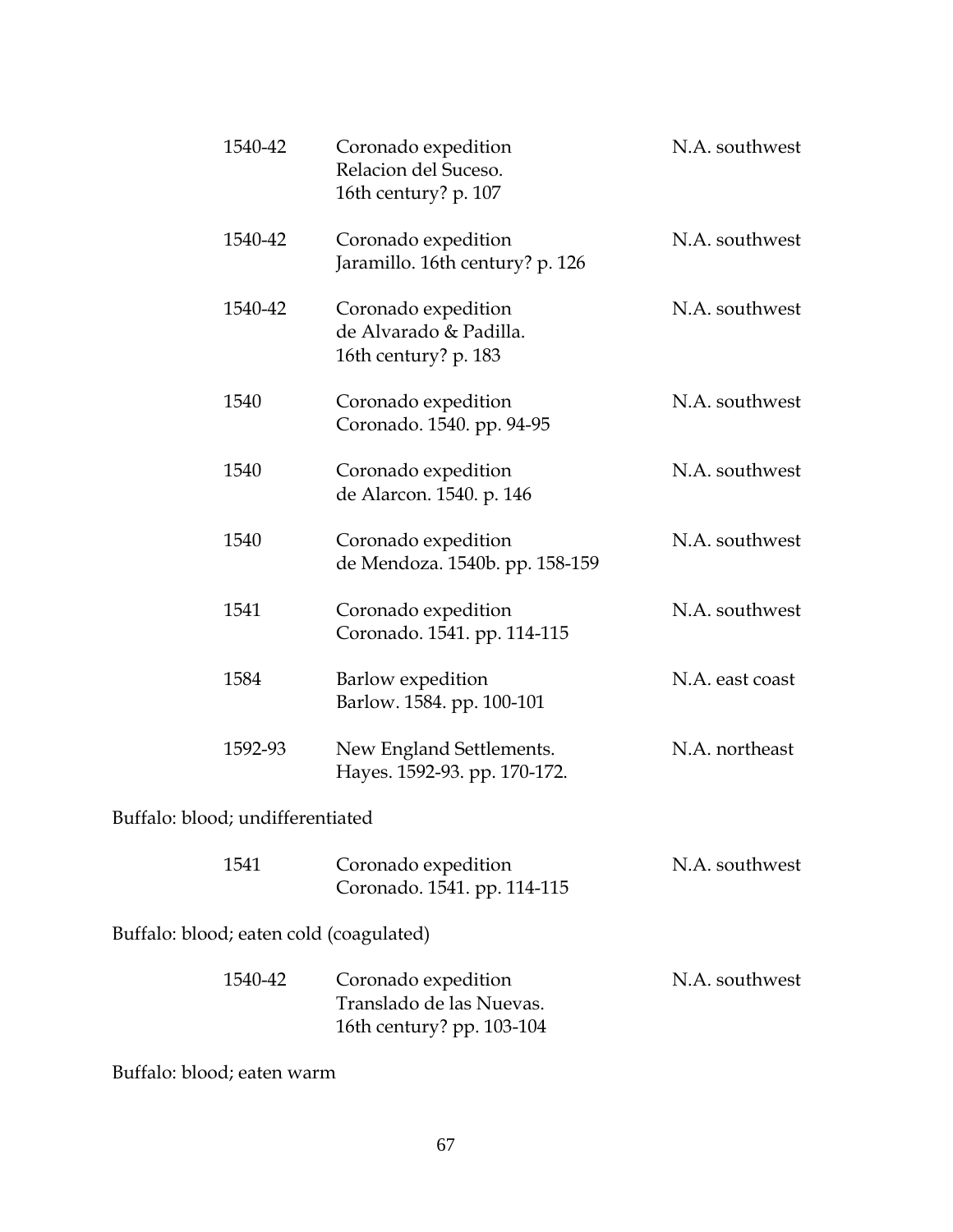|                                                  | 1540-42 | Coronado expedition<br>Translado de las Nuevas.<br>16th century? pp. 103-104 | N.A. southwest |
|--------------------------------------------------|---------|------------------------------------------------------------------------------|----------------|
| Buffalo: fat; raw                                |         |                                                                              |                |
|                                                  | 1540-42 | Coronado expedition<br>Translado de las Nuevas.<br>16th century? pp. 103-104 | N.A. southwest |
| Buffalo: meat; raw                               |         |                                                                              |                |
|                                                  | 1540-42 | Coronado expedition<br>Translado de las Nuevas.<br>16th century? pp. 103-104 | N.A. southwest |
|                                                  | 1540-42 | Coronado expedition<br>Relacion del Suceso.<br>16th century? pp. 112-113     | N.A. southwest |
|                                                  | 1541    | Coronado expedition<br>Coronado. 1541. pp. 114-115                           | N.A. southwest |
| Buffalo: meat; roasted                           |         |                                                                              |                |
|                                                  | 1540-42 | Coronado expedition<br>Translado de las Nuevas.<br>16th century? pp. 103-104 | N.A. southwest |
| Buffalo: undigested stomach contents             |         |                                                                              |                |
|                                                  | 1540-42 | Coronado expedition<br>de Castañada. 1596.<br>Part 2, pp. 59-60              | N.A. southwest |
| Bulb-root-tuber: native, wild?; undifferentiated |         |                                                                              |                |
|                                                  | 1497    | Vespucci. 1st voyage<br>Vespucci. 1504. pp. 3-11                             | Caribbean      |
|                                                  | 1519    | Cortez expedition<br>Bernal Diaz. 1576. pp. 215-216                          | C.A. Mexico    |
|                                                  | 1522    | Cortez expedition                                                            | C.A. Mexico    |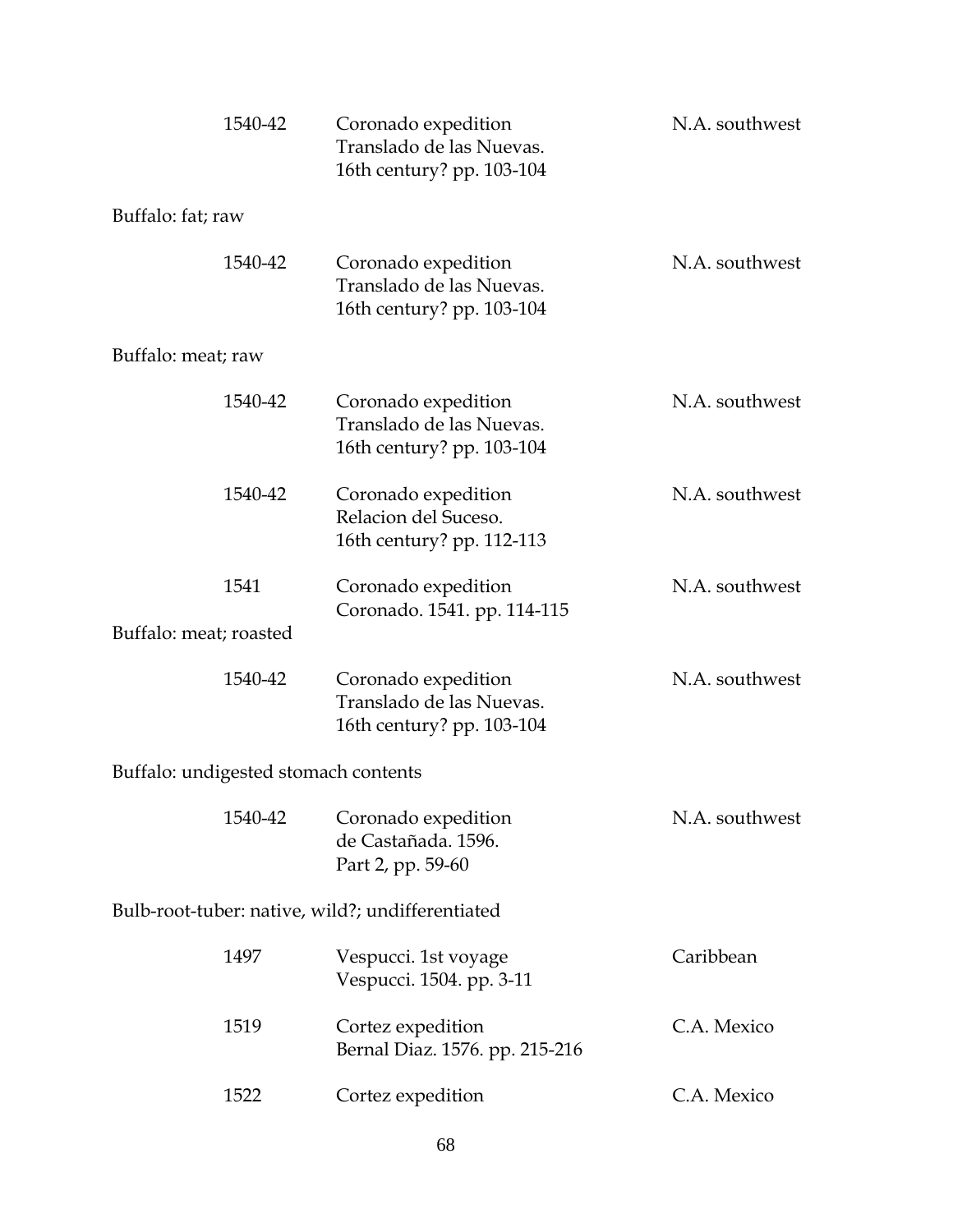Cortés: 3rd letter. 1522, p. 213

| 1524                          | Verarzanus expedition<br>Hakluyt. 1850. p. 56-71                    | N.A. east coast |
|-------------------------------|---------------------------------------------------------------------|-----------------|
| 1532                          | F. Pizarro: 3rd expedition<br>Xeres. 1534. pp. 32-33                | S.A. Peru       |
| 1532-34                       | F. Pizarro: 3rd expedition<br>P. Pizarro. 1571. Vol. 1. pp. 280-282 | S.A. Peru       |
| 1534                          | F. Pizarro: 3rd expedition<br>Sancho. 1534. pp. 150-151             | S.A. Peru       |
| 1539-42                       | DeSoto expedition<br>Fidalgo de Elvas. 1557.<br>Vol. 1, pp. 69-74   | N.A. southeast  |
| 1584                          | Barlow expedition<br>Barlow. 1584. pp. 105-106                      | N.A. east coast |
| 1595                          | Raleigh expedition<br>Raleigh. 1596. pp. 73-74                      | S.A. northeast  |
| 1612                          | Virginia settlement<br>Strachey. 1612. pp. 79-80                    | N.A. east coast |
|                               | Bulb-root-tuber: native, wild?; undifferentiated; cooked,           |                 |
| 1519                          | Cortez expedition<br>Bernal Diaz. 1576. pp. 215-216                 | C.A. Mexico     |
| Bulb-root-tuber: añus         |                                                                     |                 |
| mid 16th c.                   | Early Spanish period<br>de la Vega. 1609-12.<br>5:1 pp. 241-242     | S.A. Peru       |
| Bulb-root-tuber: añus; cooked |                                                                     |                 |
| mid 16th c.                   | Early Spanish period<br>de la Vega. 1609-12.<br>8:10 pp. 500-501    | S.A. Peru       |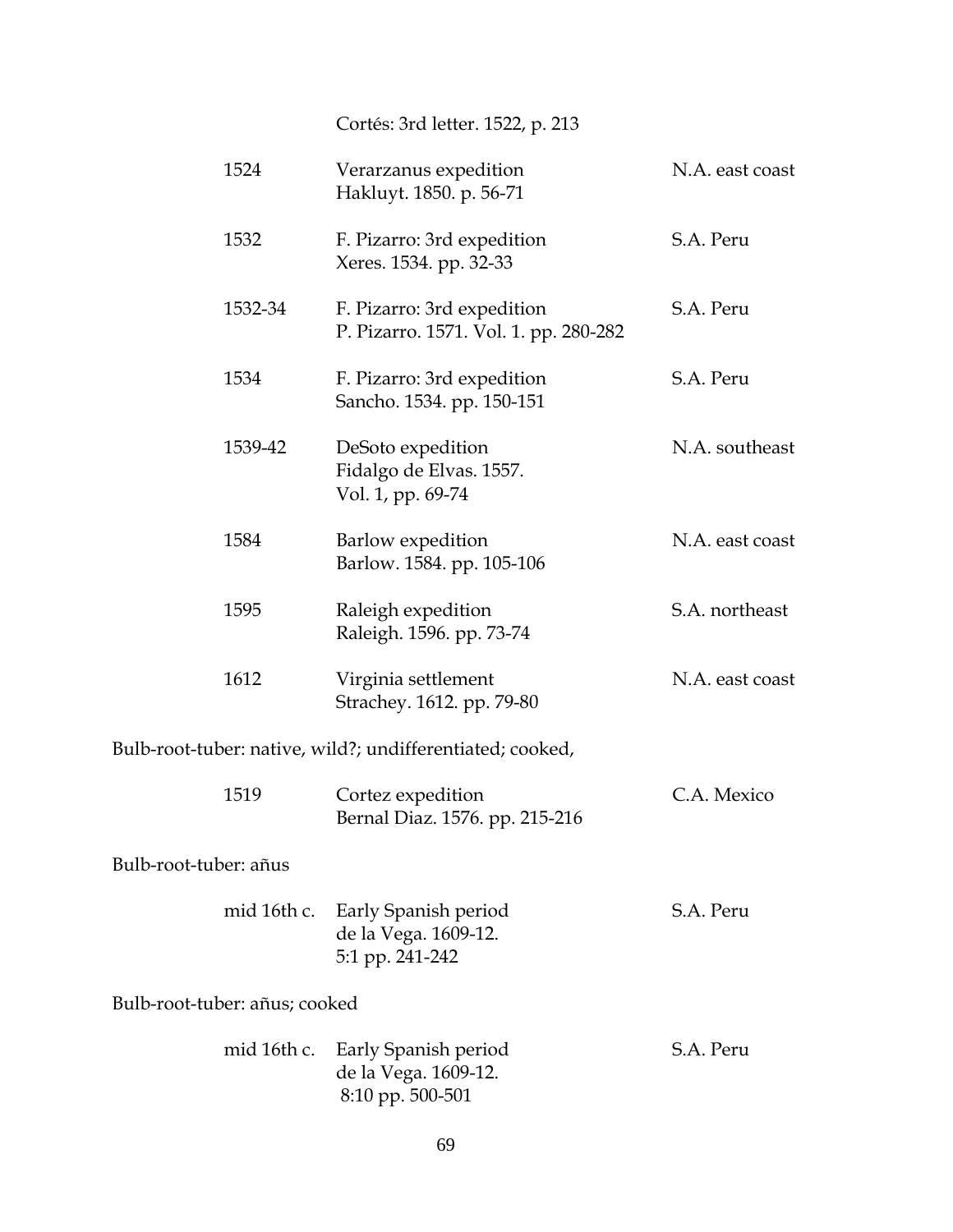| Bulb-root-tuber: beet; European introduction   |                                                                                                   |                 |
|------------------------------------------------|---------------------------------------------------------------------------------------------------|-----------------|
|                                                | mid 16th c. Early Spanish period<br>de la Vega. 1609-12.<br>9:29 pp. 601-602                      | S.A. Peru       |
| Bulb-root-tuber: carabi                        |                                                                                                   |                 |
| 1497                                           | Vespucci. 1st voyage<br>Vespucci. 1504. pp. 3-11                                                  | Caribbean       |
| Bulb-root-tuber: carrot; native, wild          |                                                                                                   |                 |
| 1607                                           | Virginia settlement<br>Archer. 1607. pp. 99-102                                                   | N.A. east coast |
| Bulb-root-tuber: carrot; European introduction |                                                                                                   |                 |
|                                                | mid 16th c. Early Spanish period<br>de la Vega. 1609-12.<br>9:29 pp. 601-602, also<br>9:30 p. 606 | S.A. Peru       |
| 1612                                           | Virginia settlement<br>Strachey. 1612. pp. 38-39                                                  | N.A. east coast |
|                                                | Bulb-root-tuber: cassava; general descriptions of root or flour                                   |                 |
| 1502                                           | Columbus: 4th voyage<br>Diego Mendez. 1536. Vol. 2, p. 124                                        | Caribbean       |
| 1518                                           | Grivjala expedition<br>Bernal Diaz.1576. p. 26                                                    | C.A. Mexico     |
| 1519                                           | Cortez expedition<br>Bernal Diaz. 1576. pP. 76-78                                                 | C.A. Mexico     |
| 1519                                           | Cortez expedition<br>Cortés. 1st letter. 1519. pp. 14-22                                          | C.A. Mexico     |
| 1519                                           | Cortez expedition<br>de Sahaun. 1555. pp. 19-20                                                   | C.A. Mexico     |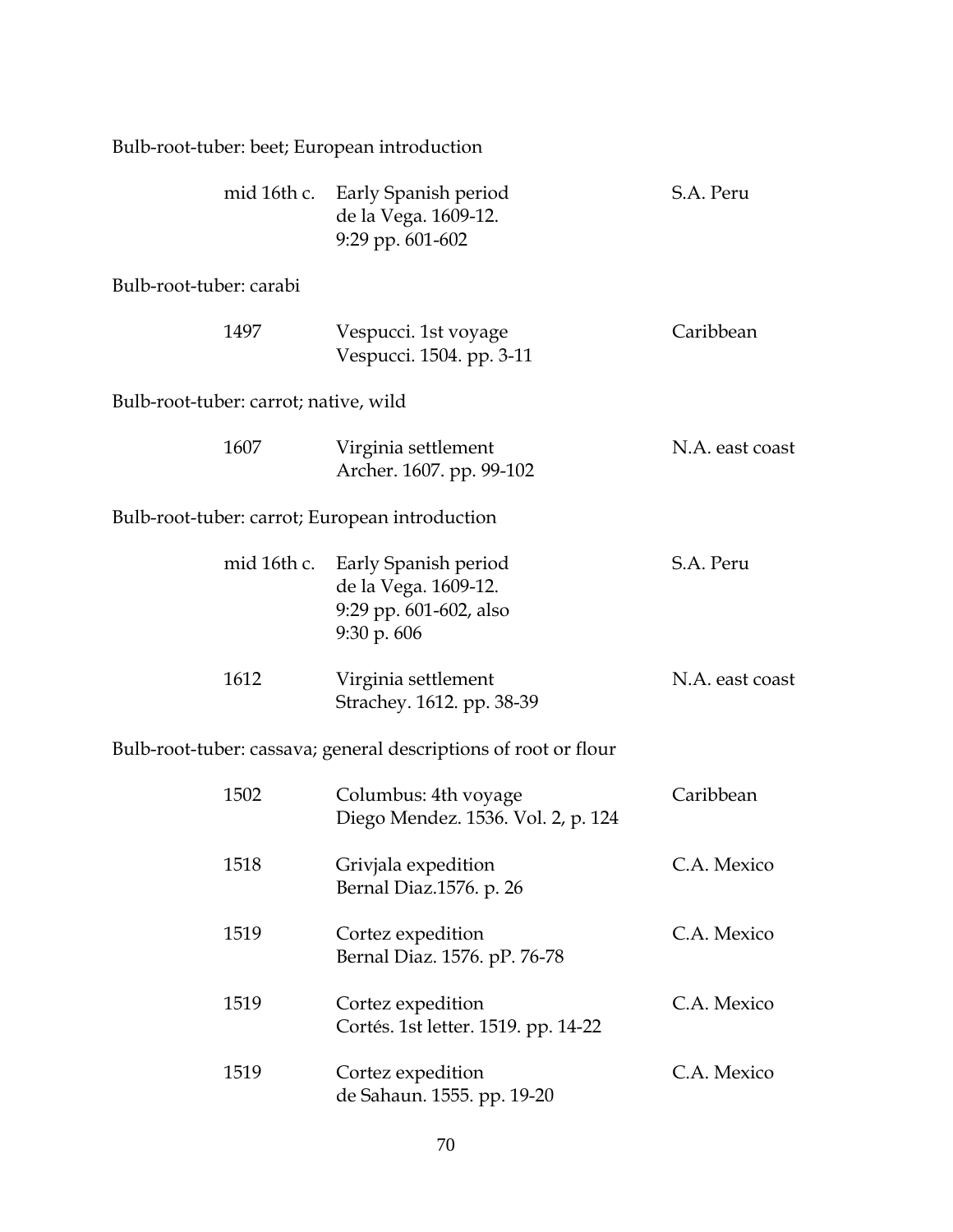|                                                                                     | 1539-42     | DeSoto expedition<br>de Elvas. 1557. Vol. 1 pp. 13-14       | Caribbean       |  |
|-------------------------------------------------------------------------------------|-------------|-------------------------------------------------------------|-----------------|--|
| 1595                                                                                |             | Raleigh expedition<br>Raleigh. 1596. p. 4                   | Caribbean       |  |
| 1595                                                                                |             | Raleigh expedition<br>Raleigh. 1596. pp. 61-65              | S.A. north-east |  |
|                                                                                     | 1599-1602   | Champlain voyage.<br>Champlain. 1603. pp. 7-12              | Caribbean       |  |
|                                                                                     | 1599-1602   | Champlain voyage.<br>Champlain. 1603. p. 32                 | C.A. Mexico     |  |
| 1607                                                                                |             | Newport Expedition<br>Perkins. 1608. pp. 159-161            | Caribbean       |  |
| Bulb-root-tuber: cassava; flour fermented, prepared as beer                         |             |                                                             |                 |  |
| 1595                                                                                |             | Raleigh expedition<br>Raleigh. 1596. pp. 61-65              | S.A. north-east |  |
| Bulb-root-tuber: chapae                                                             |             |                                                             |                 |  |
| 1519                                                                                |             | Magellan expedition<br>Pigafetta. 1525, pp. 5-9             | S.A. Patagonia  |  |
| Bulb-root-tuber: chive; native, wild; taste compared by<br>Europeans to wild onions |             |                                                             |                 |  |
| 1612                                                                                |             | Virginia settlement<br>Strachey. 1612. pp. 123-124          | N.A. northeast  |  |
| Bulb-root-tuber: chuchuchu                                                          |             |                                                             |                 |  |
|                                                                                     | mid 16th c. | Early Spanish period<br>de la Vega. 1609-12.<br>8:10 p. 501 | S.A. Peru       |  |

Bulb-root-tuber: duck potato; boiled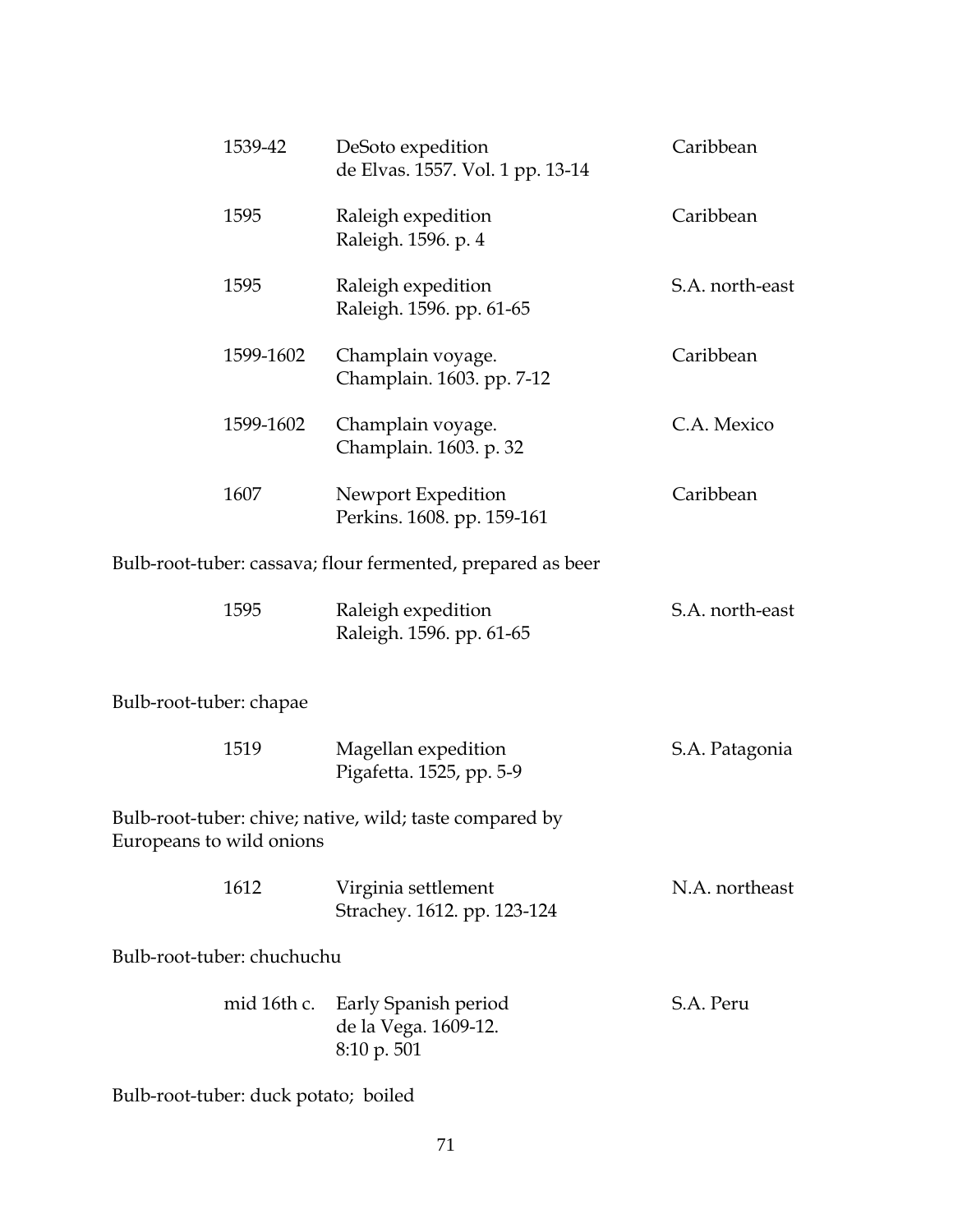| 1585 | Virginia settlement  | N.A. east coast |
|------|----------------------|-----------------|
|      | Hariot. 1588. p. 348 |                 |

# Bulb-root-tuber: garlic; native, wild

|                                                            | 1520        | Cortez expedition<br>Cortés: 2nd letter. 1520, pp. 86-89         | C.A. Mexico     |  |  |  |
|------------------------------------------------------------|-------------|------------------------------------------------------------------|-----------------|--|--|--|
|                                                            | 1606        | Hanham Expedition<br>Purchas. 1614. p. 349                       | N.A. northeast  |  |  |  |
|                                                            | 1607-1608   | Gilbert Expedition<br>Strachey. 1610-1612. pp. 408-409           | N.A. northeast  |  |  |  |
| Bulb-root-tuber: garlic; European introduction             |             |                                                                  |                 |  |  |  |
|                                                            | mid 16th c. | Early Spanish period<br>de la Vega. 1609-12.<br>9:29 pp. 601-602 | S.A. Peru       |  |  |  |
|                                                            | 1585-86     | Drake expedition<br>Bigges. 1589. pp. 228-229                    | Caribbean       |  |  |  |
| Bulb-root-tuber: golden club; general description          |             |                                                                  |                 |  |  |  |
|                                                            | 1586        | Virginia settlement<br>Lane. 1586. pp. 275-280                   | N.A. east coast |  |  |  |
| Bulb-root-tuber: golden club; root prepared as bread flour |             |                                                                  |                 |  |  |  |
|                                                            | 1585        | Virginia settlement<br>Hariot. 1588. pp. 349-350                 | N.A. east coast |  |  |  |
| Bulb-root-tuber: ground apple                              |             |                                                                  |                 |  |  |  |
|                                                            | 1607        | Virginia settlement<br>Archer. 1607. pp. 99-102                  | N.A. east coast |  |  |  |

Bulb-root-tuber: habascon; boiled with meat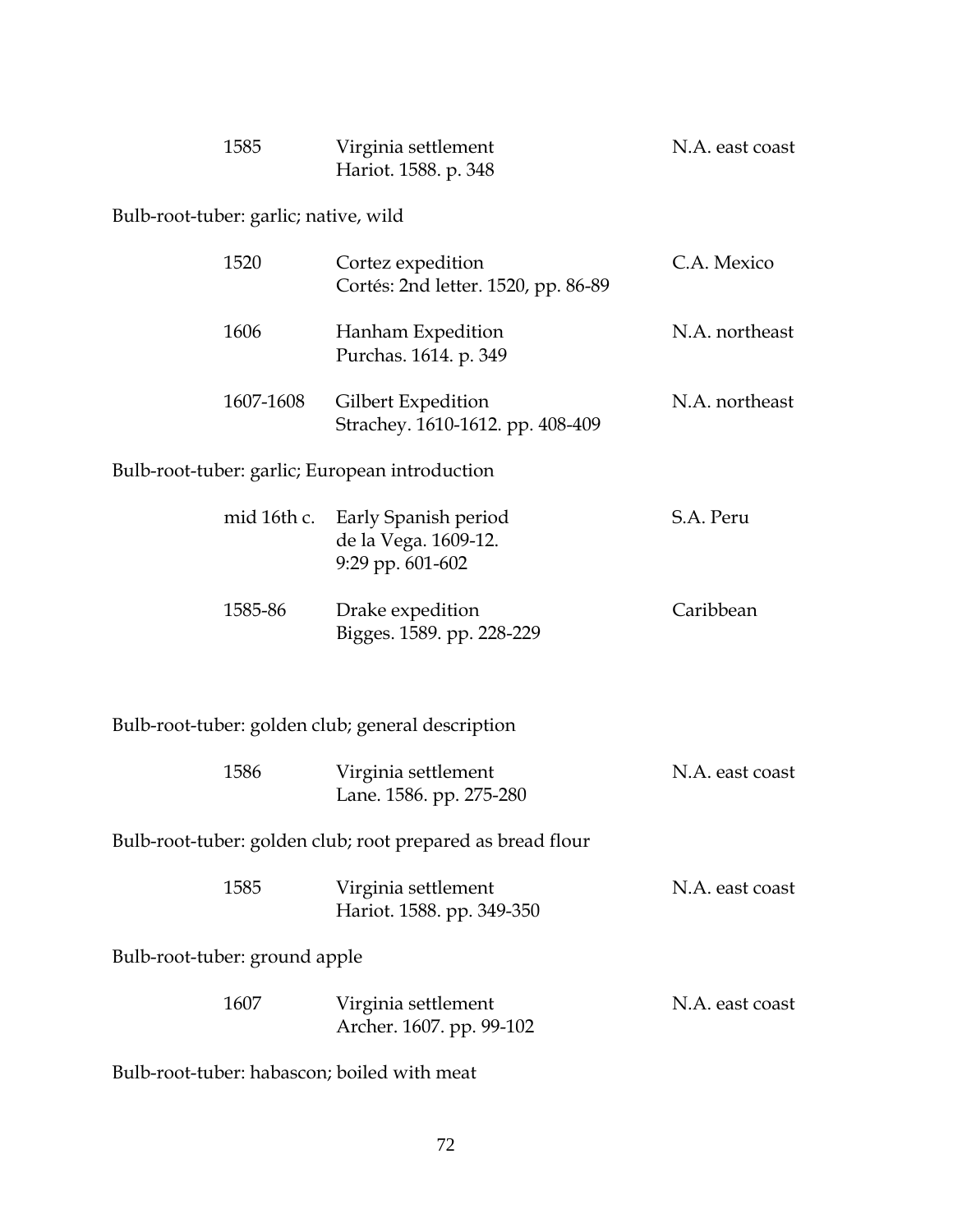| 1585                                 | Virginia settlement<br>Hariot. 1588. p. 350                                     | N.A. east coast |
|--------------------------------------|---------------------------------------------------------------------------------|-----------------|
| Bulb-root-tuber: hazes               |                                                                                 |                 |
| 1586                                 | Florida settlement<br>de Laudonnière. 1586. pp. 195-196                         | N.A. southeast  |
| Bulb-root-tuber: ignami              |                                                                                 |                 |
| 1497                                 | Vespucci. 1st voyage<br>Vespucci. 1504. pp. 3-11                                | Caribbean       |
| Bulb-root-tuber: leek; native, wild  |                                                                                 |                 |
| 1520                                 | Cortez expedition<br>Cortés: 2nd letter. 1520, pp. 86-89                        | C.A. Mexico     |
| <b>Native Americans</b>              | Bulb-root-tuber: leek; native, wild; eaten by Europeans, not                    |                 |
| 1585                                 | Virginia settlement<br>Hariot. 1588. p. 350                                     | N.A. east coast |
| Bulb-root-tuber: maguey; fresh juice |                                                                                 |                 |
| 1520                                 | Cortez expedition<br>Cortés: 2nd letter. 1520, pp. 86-89                        | C.A. Mexico     |
|                                      | Bulb-root-tuber: maguey; fresh juice; boiled in rainwater                       |                 |
|                                      | mid 16th c.<br>Early Spanish period<br>de la Vega. 1609-12.<br>8:13 pp. 505-506 | S.A. Peru       |
|                                      | Bulb-root-tuber: maguey; fermented juice (pulqué)                               |                 |
| 1519                                 | Cortez expedition<br>Bernal Diaz. 1576. p. 60                                   | C.A. Mexico     |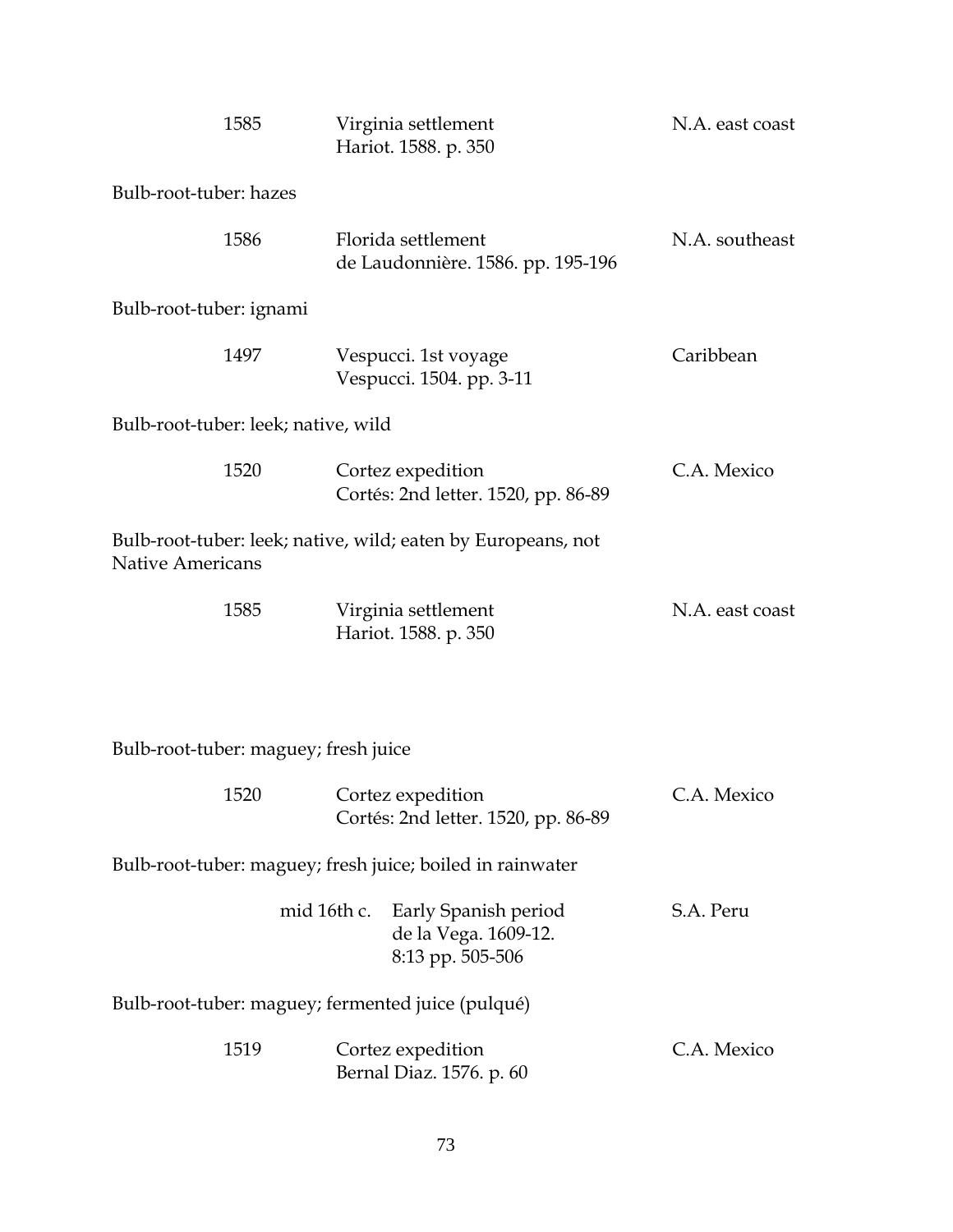|             | 1520                             | Cortez expedition<br>Cortés: 2nd letter. 1520, pp. 86-89                     | C.A. Mexico |
|-------------|----------------------------------|------------------------------------------------------------------------------|-------------|
| with maize  |                                  | Bulb-root-tuber: maguey; fermented juice (pulqué); mixed                     |             |
|             |                                  | mid 16th c. Early Spanish period<br>de la Vega. 1609-12.<br>8:12 pp. 504-505 | S.A. Peru   |
| with mulli  |                                  | Bulb-root-tuber: maguey; fermented juice (pulqué); mixed                     |             |
|             |                                  | mid 16th c. Early Spanish period<br>de la Vega. 1609-12.<br>8:12 pp. 504-505 | S.A. Peru   |
| with quinoa |                                  | Bulb-root-tuber: maguey; fermented juice (pulqué); mixed                     |             |
|             |                                  | mid 16th c. Early Spanish period<br>de la Vega. 1609-12.<br>8:12 pp. 504-505 | S.A. Peru   |
|             | Bulb-root-tuber: maguey; honey   |                                                                              |             |
|             |                                  | mid 16th c. Early Spanish period<br>de la Vega. 1609-12.<br>8:12 pp. 504-505 | S.A. Peru   |
|             | Bulb-root-tuber: maguey; sugar   |                                                                              |             |
|             | 1520                             | Cortez expedition<br>Cortés: 2nd letter. 1520, pp. 86-89                     | C.A. Mexico |
|             | Bulb-root-tuber: maguey; vinegar |                                                                              |             |
|             | mid 16th c.                      | Early Spanish period<br>de la Vega. 1609-12.                                 | S.A. Peru   |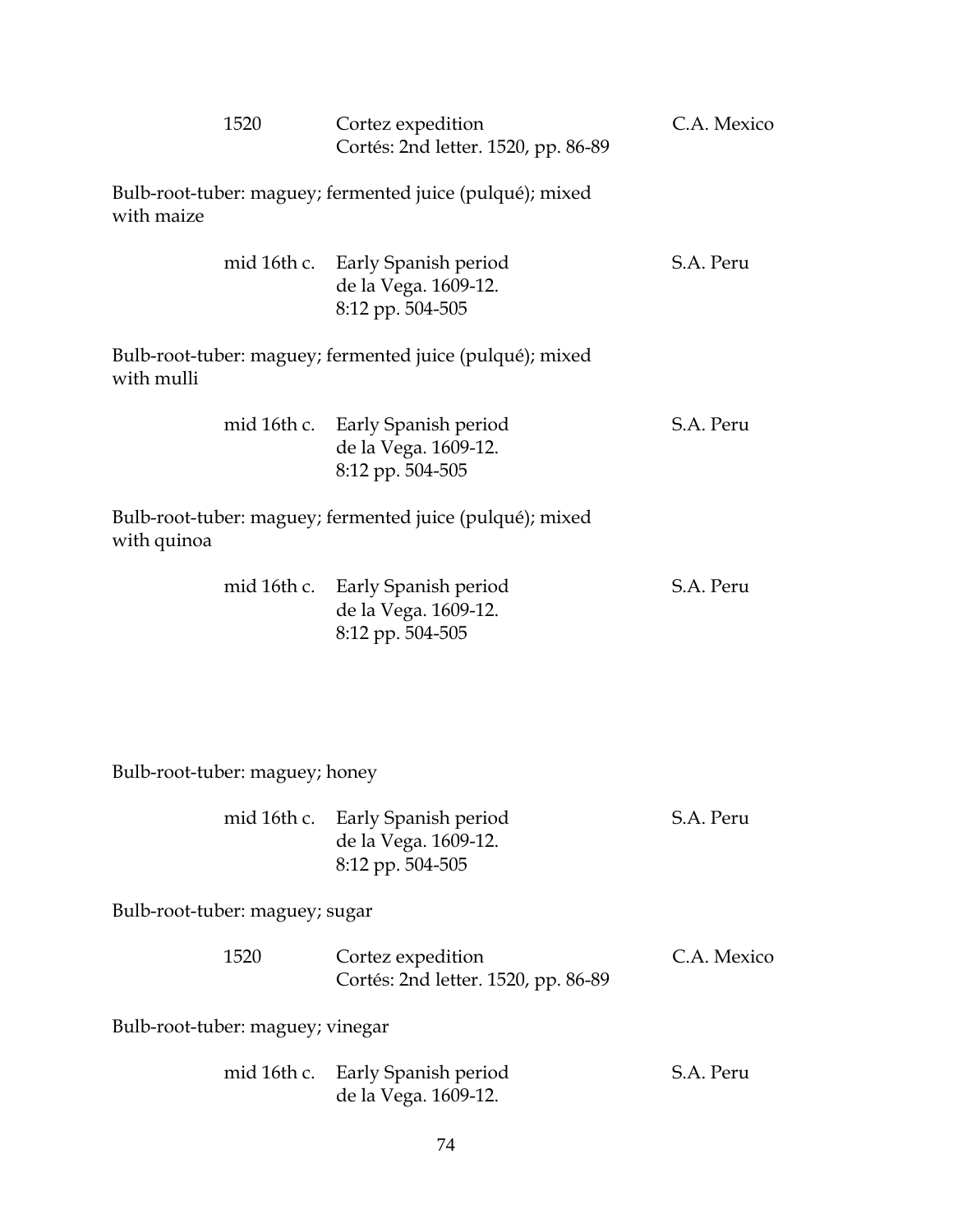## 8:12 pp. 504-505

## Bulb-root-tuber: marsh potato; boiled

| 1585                                   |             | Virginia settlement<br>Hariot. 1588. pp. 346-347                       | N.A. east coast |
|----------------------------------------|-------------|------------------------------------------------------------------------|-----------------|
| Bulb-root-tuber: oca; undifferentiated |             |                                                                        |                 |
|                                        | 1532-34     | F. Pizarro: 3rd expedition<br>P. Pizarro. 1571. Vol. 1.<br>pp. 280-282 | S.A. Peru       |
|                                        | mid 16th c. | Early Spanish period<br>de la Vega. 1609-12.<br>5:1 pp. 241-242        | S.A. Peru       |
| Bulb-root-tuber: oca; jam              |             |                                                                        |                 |
|                                        | mid 16th c. | Early Spanish period<br>de la Vega. 1609-12.<br>8:10 pp. 500-501       | S.A. Peru       |
| Bulb-root-tuber: oca; raw              |             |                                                                        |                 |
|                                        | mid 16th c. | Early Spanish period<br>de la Vega. 1609-12.<br>8:10 pp. 500-501       | S.A. Peru       |
| Bulb-root-tuber: oca; stew             |             |                                                                        |                 |
|                                        | mid 16th c. | Early Spanish period<br>de la Vega. 1609-12.<br>8:10 pp. 500-501       | S.A. Peru       |
| Bulb-root-tuber: onion; native, wild   |             |                                                                        |                 |
| 1520                                   |             | Cortez expedition<br>Cortés: 2nd letter. 1520, pp. 86-89               | C.A. Mexico     |
|                                        | 1539-42     | De Soto expedition<br>de Oviedo y Valdés. 1546.<br>Vol. 2, pp. 87-88   | N.A. southeast  |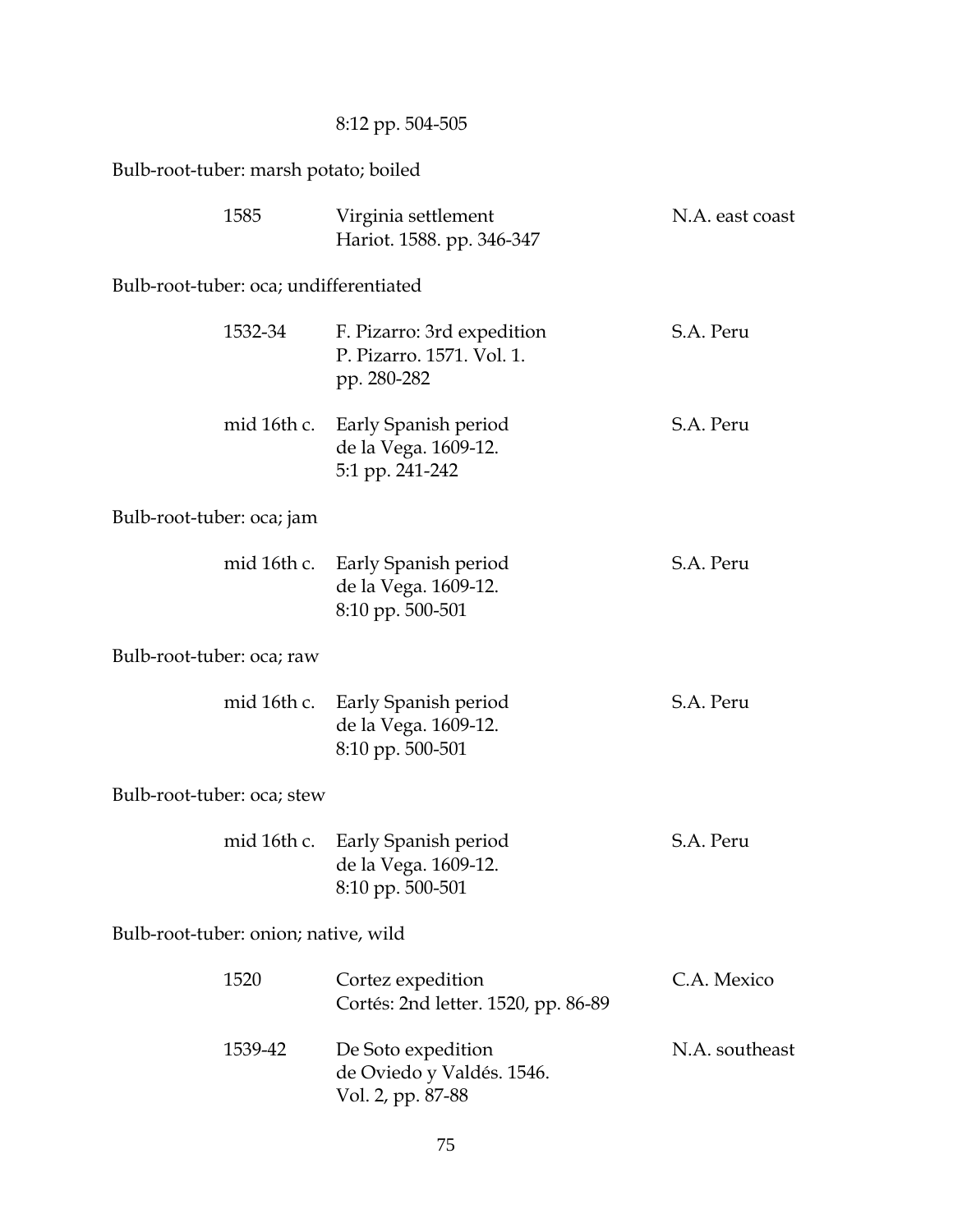|                      | 1606                                  | Hanham Expedition<br>Purchas. 1614. p. 349                                                                   | N.A. northeast  |
|----------------------|---------------------------------------|--------------------------------------------------------------------------------------------------------------|-----------------|
|                      | 1607-1608                             | Gilbert Expedition<br>Strachey. 1610-1612. pp. 408-409                                                       | N.A. northeast  |
|                      |                                       | Bulb-root-tuber: onion; native, wild; preparation not identified;<br>eaten by Europeans not Native Americans |                 |
|                      | 1612                                  | Virginia settlement<br>Strachey. 1612. pp. 123-124                                                           | N.A. east coast |
|                      | <b>Europeans not Native Americans</b> | Bulb-root-tuber; native, wild; baked with meat; eaten by                                                     |                 |
|                      | 1612                                  | Virginia settlement<br>Strachey. 1612. pp. 123-124                                                           | N.A. east coast |
| not Native Americans |                                       | Bulb-root-tuber: onion; native, wild; boiled; eaten by Europeans                                             |                 |
|                      | 1612                                  | Virginia settlement<br>Strachey. 1612. pp. 123-124                                                           | N.A. east coast |
|                      | Europeans not Native Americans        | Bulb-root-tuber: onion; native, wild; salad ingredient; eaten by                                             |                 |
|                      | 1612                                  | Virginia settlement<br>Strachey. 1612. pp. 123-124                                                           | N.A. east coast |
|                      |                                       | Bulb-root-tuber: onion; domesticated; European introduction                                                  |                 |
|                      | mid 16th c.                           | Early Spanish period<br>de la Vega. 1609-12.<br>9:29 pp. 601-602                                             | S.A. Peru       |
|                      | 1585-86                               | Drake expedition                                                                                             | Caribbean       |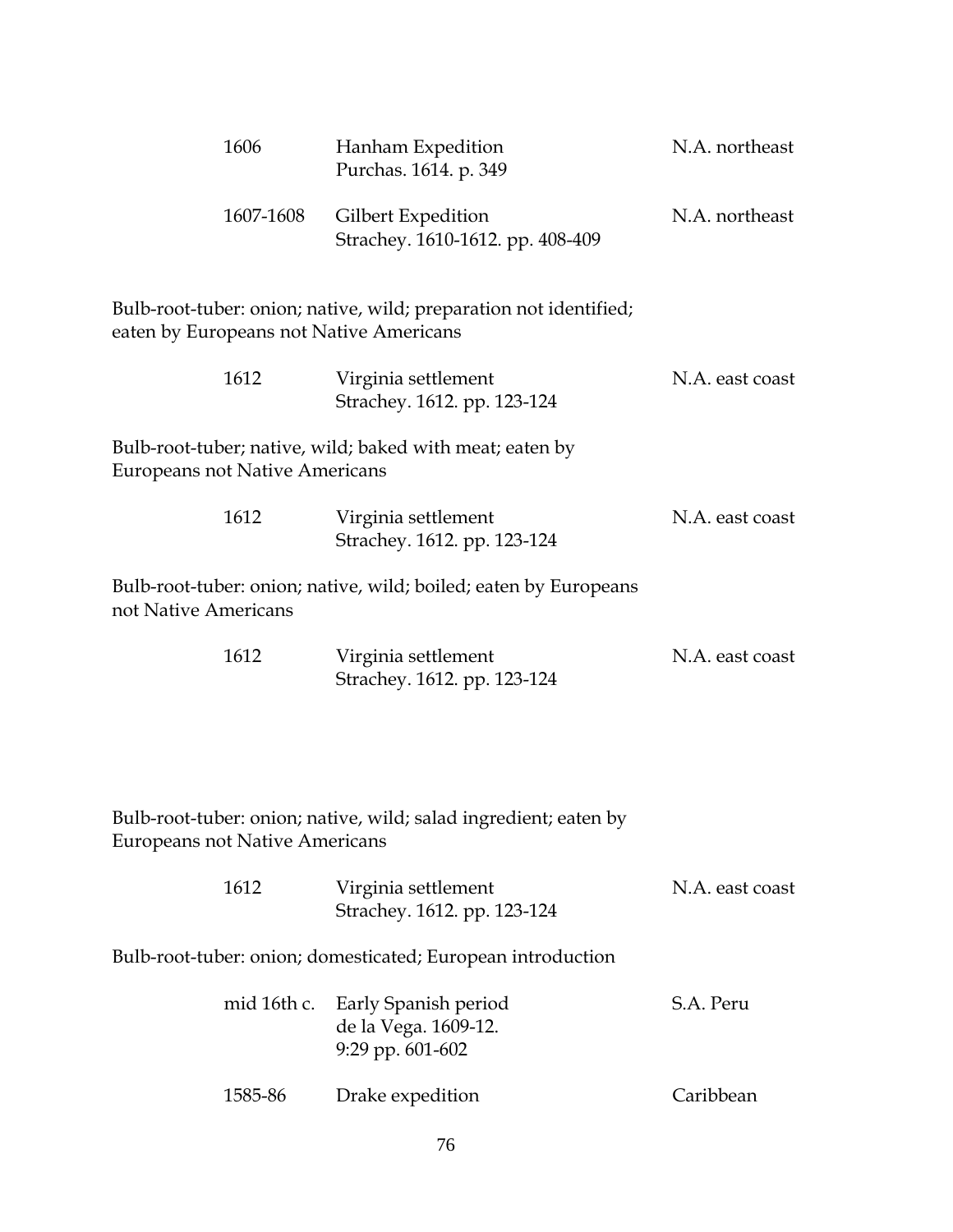| Bigges. 1589. pp. 228-229 |  |
|---------------------------|--|
|                           |  |

| Bulb-root-tuber: papa (see potato)               |             |                                                                        |                 |
|--------------------------------------------------|-------------|------------------------------------------------------------------------|-----------------|
| Bulb-root-tuber: parsnip; European introduction  |             |                                                                        |                 |
| 1612                                             |             | Virginia settlement<br>Strachey. 1612. pp. 38-39                       | N.A. east coast |
| Bulb-root-tuber: potato; native, wild; eaten raw |             |                                                                        |                 |
| 1585                                             |             | Virginia settlement<br>Hariot. 1588. p. 347-348                        | N.A. east coast |
|                                                  |             | Bulb-root-tuber: potato; native, domesticated; general descriptions    |                 |
| 1532-34                                          |             | F. Pizarro: 3rd expedition<br>P. Pizarro. 1571.<br>Vol. 1. pp. 280-282 | S.A. Peru       |
|                                                  | mid 16th c. | Early Spanish period<br>de la Vega. 1609-12.<br>5:3 pp. 246-247        | S.A. Peru       |
| 1585                                             |             | Virginia settlement<br>Hariot. 1588. pp.347-348                        | N.A. east coast |
| 1595                                             |             | Raleigh expedition<br>Raleigh. 1596. pp. 61-65                         | S.A. northeast  |
| 1606                                             |             | Archer Expedition<br>Percy. 1608. pp. 129-131                          | Caribbean       |
| 1607                                             |             | Virginia settlement<br>Archer. 1607. pp. 99-102                        | N.A. east coast |
| 1607                                             |             | Newport Expedition<br>Perkins. 1608. pp. 159-161                       | Caribbean       |

1612 Virginia settlement N.A. east coast Strachey. 1612. pp. 38-39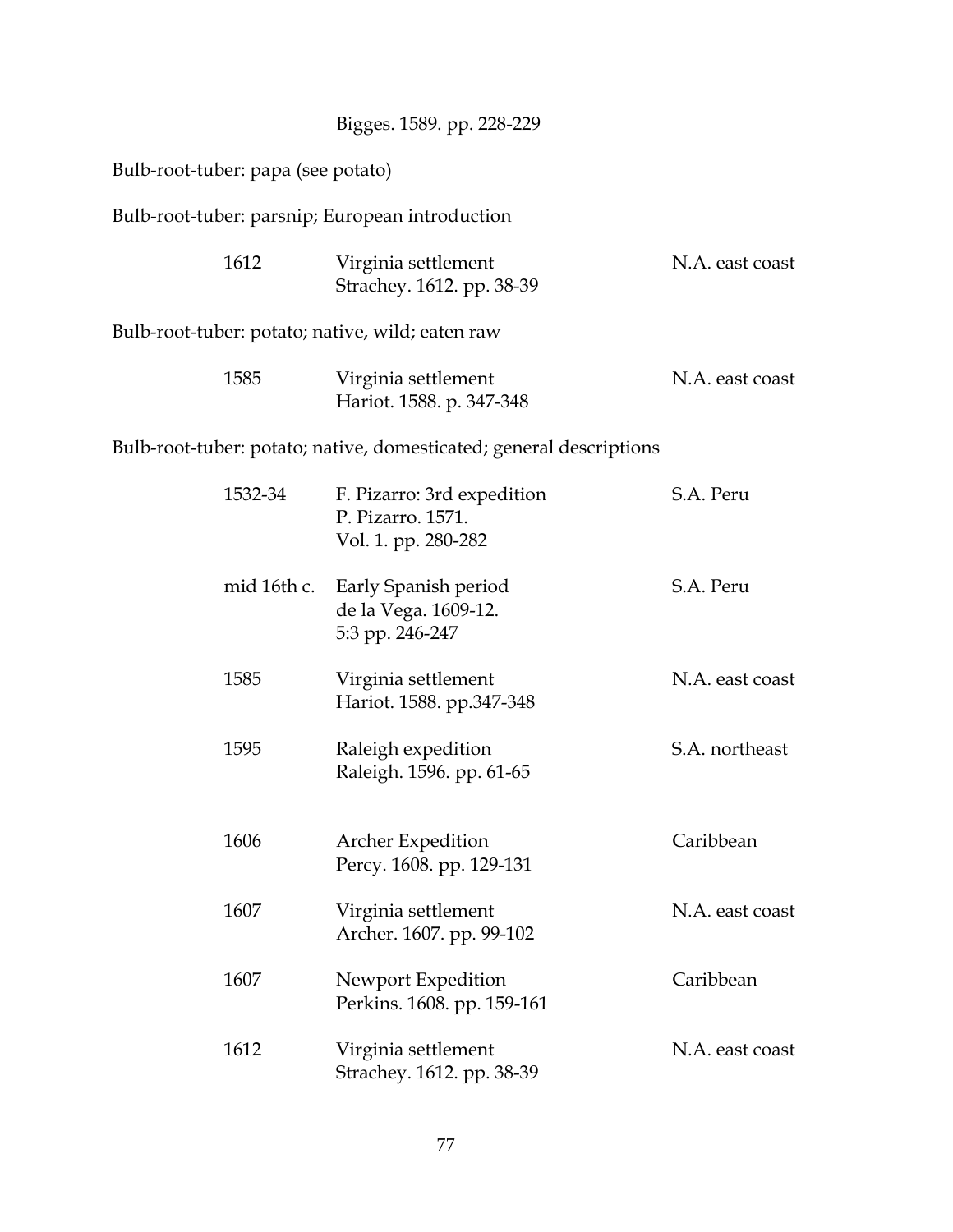|                                                | Bulb-root-tuber: potato; native, domesticated; boiled                        |                |
|------------------------------------------------|------------------------------------------------------------------------------|----------------|
|                                                | mid 16th c. Early Spanish period<br>de la Vega. 1609-12.<br>8:10 pp. 500-501 | S.A. Peru      |
|                                                | Bulb-root-tuber: potato; native, domesticated; exported to England           |                |
| 1602                                           | Gosnold Expedition<br>Brereton. 1602. pp. 150-152                            | N.A. northeast |
|                                                | Bulb-root-tuber: potato; native; domesticated; frozen; dried (chuñu)         |                |
| mid 16th c.                                    | Early Spanish period<br>de la Vega. 1609-12.<br>7:1 pp. 401-402              | S.A. Peru      |
|                                                | Bulb-root-tuber: potato; native; domesticated; roasted                       |                |
|                                                | mid 16th c. Early Spanish period<br>de la Vega. 1609-12.<br>8:10 pp. 500-501 | S.A. Peru      |
|                                                | Bulb-root-tuber: potato; native, domesticated; stew                          |                |
|                                                | mid 16th c. Early Spanish period<br>de la Vega. 1609-12.<br>8:10 pp. 500-501 | S.A. Peru      |
| Bulb-root-tuber: potto                         |                                                                              |                |
| 1585-86                                        | Drake expedition<br>Bigges. 1589 pp. 228-229                                 | Caribbean      |
| Bulb-root-tuber: radish; European introduction |                                                                              |                |
| mid 16th c.                                    | Early Spanish period<br>de la Vega. 1609-12.<br>9:29, pp. 601-602            | S.A. Peru      |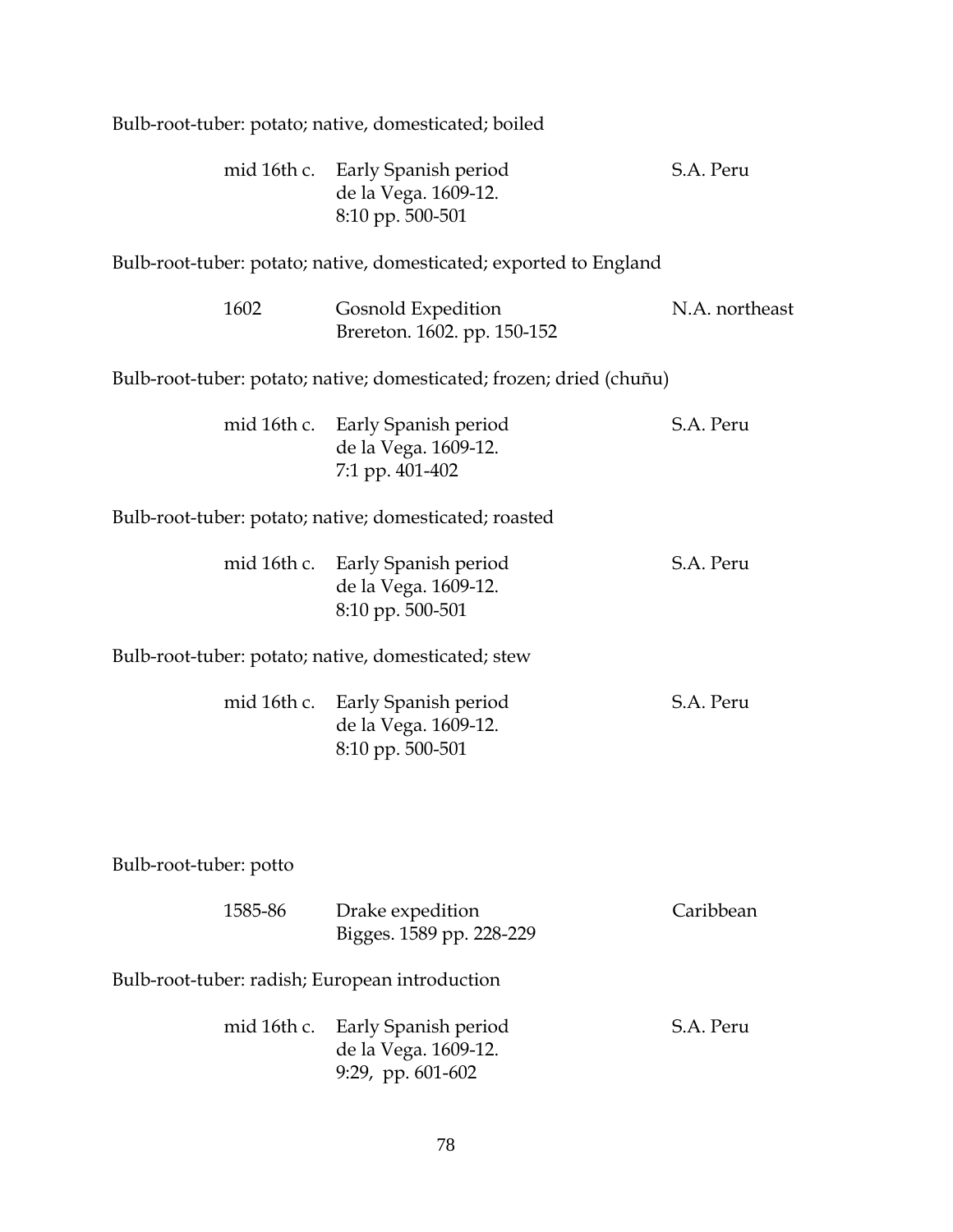Bulb-root-tuber: smilax; general descriptions

| 1585                                                |                            | Virginia settlement<br>Hariot. 1588. pp. 348-349 | N.A. east coast   |
|-----------------------------------------------------|----------------------------|--------------------------------------------------|-------------------|
| 1586                                                |                            | Roanoke settlement<br>Lane. 1586. pp. 275-280    | N.A. east coast   |
| Bulb-root-tuber: smilax; bread                      |                            |                                                  |                   |
| 1585                                                |                            | Virginia settlement<br>Hariot. 1588. pp.348-349  | N.A. east coast   |
| Bulb-root-tuber: smilax; cooked with oil            |                            |                                                  |                   |
| 1585                                                |                            | Virginia settlement<br>Hariot. 1588. pp. 348-349 | N.A. east coast   |
| Bulb-root-tuber: smilax; jelly                      |                            |                                                  |                   |
| 1585                                                |                            | Virginia settlement<br>Hariot. 1588. pp. 348-349 | N.A. east coast   |
| Bulb-root-tuber: sweet potato; general descriptions |                            |                                                  |                   |
| 1519                                                |                            | Magellan expedition<br>Pigafetta. 1525, pp. 5-9  | S.A. coast Brazil |
| 1519                                                |                            | Cortez expedition<br>de Sahaun. 1555. pp. 19-20  | C.A. Mexico       |
|                                                     | mid 16th c.<br>8:10 p. 501 | Early Spanish period<br>de la Vega. 1609-12.     | S.A. Peru         |
| 1599-1602                                           |                            | Champlain voyage.<br>Champlain. 1603. p. 32      | C.A. Mexico       |
| Bulb-root-tuber: sweet potato; beer                 |                            |                                                  |                   |

1595 Raleigh expedition S.A. north-east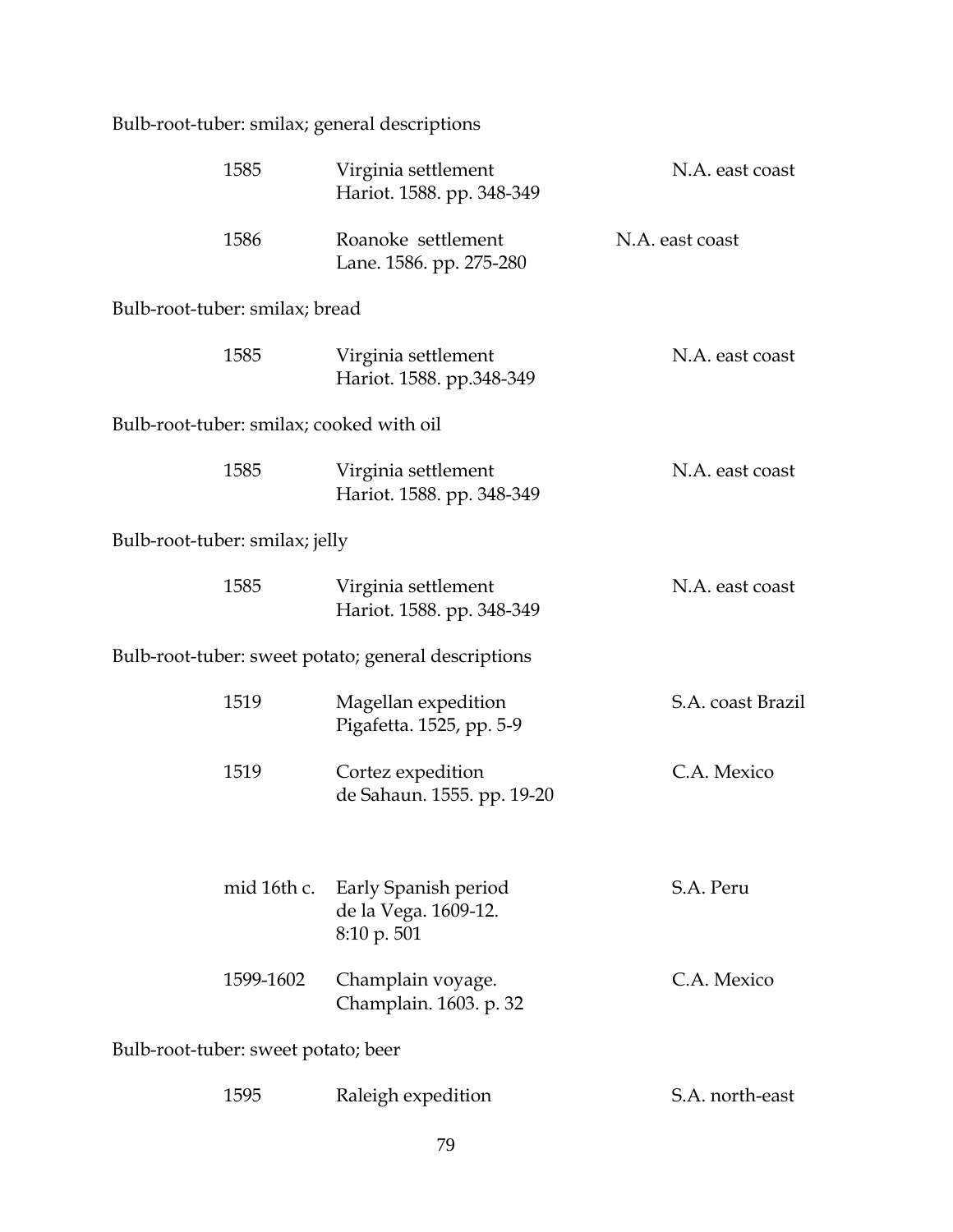|                                                  | Raleigh. 1596. pp. 61-65                                     |                 |
|--------------------------------------------------|--------------------------------------------------------------|-----------------|
| Bulb-root-tuber: sweet potato; exported to Spain |                                                              |                 |
| mid 16th c.                                      | Early Spanish period<br>de la Vega. 1609-12.<br>8:10 p. 501  | S.A. Peru       |
|                                                  | Bulb-root-tuber: tuckahoe; undifferentiated by type or use   |                 |
| 1612                                             | Virginia settlement<br>Strachey. 1612. p. 122                | N.A. east coast |
| 1612                                             | Virginia settlement<br>Smith. 1612. pp. 347-348              | N.A. east coast |
| Bulb-root-tuber: tuckahoe; cooked with sorrell   |                                                              |                 |
| 1612                                             | Virginia settlement<br>Smith. 1612. pp. 347-348              | N.A. east coast |
| Bulb-root-tuber: tuckahoe; roasted               |                                                              |                 |
| 1612                                             | Virginia settlement<br>Strachey. 1612. p. 122                | N.A. east coast |
| 1612                                             | Virginia settlement<br>Smith. 1612. pp. 347-348              | N.A. east coast |
| Bulb-root-tuber: tuckahoe; sun-dried             |                                                              |                 |
| 1612                                             | Virginia settlement<br>Smith. 1612. pp. 347-348              | N.A. east coast |
| Bulb-root-tuber: turnip; native, wild            |                                                              |                 |
| 1534                                             | F. Pizarro: 3rd expedition<br>Sancho. 1534. pp. 150-151      | S.A. Peru       |
|                                                  | Bulb-root-tuber: turnip; domesticated; European introduction |                 |
| mid 16th c.                                      | Early Spanish period<br>de la Vega. 1609-12.                 | S.A. Peru       |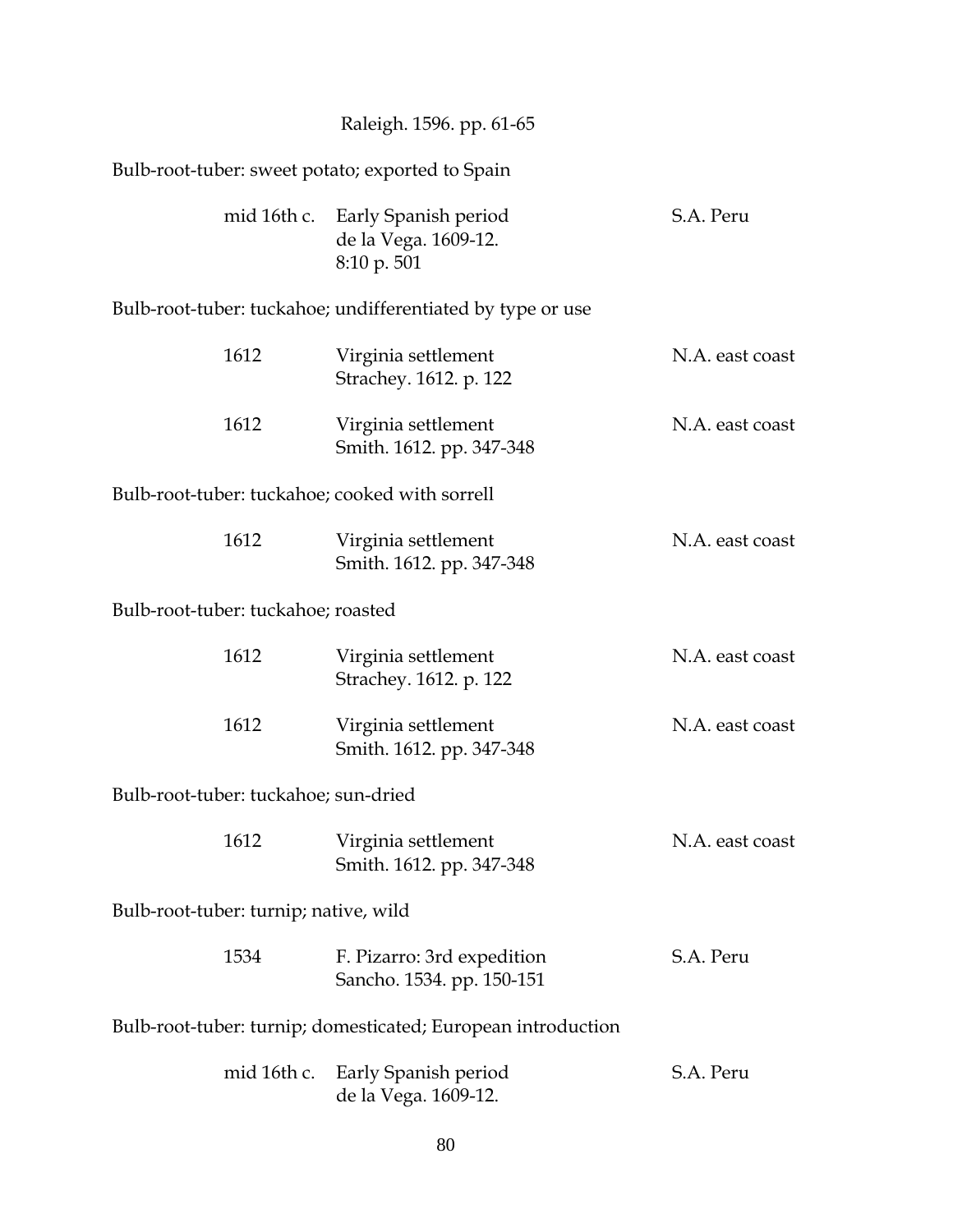| 9:29 pp. 601-602 |  |
|------------------|--|
|------------------|--|

| 1612 | Virginia settlement       | N.A. east coast |
|------|---------------------------|-----------------|
|      | Strachey. 1612. pp. 38-39 |                 |

Bulb-root-tuber: yam; general descriptions

| 1493-94   | Columbus: 2nd voyage<br>Columbus. 16th century?<br>Vol. 1, p. 64 | Caribbean   |
|-----------|------------------------------------------------------------------|-------------|
| 1599-1602 | Champlain voyage.<br>Champlain. 1603. p. 32                      | C.A. Mexico |

Bulb-root-tuber: yam; paste prepared as flour; baked as bread

| 1493-94 | Columbus: 2nd voyage    | Caribbean |
|---------|-------------------------|-----------|
|         | Columbus. 16th century? |           |
|         | Vol. 1, pp. 68-69       |           |

Bulb-root-tuber: yam; misidentified; cassava meant (see also root: cassava)

Bulb-root-tuber: yucca; general descriptions

| 1497 | Vespucci: 1st voyage<br>Vespucci. 1504. pp.3-11               | Caribbean   |
|------|---------------------------------------------------------------|-------------|
| 1502 | Columbus: 4th voyage<br>Diego Mendez. 1536.<br>Vol. 2, p. 124 | Caribbean   |
| 1518 | Grivjala expedition<br>Bernal Diaz.1576. p. 26                | C.A. Mexico |
| 1519 | Cortez expedition<br>Bernal Diaz. 1576. pp. 76-78             | C.A. Mexico |
| 1519 | Cortez expedition<br>Cortés. 1st letter. 1519. pp. 14-22      | C.A. Mexico |
| 1519 | Cortez expedition<br>de Sahaun. 1555. pp. 19-20               | C.A. Mexico |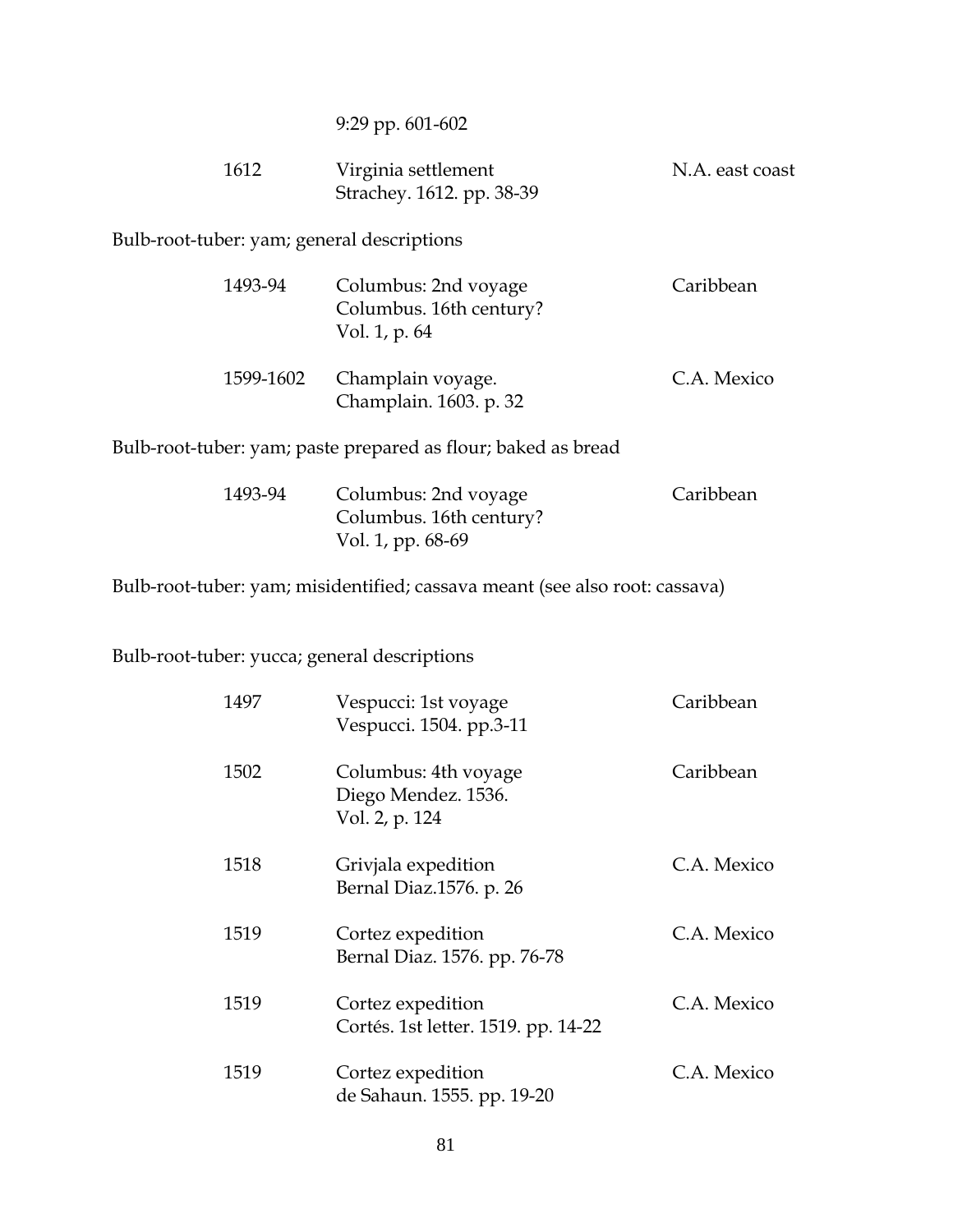|                               | 1526      | Cortez expedition<br>Cortés: 5th letter. 1526, p. 293 | C.A. Mexico     |
|-------------------------------|-----------|-------------------------------------------------------|-----------------|
|                               | 1539-42   | DeSoto expedition<br>de Elvas. 1557. Vol. 1 pp. 13-14 | Caribbean       |
|                               | 1540      | Coronado expedition<br>de Alarcon. 1540. p. 142       | N.A. southwest  |
|                               | 1595      | Raleigh expedition<br>Raleigh. 1596. p. 4             | Caribbean       |
|                               | 1595      | Raleigh expedition<br>Raleigh. 1596. pp. 61-65        | S.A. north-east |
|                               | 1599-1602 | Champlain voyage.<br>Champlain. 1603. pp. 7-12        | Caribbean       |
|                               | 1599-1602 | Champlain voyage.<br>Champlain. 1603. p. 32           | C.A. Mexico     |
|                               | 1607      | Newport Expedition<br>Perkins. 1608. pp. 159-161      | Caribbean       |
| Bulb-root-tuber: yucca; flour |           |                                                       |                 |

## Bulb-root-tul

| 1502      | Columbus: 4th voyage<br>Diego Mendez. 1536.<br>Vol. 2, p. 124 | Caribbean   |
|-----------|---------------------------------------------------------------|-------------|
| 1519      | Cortez expedition<br>Cortés. 1st letter. 1519.<br>pp. 14-22   | C.A. Mexico |
| 1539-42   | DeSoto expedition<br>de Elvas, 1557.<br>Vol. 1 pp. 13-14      | Caribbean   |
| 1599-1602 | Champlain voyage.<br>Champlain. 1603. pp. 7-12                | Caribbean   |